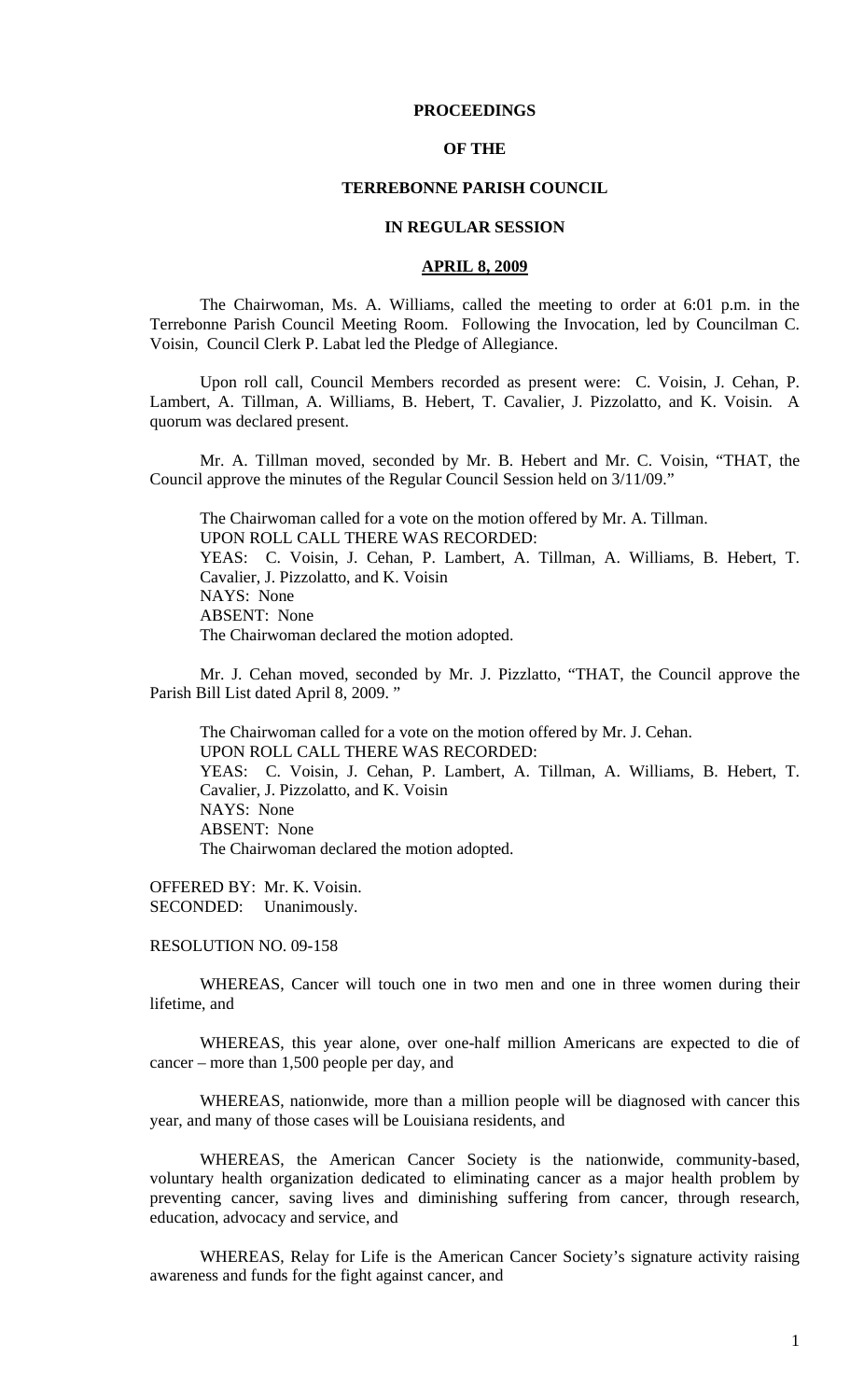WHEREAS, on April 25, 2009, as in years past, teams of community members will take turns walking or running around a track for 12 hours during this unique fund-raising event to symbolize that cancer never rests, and, therefore, we cannot stop fighting.

 NOW, THEREFORE BE IT RESOLVED by the Terrebonne Parish Council, on behalf of Parish President Michel H. Claudet and the entire Terrebonne Parish Consolidated Government, that the weekend of April 24 - 26, 2009 be proclaimed "American Cancer Society Relay for Life Weekend in Houma-Terrebonne" and in doing so, urge all community members to support the fund-raising efforts of local Relay for Life teams, urge all community members to Paint the Town Purple by wearing purple on Friday, April 24, 2009 in honor of all citizens of Terrebonne Parish who have been touched by cancer, to join cancer survivors in the celebration of life, and dedicate themselves to the fight against cancer by attending the Relay for Life event on April 25, 2009 at the Houma-Terrebonne Civic Center.

THERE WAS RECORDED: YEAS: C. Voisin, J. Cehan, P. Lambert, A. Tillman, A. Williams, B. Hebert, T. Cavalier, J. Pizzolatto and K. Voisin. NAYS: None. ABSTAINING: None. ABSENT: None. The Chairwoman declared the resolution adopted on this, the  $8<sup>th</sup>$  day of April, 2009.

\* \* \* \* \* \* \* \* \*

 The Chairwoman recognized Ms. Jane Aitkens, American Cancer Society volunteer, who thanked the Council and Parish President for the proclamation, announced some of the activities that will take place for the Relay for Life and encouraged everyone to come out and support this worthy cause.

OFFERED BY: Ms. T. Cavalier. SECONDED: Unanimously.

RESOLUTION NO. 09-159

WHEREAS, there are nearly 100,000 people on the national organ transplant waiting list, with more than 1,800 of these individuals in the state of Louisiana, and

 WHEREAS, on average, 133 people are added to the nation's organ transplant waiting list each day – one every 11 minutes, and

 WHEREAS, approximately 18 patients die each day while waiting for a donated heart, liver, kidney or other organ, and

 WHEREAS, the need for organ donations greatly exceeds the supply available and will likely increase in the coming years, and

 WHEREAS, more than 1 million tissue transplants are done each year and the surgical need for tissue has been steadily rising, and

 WHEREAS, the need for a more diverse donor pool, including a variety of racial and ethnic minorities, will continue to grow in the coming years, and

 WHEREAS, many Americans have indicated a willingness to donate their organs and tissues but have not discussed this critical matter with the family members, and

 WHEREAS, the final decision on whether a potential donor can share the gift of life is made, many times, by surviving family members regardless of the patient's initial intent, and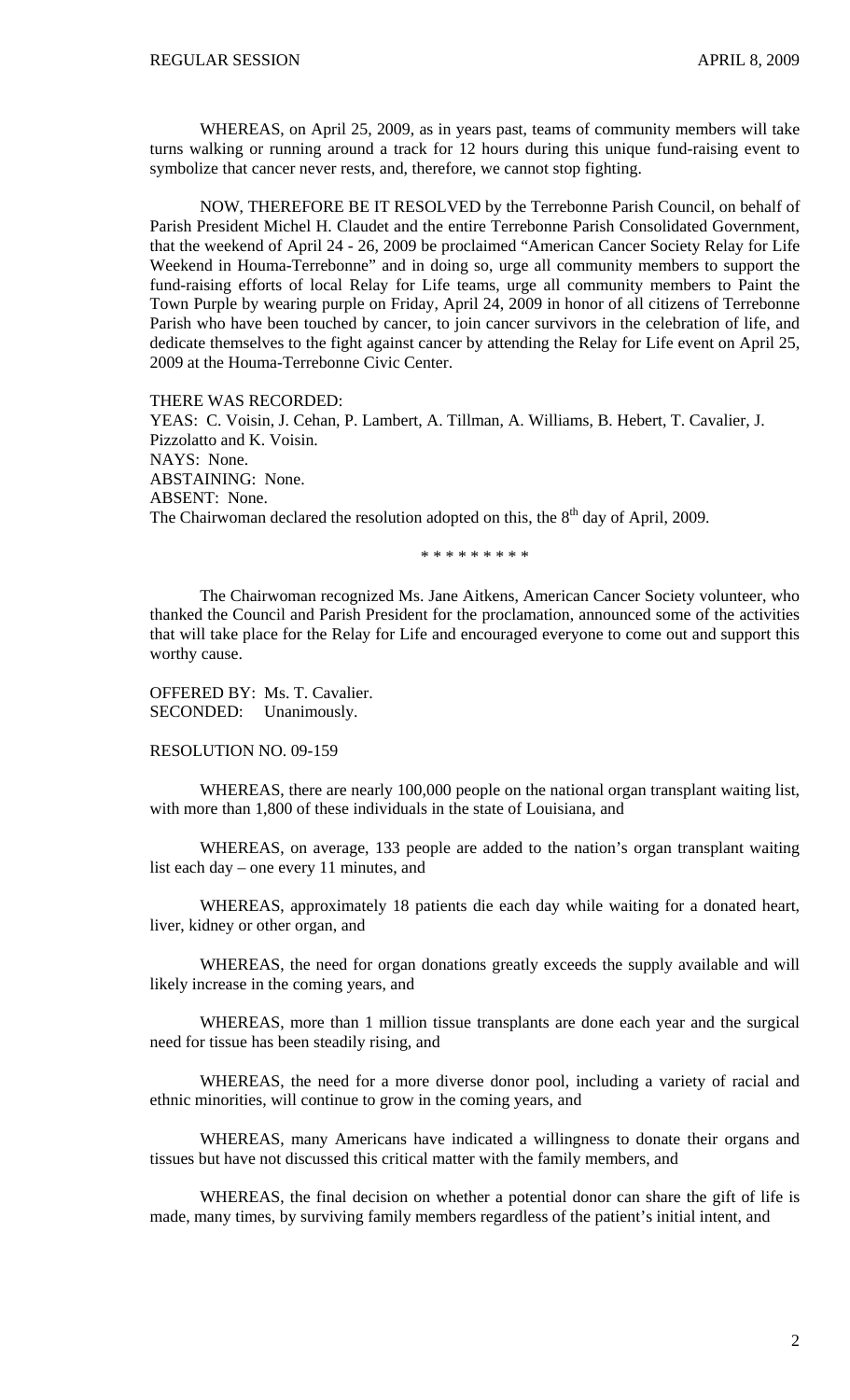WHEREAS, National Donate Life Month is a national observance to raise awareness of the critical need for organ and tissue donation. It is also an initiative to educe the community about the facts and process of how to make the decision to donate life.

 NOW, THEREFORE BE IT RESOLVED, by the Terrebonne Parish Council, on behalf of the Parish President and the entire Terrebonne Parish Consolidated Government, that the month of April 2009 be hereby proclaimed "National Donate Life Month" in Houma-Terrebonne so someday we may be able to Donate Life to someone waiting for a second chance.

THERE WAS RECORDED: YEAS: C. Voisin, J. Cehan, P. Lambert, A. Tillman, A. Williams, B. Hebert, T. Cavalier, J. Pizzolatto and K. Voisin. NAYS: None. ABSTAINING: None. ABSENT: None. The Chairwoman declared the resolution adopted on this, the  $8<sup>th</sup>$  day of April, 2009.

\* \* \* \* \* \* \* \* \*

 The Chairwoman recognized Ms. Teresita McNabb, Vice-President of Nursing at TGMC, who thanked the Council and Parish President for the proclamation and the support for this worthy endeavor.

OFFERED BY: Mr. J. Pizzolatto. SECONDED: Unanimously.

#### RESOLUTION NO. 09-160

WHEREAS, the Terrebonne Parish Council has been made aware that the City of Houma has been awarded the title of "Cleanest City, District III" by the Louisiana Garden Club Federation, Inc., and

 WHEREAS, seven cities competed in the South West District, those being New Iberia, Morgan City, Gueydan, St. Martinville, Lafayette, Carencro and Houma, and

 WHEREAS, Terrebonne Garden Club, which sponsors the contest and nominated the City of Houma, is to be commended for its efforts in achieving the award, and its members credited with hard work and dedication towards this end, and

 WHEREAS, two specific members of the Terrebonne Garden Club, Ms. Mary Jane Peters and Ms. Judy Navarre, were in charge of the Cleanest City Campaign, and are to be congratulated on a job well done, and

 WHEREAS, as District III winner, the City of Houma will now move on to compete at the State level of the competition.

 NOW, THEREFORE BE IT RESOLVED by the Terrebonne Parish Council, on behalf of the Parish President and the entire Terrebonne Parish Consolidated Government, that all who played a part in the City of Houma having achieved "Cleanest City, District III" of the Louisiana Garden Club Federation, Inc. competition are hereby congratulated, and an expression of the appreciation of the entire community of Houma-Terrebonne is hereby extended to each of them.

THERE WAS RECORDED: YEAS: C. Voisin, J. Cehan, P. Lambert, A. Tillman, A. Williams, B. Hebert, T. Cavalier, J. Pizzolatto and K. Voisin. NAYS: None. ABSTAINING: None. ABSENT: None. The Chairwoman declared the resolution adopted on this, the  $8<sup>th</sup>$  day of April, 2009.

\* \* \* \* \* \* \* \* \*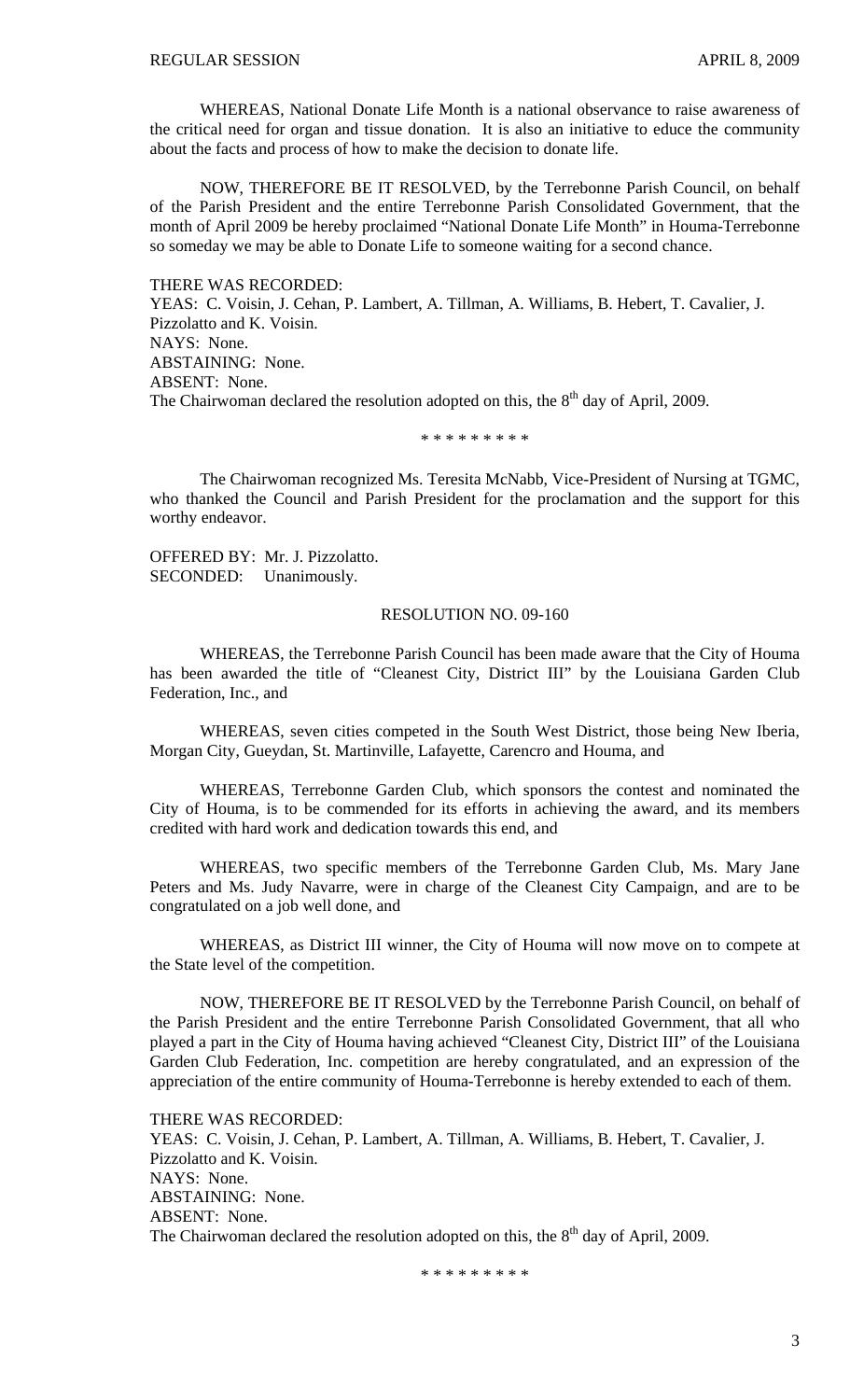The Chairwoman recognized Ms. Mary Jane Peters, President of the Terrebonne Garden Club, who thanked the Council and Parish President for the commendation and the Sheriff for his assistance and the support in cleaning up the City of Houma.

 Mr. J. Pizzolatto moved, seconded by Mr. C. Voisin, "THAT, the Council introduce an ordinance which sets the franchise fee to be paid by those entities providing cable or video service within the Parish of Terrebonne under a state-granted franchise authority and call a public hearing on May 13, 2009 at 6:30 p.m."

 The Chairwoman called for a vote on the motion offered by Mr. J. Pizzolatto. UPON ROLL CALL THERE WAS RECORDED: YEAS: C. Voisin, J. Cehan, P. Lambert, A. Tillman, A. Williams, B. Hebert, T. Cavalier, J. Pizzolatto, and K. Voisin NAYS: None ABSENT: None The Chairwoman declared the motion adopted.

 Mr. C. Voisin moved, seconded by K. Voisin, "THAT, the Council introduce an ordinance requiring the payment of public, education, governmental access programming support to the Parish or Terrebonne by cable or video service providers operating within the Parish of Terrebonne under a state-issued Certificate of Franchise Authority and call a public hearing on May 13, 2009 at 6:30 p.m."

 The Chairwoman called for a vote on the motion offered by Mr. C. Voisin. UPON ROLL CALL THERE WAS RECORDED: YEAS: C. Voisin, J. Cehan, P. Lambert, A. Tillman, A. Williams, B. Hebert, T. Cavalier, J. Pizzolatto, and K. Voisin NAYS: None ABSENT: None The Chairwoman declared the motion adopted.

OFFERED BY: Mr. C. Voisin. SECONDED BY: Mr. J. Pizzolatto.

## RESOLUTION NO. 09-161

A RESOLUTION AUTHORIZING THE PARISH PRESIDENT TO ENTER INTO THE APPROPRIATE AGREEMENT WITH GULF SOUTH ENGINEERS, INC., TO PROVIDE ENGINEERING SERVICES REQUIRED FOR THE HOUMA MARINA SAFE HARBOR MOORING AND PEDESTRIAN ACCESS PROJECT FUNDED BY COMMUNITY DEVELOPMENT BLOCK GRANT (CDBG) DISASTER RECOVERY FUNDS.

WHEREAS, the Terrebonne Parish Consolidated Government is making an application for a Community Development Block Grant (CDBG) Disaster Recovery Grant from the Louisiana Recovery Authority/Office of Community Development for the Houma Marina Safe Harbor Mooring and Pedestrian Access project; and

WHEREAS, the application for this project requires preliminary engineering services for the application and the resulting project should the application be approved; and

WHEREAS, having duly advertised a Request for Qualifications and after reviewing and ranking the three (3) respondents by the criteria advertised, Gulf South Engineers, Inc. (GSE) received the highest score for selection.

NOW, THEREFORE, BE IT RESOLVED by the Terrebonne Parish Council, on behalf of the Terrebonne Parish Consolidated Government, to hereby ratify the Parish President's appointment of GSE, and authorize the Parish President to execute the appropriate agreement with Gulf South Engineers, Inc. to provide the preliminary engineering services for the Houma Marina Safe Harbor Mooring and Pedestrian Access project and any subsequent engineering services required should the application be approved.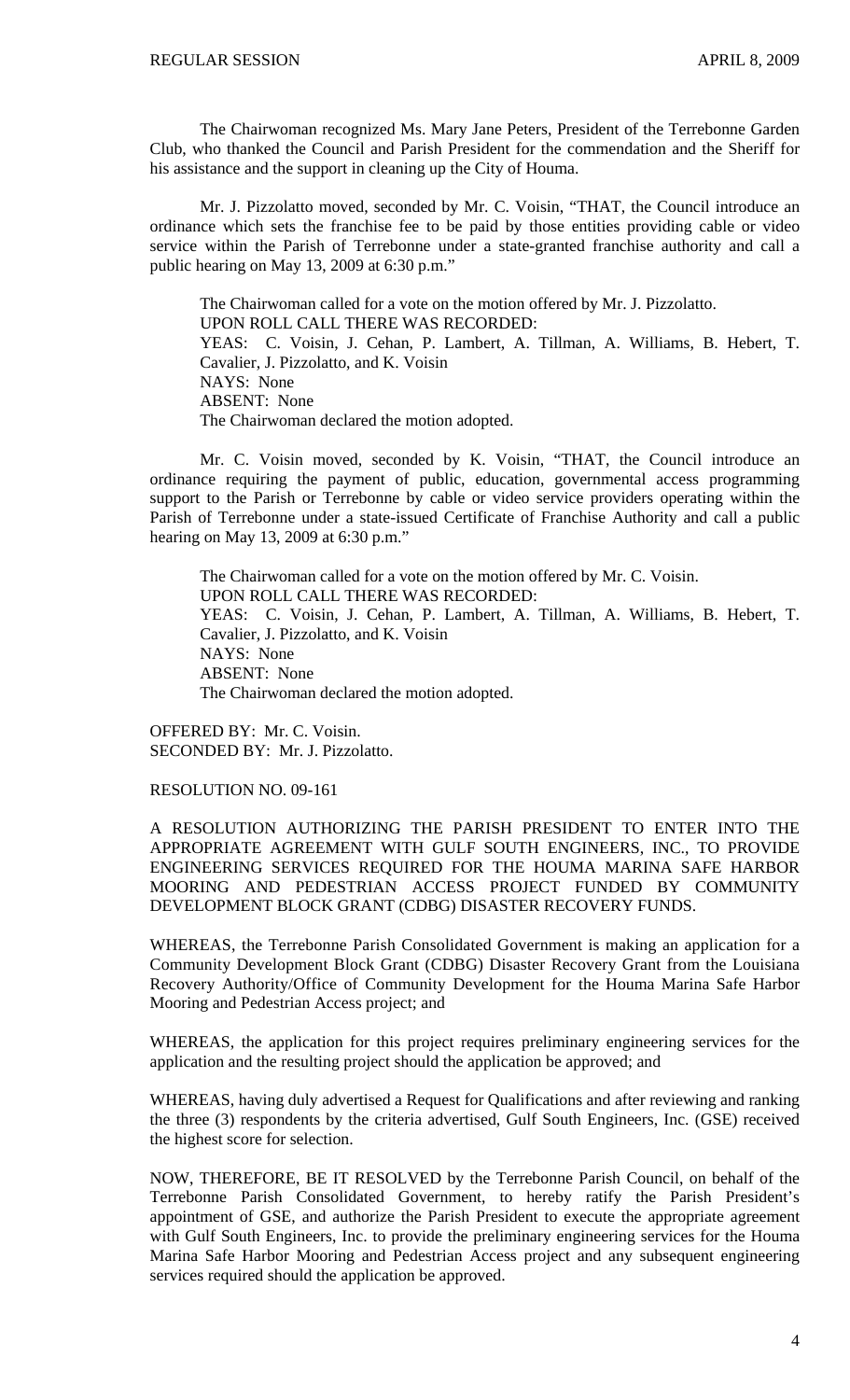THERE WAS RECORDED: YEAS: C. Voisin, J. Cehan, P. Lambert, A. Tillman, A. Williams, B. Hebert, T. Cavalier, J. Pizzolatto and K. Voisin. NAYS: None. ABSTAINING: None. ABSENT: None. The Chairwoman declared the resolution adopted on this, the 8<sup>th</sup> day of April, 2009.

\* \* \* \* \* \* \* \* \*

 The Chairwoman stated that that in reference to agenda item 2A - State Representative Joe Harrison called to indicate that he would not be able to attend tonight's meeting due to a legislative meeting in Baton Rouge.

 The Chairwoman recognized Ms. Diana Edmonson, Director of the Council on Aging, who requested the Council's consideration of a resolution supporting a grant application for some of the American Recovery and Reinvestment Act funds. Upon questioning she stated that the application has already been sent in because the deadline was last Friday, but it will not be considered until the Parish President signs the application.

 Mr. C. Voisin moved, seconded by Mr. P. Lambert, "THAT, the Council allow an add-on to tonight's agenda to address a resolution of support for the Council on Aging's application for rural transportation grant funding."

 Interim Parish Manager P. Gordon stated that many of these programs deadlines are closing, in fact some of the Stimulus Programs have already closed and some have reopened, and time is of the essence.

 Upon questioning by Councilwoman T. Cavalier, Ms. Diana Edmonson stated that this program will not require matching funds from TPCG.

 The Chairwoman called for a vote on the motion offered by Mr. C. Voisin. UPON ROLL CALL THERE WAS RECORDED: YEAS: C. Voisin, J. Cehan, P. Lambert, A. Tillman, A. Williams, B. Hebert, T. Cavalier, J. Pizzolatto, and K. Voisin NAYS: None ABSENT: None The Chairwoman declared the motion adopted.

The Chairwoman called from comments from the public on the aforementioned add-on.

The Chairwoman recognized Mr. Allan Luke, Chairman of the Houma Housing Authority, who requested the Council's support of the proposed resolution because of the transportation the Council on Aging provides to the parish.

There were no further comments from the public.

 Mr. C. Voisin moved, seconded by Mr. K. Voisin, "THAT, the Council close the call for public comments."

 The Chairwoman called for a vote on the motion offered by Mr. C. Voisin. UPON ROLL CALL THERE WAS RECORDED: YEAS: C. Voisin, J. Cehan, P. Lambert, A. Tillman, A. Williams, B. Hebert, T. Cavalier, J. Pizzolatto, and K. Voisin NAYS: None ABSENT: None The Chairwoman declared the motion adopted.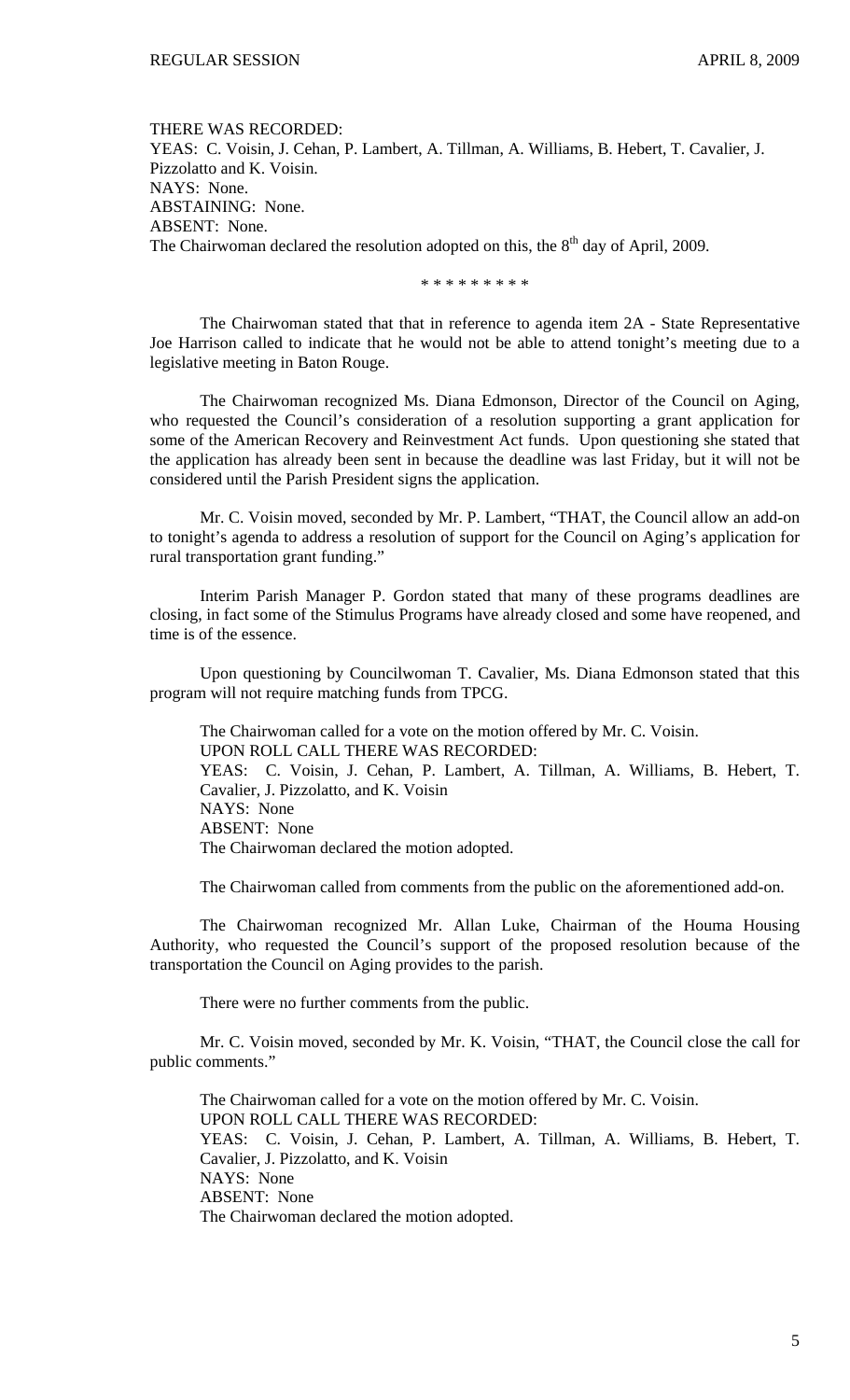OFFERED BY: Mr. C. Voisin. SECONDED BY: Mr. J. Cehan.

# RESOLUTION NO. 09-162

NOW, THEREFORE, BE IT RESOLVED by the Terrebonne Parish Council, on behalf of the Terrebonne Parish Consolidated Government:

- 1. That the Terrebonne Council on Aging, Inc. is authorized to execute and file an application on behalf of Terrebonne Parish Consolidated Government with the Louisiana Department of Transportation and Development, to aid in the financing capital assistance projects pursuant to the American Recovery and Reinvestment Act of 2009 Transit Capital Assistance Program.
- 2. That the Terrebonne Council on Aging, Inc. is authorized to execute and file with such applications an assurance or any other document required by the Louisiana Department of Transportation and Development effectuating the purposes of Title VI of the Civil Rights Act of 1964, as amended.
- 3. That the Terrebonne Council on Aging, Inc. is authorized to furnish such additional information as the Louisiana Department of Transportation and Development may require in connection with the application or the project.
- 4. That the Terrebonne Council on Aging, Inc. is authorized to set forth and execute affirmative minority business policies in connection with the project's procurement needs.
- 5. That the Terrebonne Council on Aging, Inc. is authorized to execute grant contract agreements on behalf of Terrebonne Parish Consolidated Government with the Louisiana Department of Transportation and Development for aid in the financing of the capital assistance projects.
- 6. This resolution is applicable for a period of one year unless revoked by the governing body and copy of such revocation shall be furnished to the DOTD.

# THERE WAS RECORDED:

YEAS: C. Voisin, J. Cehan, P. Lambert, A. Tillman, A. Williams, B. Hebert, T. Cavalier, J. Pizzolatto and K. Voisin. NAYS: None. ABSTAINING: None. ABSENT: None. The Chairwoman declared the resolution adopted on this, the  $8<sup>th</sup>$  day of April, 2009.

\* \* \* \* \* \* \* \* \*

 The Chairwoman recognized Ms. Yvonne Tregre, Sandra Street resident, who expressed her concerns regarding drainage and flooding problems in Plantation Gardens with the last hurricanes and the recent heavy rain event being the worst they have ever seen. She offered what she believes to be causes for the drainage problems and possible solutions.

 Councilman C. Voisin requested the Public Works Director to review the elevation shots in the Plantation Gardens area, inspect the lateral ditches for obstructions and come back with an analogy of how to solve the problems.

 Mr. J. Pizzolatto moved, seconded by Mr. C. Voisin, "THAT, it now being 6:30 p.m., the Council open public hearings."

 The Chairwoman called for a vote on the motion offered by Mr. J. Pizzolatto. UPON ROLL CALL THERE WAS RECORDED: YEAS: C. Voisin, J. Cehan, P. Lambert, A. Tillman, A. Williams, B. Hebert, T. Cavalier, J. Pizzolatto, and K. Voisin NAYS: None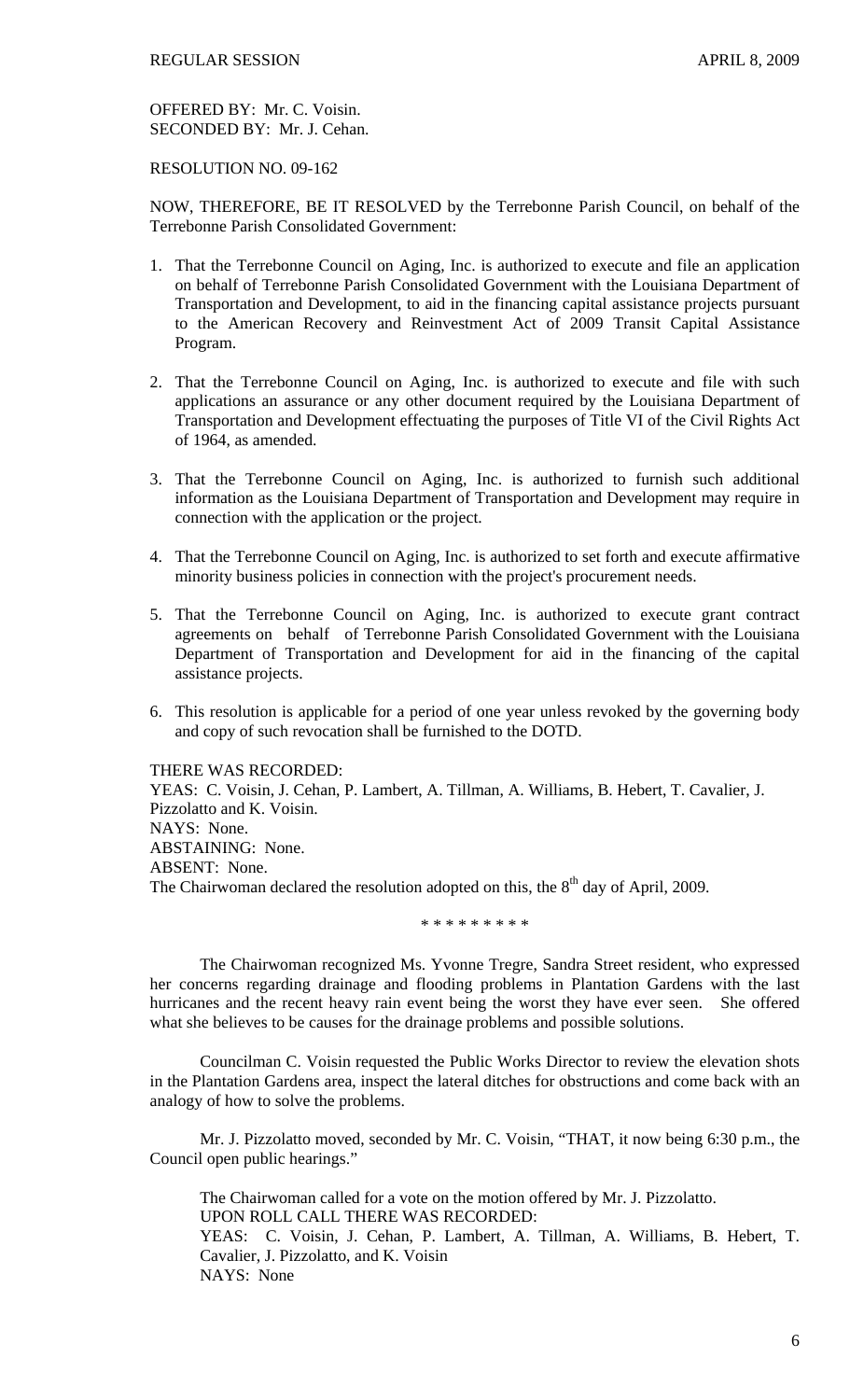ABSENT: None

The Chairwoman declared the motion adopted.

The Chairwoman recognized the public for comments on the following:

A. A proposed ordinance that will accept Energy Center of Southeast Louisiana, Addendum No. 2, Phases A and B into the Parish Maintenance System, and incorporate Olympian Offshore Lane, and the extension of Technology Lane into the Enhanced 911 Emergency Response System

There were no comments from the public on the proposed ordinance.

 Mr. J. Cehan moved, seconded by Mr. C. Voisin, "THAT, the Council close the aforementioned public hearing."

 The Chairwoman called for a vote on the motion offered by Mr. J. Cehan. UPON ROLL CALL THERE WAS RECORDED: YEAS: C. Voisin, J. Cehan, P. Lambert, A. Tillman, A. Williams, B. Hebert, T. Cavalier, J. Pizzolatto, and K. Voisin NAYS: None ABSENT: None The Chairwoman declared the motion adopted.

OFFERED BY: Mr. B. Hebert. SECONDED BY: Mr. C. Voisin.

ORDINANCE NO. 7624

AN ORDINANCE DEDICATING AND ACCEPTING THE MAINTENANCE/OPERATION OF THE STREET(S), DRAINAGE SERVITUDES, AND RIGHTS-OF-WAY FOR "ENERGY CENTER OF SOUTHEAST LOUISIANA, ADDENDUM NO. 2, PHASES A & B" AND TO INCORPORATE "OLYMPIAN OFFSHORE LANE" AND THE EXTENSION OF "TECHNOLOGY LANE" INTO THE ENHANCED 911 EMERGENCY RESPONSE SYSTEM FOR THE PURPOSE OF PROVIDING A BETTER MEANS OF LOCATING ADDRESSES; AND TO SET FORTH AN EFFECTIVE DATE FOR THE INCORPORATION OF STREET NAME(S), TO INFORM THE PROPER AGENCIES OF THE STREET NAME(S), AND TO AUTHORIZE THE INSTALLATION OF THE APPROPRIATE STREET SIGN(S), AND TO ADDRESS OTHER MATTERS RELATIVE THERETO.

# SECTION I

BE IT ORDAINED that the Terrebonne Parish Council, on behalf of Terrebonne Parish Consolidated Government, dedicates and accepts the maintenance/operation of the street(s), drainage servitudes, and rights-of-way as depicted on a plat, prepared on February 25, 2009 by Milford & Associates, Inc. titled "Energy Center of Southeast Louisiana, Addendum No. 2, Phases A  $\&$  B," a copy of which is attached hereto and made a part hereof; and

BE IT FURTHER ORDAINED effective on the  $15<sup>th</sup>$  day of April, 2009, that "Olympian Offshore Lane" and the extension of "Technology Lane" be incorporated into the Enhanced 911 Emergency Response System;

BE IT FURTHER ORDAINED that a copy of this ordinance be submitted to the Terrebonne Parish Communications Board, local U.S. Postal Services, fire districts, Acadian Ambulance, Terrebonne Parish Sheriff's Office, and any other appropriate agency; and

BE IT FURTHER ORDAINED that the Parish Forces be directed to install the proper street sign on the appropriate street, and that any other actions relative thereto be addressed.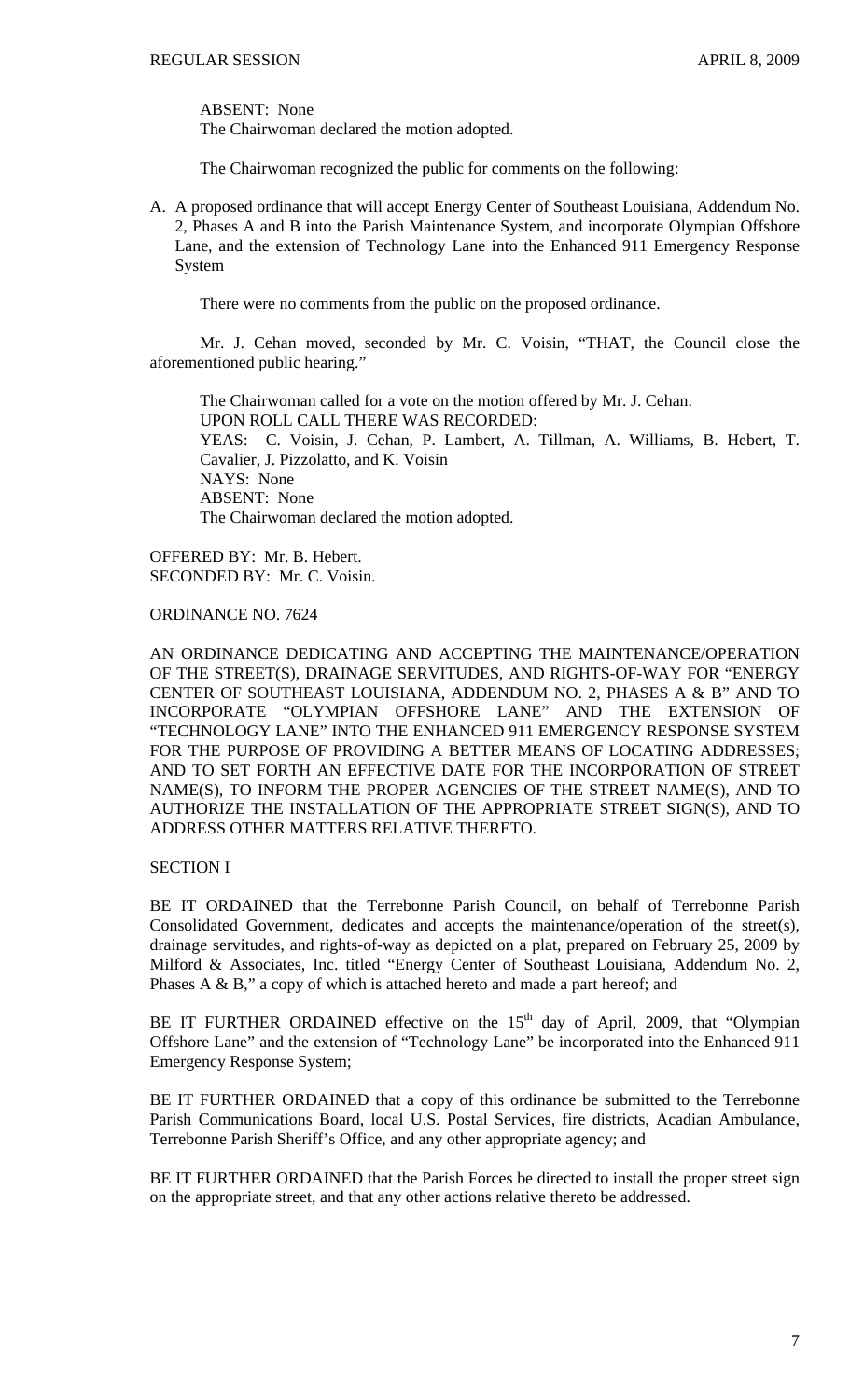# SECTION II

If any word, clause, phrase, section or other portion of this ordinance shall be declared null, void, invalid, illegal, or unconstitutional, the remaining words, clauses, phrases, sections or other portions of this ordinance shall remain in full force and effect, the provisions of this section hereby being declared to be severable.

This ordinance, having been introduced and laid on the table for at least two weeks, was voted upon as follows: THERE WAS RECORDED: YEAS: C. Voisin, J. Cehan, P. Lambert, A. Tillman, A. Williams, B. Hebert, T. Cavalier, J. Pizzolatto and K. Voisin. NAYS: None. ABSTAINING: None. ABSENT: None. The Chairwoman declared the ordinance adopted on this, the  $8<sup>th</sup>$  day of April, 2009.

\* \* \* \* \* \* \* \* \*

The Chairwoman recognized the public for comments on the following:

B. A proposed ordinance to amend the 2009 Budget for the funding of the State Office of Community Development Grant, and for the Lake Boudreaux weir structure funding

The Chairwoman recognized Mr. Reggie Bourg, Bourg resident, who requested that the aforementioned matter be explained and how much it will cost the Parish Government and where are the funds coming from.

 Councilman J. Pizzolatto explained that the project is for the Boudreaux Canal Weir Structure and with a cooperative agreement between the Terrebonne Levee & Conservation District and Terrebonne Parish Consolidated Government, the parish participation is 40% share, for an approximate cost of \$80,000. from the parish.

There were no further comments from the public on the proposed ordinance.

 Mr. C. Voisin moved, seconded by Mr. P. Lambert, "THAT, the Council close the aforementioned public hearing."

 The Chairwoman called for a vote on the motion offered by Mr. C. Voisin. UPON ROLL CALL THERE WAS RECORDED: YEAS: C. Voisin, J. Cehan, P. Lambert, A. Tillman, A. Williams, B. Hebert, T. Cavalier, J. Pizzolatto, and K. Voisin NAYS: None ABSENT: None The Chairwoman declared the motion adopted.

OFFERED BY: Mr. P. Lambert. SECONDED BY: Mr. C. Voisin.

#### ORDINANCE NO. 7625

# AN ORDINANCE TO AMEND THE 2009 ADOPTED BUDGET FOR THE FUNDING OF THE FOLLOWING ITEMS:

- State Office of Community Development (OCD) Grant \$136,855
- Lake Boudreaux Weir Structure \$80,000

## SECTION I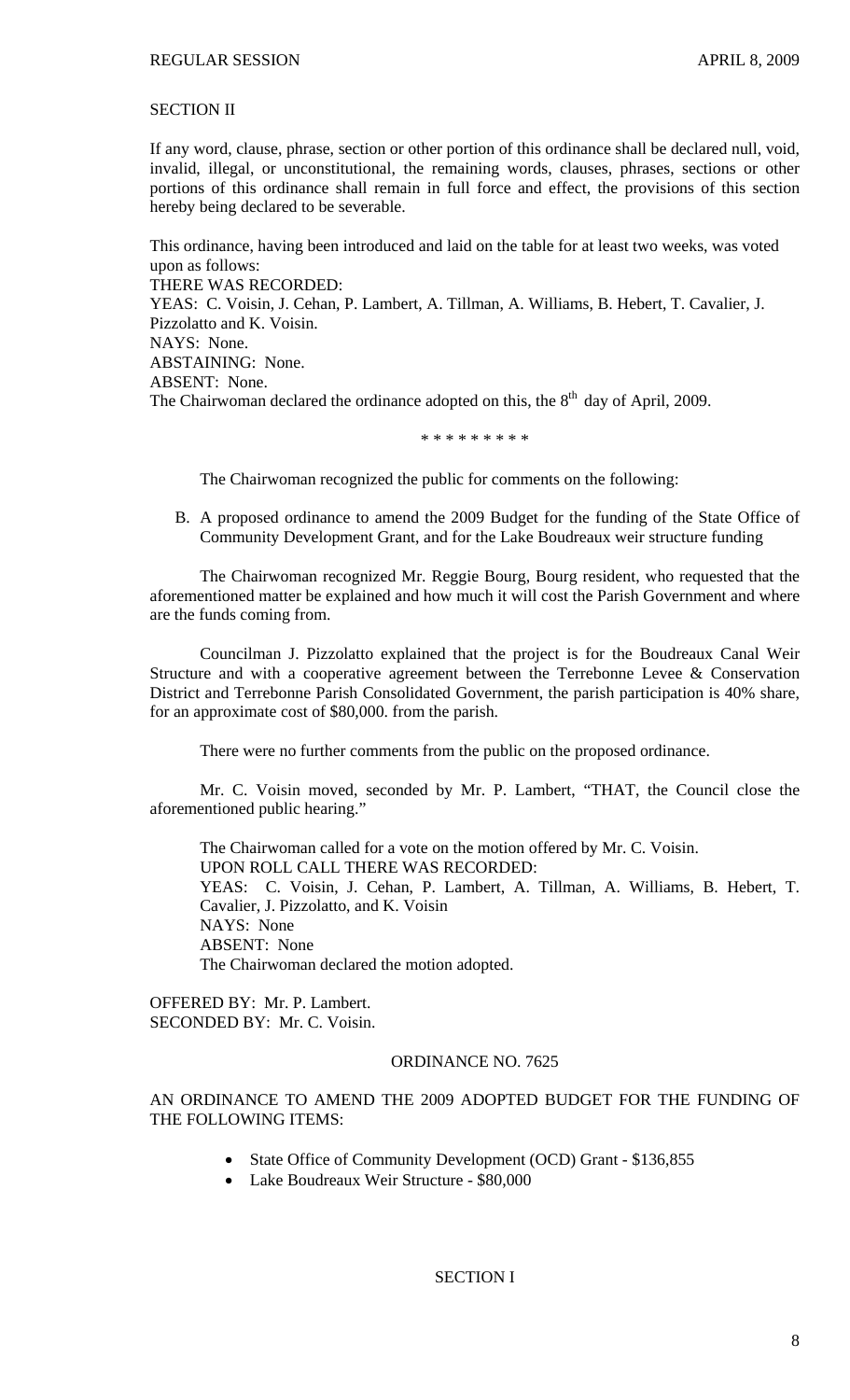WHEREAS, OCD is awarding a grant through the Local Government Assistance Program (LGAP) to the Parish in the amount of \$136,855, and

WHEREAS, this grant award is to provide for funding for the single purchase of flood protection equipment deemed necessary for the Parish, and

WHEREAS, the equipment which is 18" in height may be used to top an existing levee or to create a levee to prevent flooding, and

WHEREAS, this flood protection equipment is portable that makes them usable for any area of the Parish and should be able to be used for many years.

 NOW, THEREFORE BE IT ORDAINED, by the Terrebonne Parish Council, on behalf of the Terrebonne Parish Consolidated Government, that the 2009 Adopted Budget of the Terrebonne Parish Consolidated Government be amended to recognize the funding from the LGAP Grant for the flood control inflatable tubes. (Attachment A)

## SECTION II

 WHEREAS, Boudreaux Canal Weir Structure is in need of repairs due to the continuous tidal exchange between Lake Boudreaux and Bayou Little Caillou, and

WHEREAS, as per a cooperative agreement between the Terrebonne Levee and Conservation District and Parish, the Parish participates in a 40% share of the cost of all maintenance activities above \$3,000 for the Boudreaux Canal Weir Structure, and

WHEREAS, the necessary repairs call for the Parish's share of funding to be approximately \$80,000.

 NOW, THEREFORE BE IT FURTHER ORDAINED, by the Terrebonne Parish Council, on behalf of the Terrebonne Parish Consolidated Government, that the 2009 Adopted Budget of the Terrebonne Parish Consolidated Government be amended to fund the Parish's share of the Lake Boudreaux Weir Structure repairs. (Attachment B)

This ordinance, having been introduced and laid on the table for at least two weeks, was voted upon as follows: THERE WAS RECORDED: YEAS: C. Voisin, J. Cehan, P. Lambert, A. Tillman, A. Williams, B. Hebert, T. Cavalier, J. Pizzolatto and K. Voisin. NAYS: None. ABSTAINING: None. ABSENT: None. The Chairwoman declared the ordinance adopted on this, the  $8<sup>th</sup>$  day of April, 2009.

\* \* \* \* \* \* \* \* \*

#### **ATTACHMENT A - LEVEE TUBES**

|                           |                          | 2009       |            |
|---------------------------|--------------------------|------------|------------|
|                           | Adopted                  | Change     | Amended    |
| Inflatable Levee Tubes    | ۰                        | 136.855    | 136.855    |
| State Flood Reimbursement | $\overline{\phantom{a}}$ | (136, 855) | (136, 855) |

#### **ATTACHMENT B - BOUDEAUX CANAL WEIR STRUCTURE**

|                                                   | ----           |          |           |
|---------------------------------------------------|----------------|----------|-----------|
|                                                   | <b>Adopted</b> | Change   | Amended   |
| Transfer to Parishwide Drainage Construction Fund | 1.500.000      | 80,000   | 1,580,000 |
| Fund Balance (Decrease)                           | ۰.             | (80,000) | (80,000)  |

**2009**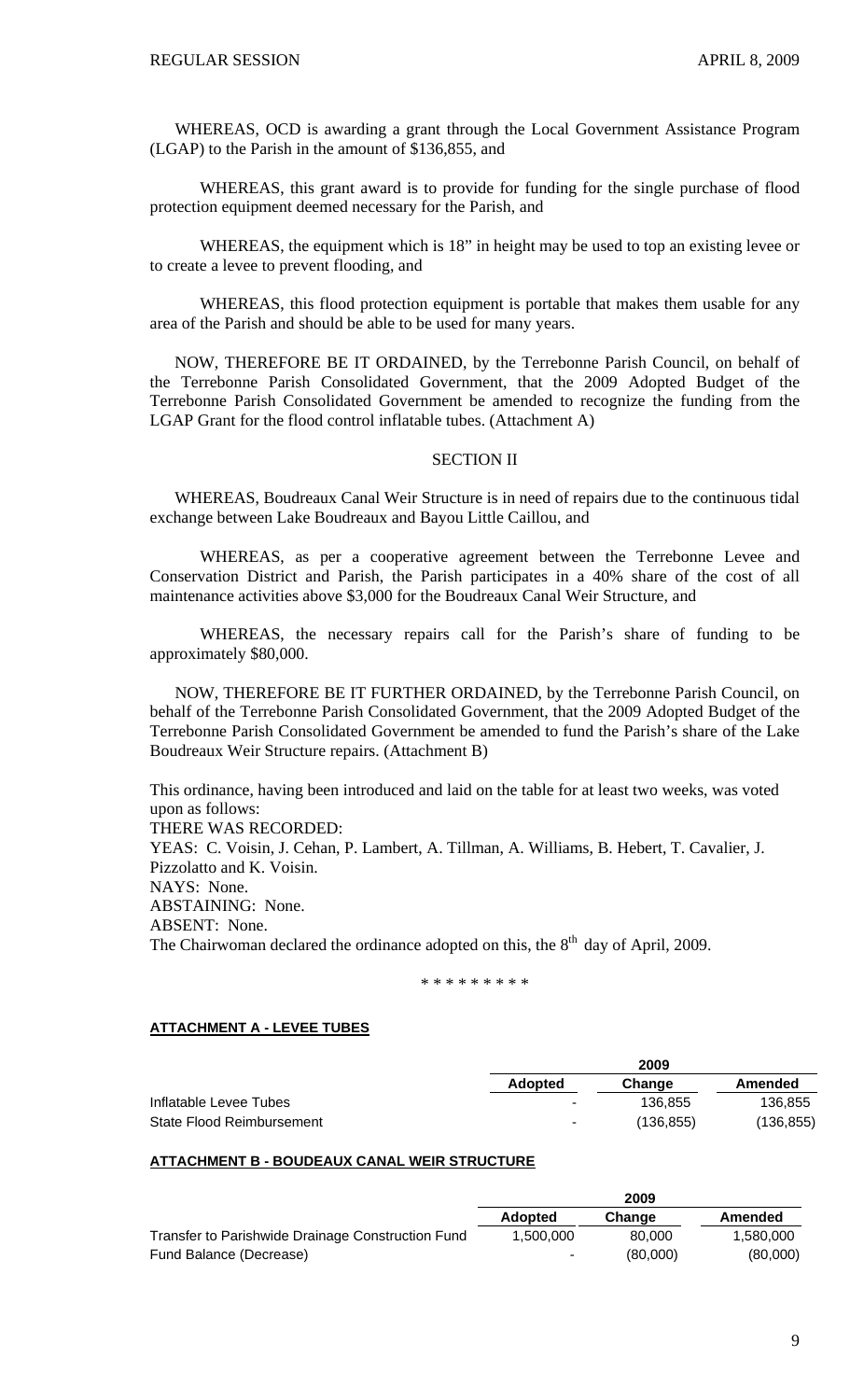| Transfer to Parishwide Drainage Construction Fund |           | 80,000   | 80,000    |
|---------------------------------------------------|-----------|----------|-----------|
| Transfer from Drainage Tax Fund                   | 1,500,000 | (80,000) | 1,420,000 |

\*\*\*\*\*\*\*\*\*\*

The Chairwoman recognized the public for comments on the following:

C. A proposed ordinance to amend the 2009 Budget to provide funding for computer equipment for the LIHEAP Program

There were no comments from the public on the proposed ordinance.

 Mr. A. Tillman moved, seconded by Mr. K. Voisin, "THAT, the Council close the aforementioned public hearing."

 The Chairwoman called for a vote on the motion offered by Mr. A. Tillman. UPON ROLL CALL THERE WAS RECORDED: YEAS: C. Voisin, J. Cehan, P. Lambert, A. Tillman, A. Williams, B. Hebert, T. Cavalier, J. Pizzolatto, and K. Voisin NAYS: None ABSENT: None The Chairwoman declared the motion adopted.

OFFERED BY: Mr. A. Tillman. SECONDED BY: Mr. C. Voisin and Mr. K. Voisin.

## ORDINANCE NO. 7626

# AN ORDINANCE TO AMEND THE 2009 ADOPTED BUDGET SO AS TO PROVIDE FUNDING FOR COMPUTER EQUIPMENT FOR THE LIHEAP PROGRAM.

#### SECTION I

WHEREAS, the Housing and Human Services Department administers an energy assistance program for the elderly and disadvantaged using Federal grants, and

WHEREAS, the total of \$1,176,200 for the energy assistance contract ends September, 2009, and

WHEREAS, the administrative fees earned from this contract will be \$101,863, and

WHEREAS, the Housing and Human Services Department has the new contract for the LIHEAP Program that has increased the need for new computers to handle the volume of additional clients, and

WHEREAS, the new computers will be compatible with the current printers, and

WHEREAS, the cost of the four new computers is approximately \$6,810 which will be reflected in the Housing and Human Services Department's asset listing.

BE IT ORDAINED, by the Terrebonne Parish Council, on behalf of the Terrebonne Parish Consolidated Government, that the 2009 Adopted Budget of the Terrebonne Parish Consolidated Government be amended for the purchase of computers for the LIHEAP contract (Attachment A).

This ordinance, having been introduced and laid on the table for at least two weeks, was voted upon as follows: THERE WAS RECORDED:

YEAS: C. Voisin, J. Cehan, P. Lambert, A. Tillman, A. Williams, B. Hebert, T. Cavalier, J. Pizzolatto and K. Voisin. NAYS: None. ABSTAINING: None.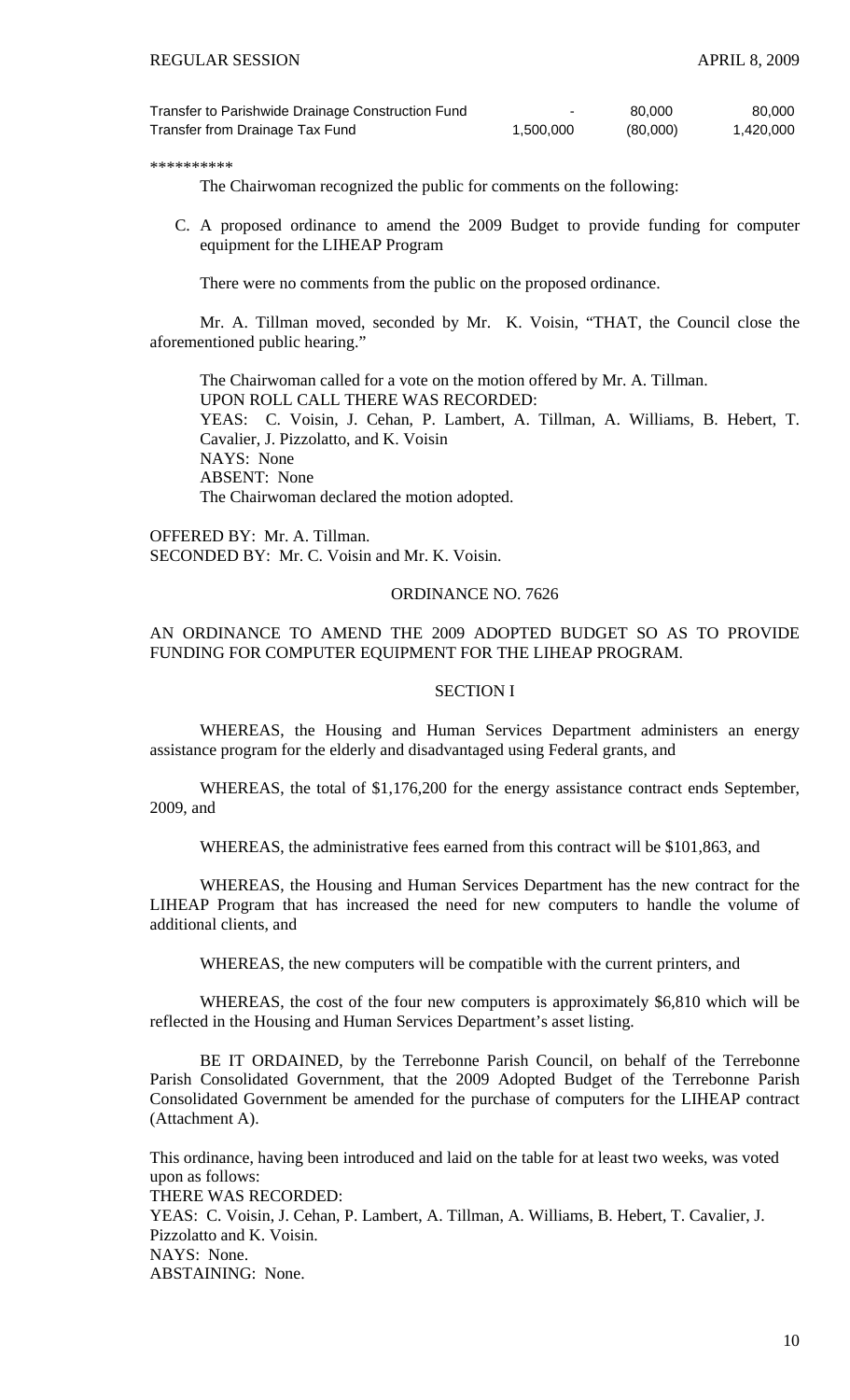ABSENT: None.

The Chairwoman declared the ordinance adopted on this, the  $8<sup>th</sup>$  day of April, 2009.

#### \* \* \* \* \* \* \* \* \*

# **ATTACHMENT A - LIHEAP FUNDING OF NEW COMPUTERS**

|                                                           | 2009           |               |         |
|-----------------------------------------------------------|----------------|---------------|---------|
|                                                           | <b>Adopted</b> | <b>Change</b> | Amended |
| <b>Transfer to General Fund</b>                           |                | 6,810         | 6,810   |
| Fund Balance (Decrease)                                   | N/A            | (6, 810)      | N/A     |
| Computer Equipment                                        |                | 6,810         | 6,810   |
| Transfer from Dept of Health/Human Services<br>********** | N/A            | (6, 810)      | N/A     |

The Chairwoman recognized the public for comments on the following:

 Mr. J. Pizzolatto moved, seconded by Mr. A. Tillman and Mr. B. Hebert, "THAT, the Council continue with the regular order of business."

 The Chairwoman called for a vote on the motion offered by Mr. J. Pizzolatto. UPON ROLL CALL THERE WAS RECORDED: YEAS: C. Voisin, J. Cehan, P. Lambert, A. Tillman, A. Williams, B. Hebert, T. Cavalier, J. Pizzolatto, and K. Voisin NAYS: None ABSENT: None The Chairwoman declared the motion adopted.

Parish President M. Claudet explained that Public Works employees are present and will meet with anyone on the  $7<sup>th</sup>$  floor after the public is allowed to address the Council regarding their drainage/flooding concerns. He stated that the National Weather Service stated the actual rainfall on March 26 was 10.73 inches of rain within three to four hours. He stated that a 100 year event is 9.5 inches in six hours and this was greater than that. He stated that older subdivisions were probably designed for a 5-year rain event, in the 1970's there were required to meet a 10-year rain event and recently have been changed to a 25-year rain event. Mr. Claudet identified the areas with problems and corrected rumors regarding alleged pump failures. He stated there is a project in design that will clear up the channels and extend the 1-1B Project, which is expected to go out for bid in early May. He stated his recommendation is to do an interior drainage study to address the problems. He stated that they are in the final phases of getting Bayou Terrebonne dredged from the Mall towards Coteau Road. He stated that the state buyout program will be considered. He stated in order to get FEMA assistance at least twentyfive homes would have had to been flood damaged at least 50%, and unfortunately a lot of homes were damaged, but not by 50%.

The Chairwoman recognized Ms. Barbara Dupre, Sandra St. resident, who expressed her concerns relative to the ditches in the area being dug too deep, too wide, hold water and needing to be addressed before their neighborhood floods. She also expressed her concerns relative to a ditch behind the subdivision that needs to be cleaned out and she was told by the Drainage Division that there was no road to get to it, which is not an acceptable excuse.

Councilman C. Voisin stated that he has discussed the situation with Ms. Dupre and he feels the biggest problem is the drainage canal in the back of the subdivision that needs to be cleaned out. He stated he is certain that if TPCG has a right-of-way there must be a way to get to it. He stated that he instructed the Public Works Director to look into the situation and find a way to get to the canal if that is the problem.

The Chairwoman recognized Mr. Mickey Fonseca, Magnolia St. resident, who expressed appreciation to the Council and Administration for getting the Transit Bus System available on weekends and holidays.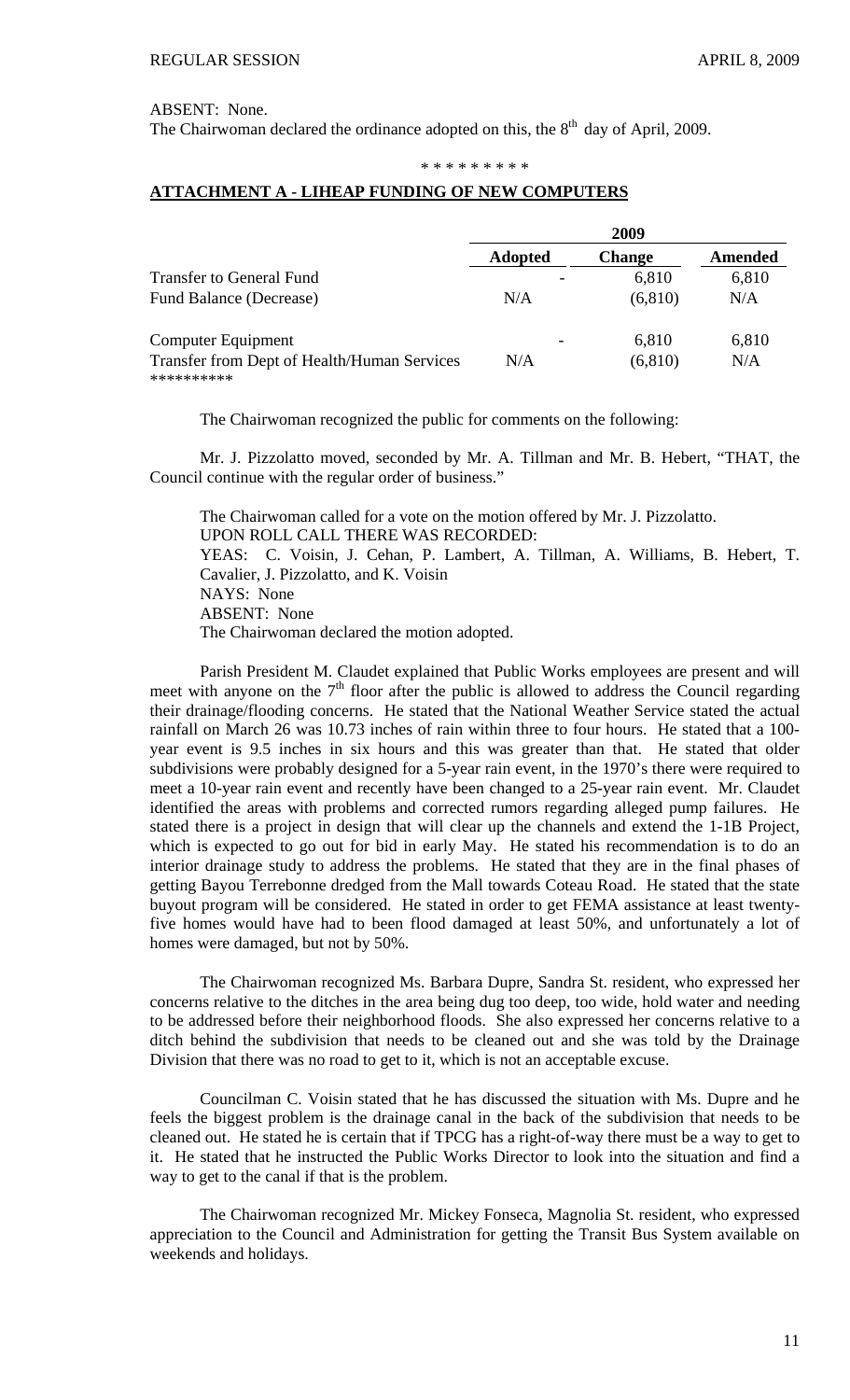The Chairwoman recognized Mr. Reggie Bourg, Bourg resident, who stated that when areas in the northern portions of the parish flood, when the water is pumped and drained it goes south in the Grand Caillou/Dulac area. He expressed his concerns that the Morganza to the Gulf will place the Grand Caillou/Dulac area in a contained system and will not have pumps to pump the water out the system. He stated that he was unable to attend a Terrebonne Levee & Conservation District Meeting this past Monday and was not aired on TPTV so the public will not be able to find out what was addressed. He suggested that TPCG not fund projects with the Levee Board until they have a policy of airing their meetings on TPTV.

Councilman K. Voisin stated that there are parts of the Morganza to the Gulf Project that will have pumps. He stated that the problems with the recent rain event was attributed to not only a 100-year flood event, but also that it happened at the same time the Atchafalaya Basin was at a very high level.

Parish President M. Claudet explained that TPCG does have a "gavel to gavel" policy for airing meetings, there was a Levee District Meeting that did not get filmed gavel to gavel and maybe that is the reason the last one was not aired.

Councilman C. Voisin explained that the Morganza to the Gulf Project will have several locks and gates that will have to be actually opened and closed at certain times.

Councilman P. Lambert stated in reference to the Boudreaux Canal Weir, TPCG is responsible for maintaining proper navigation.

Councilwoman T. Cavalier stated that there are many boards in the Parish that are not required to air their meeting on TPTV.

Councilman J. Cehan stated that projects that need to be repaired as Morganza to the Gulf is constructed will continually need to be maintained and repaired until the system is completed.

The Chairwoman recognized Mr. Reggie Bourg, who expressed his concerns relative the excuse of not airing the Levee Board meeting because it was not filmed gavel to gavel, the audio could have been used to inform the public. He stated that other boards in the Parish are not spending ¼ billion dollars of taxpayers money.

- The Chairwoman recognized the following individuals from the public who expressed their concerns with drainage/flooding issues in their area, particularly with the recent heavy rain event that occurred on March 26:
- Mr. Robert Cesner, Lake Crescent Circle their subdivision is in a "bowl", a better monitoring system or an extra standby pump is needed, and a schedule for cleaning the storm drains
- Mr. O'Neil Mabile, Lake Crescent Circle received four inches of water in his residence, the need for a levee tied in from the old railroad tracks paralleling Savanne Road, crossing Pelto and going into the canal where the pump is located

 Councilman K. Voisin stated that the problem with pumping early is that everyone who borders the lake starts to lose ten to twenty feet of their yard and each time it is done can cause collapsing. He stated that he was informed that the pumps were functioned all night on March 26 and they did not fail until the water was already receding.

• Mr. Matt Whitney, Melody Dr. – Sherwood Park Subdivision's longtime problem with street flooding and recently flooded homes, something needs to be done to properly drain rain water and stop the backflow of storm surge from flooding East Houma

 Councilman A. Tillman stated that the problems with residents in east Houma flooding due to Bayou Chauvin has been a long standing problem, has been worked on for many years and is still being worked on. He stated that one recommendation is additional reservoir space, which is being at this time.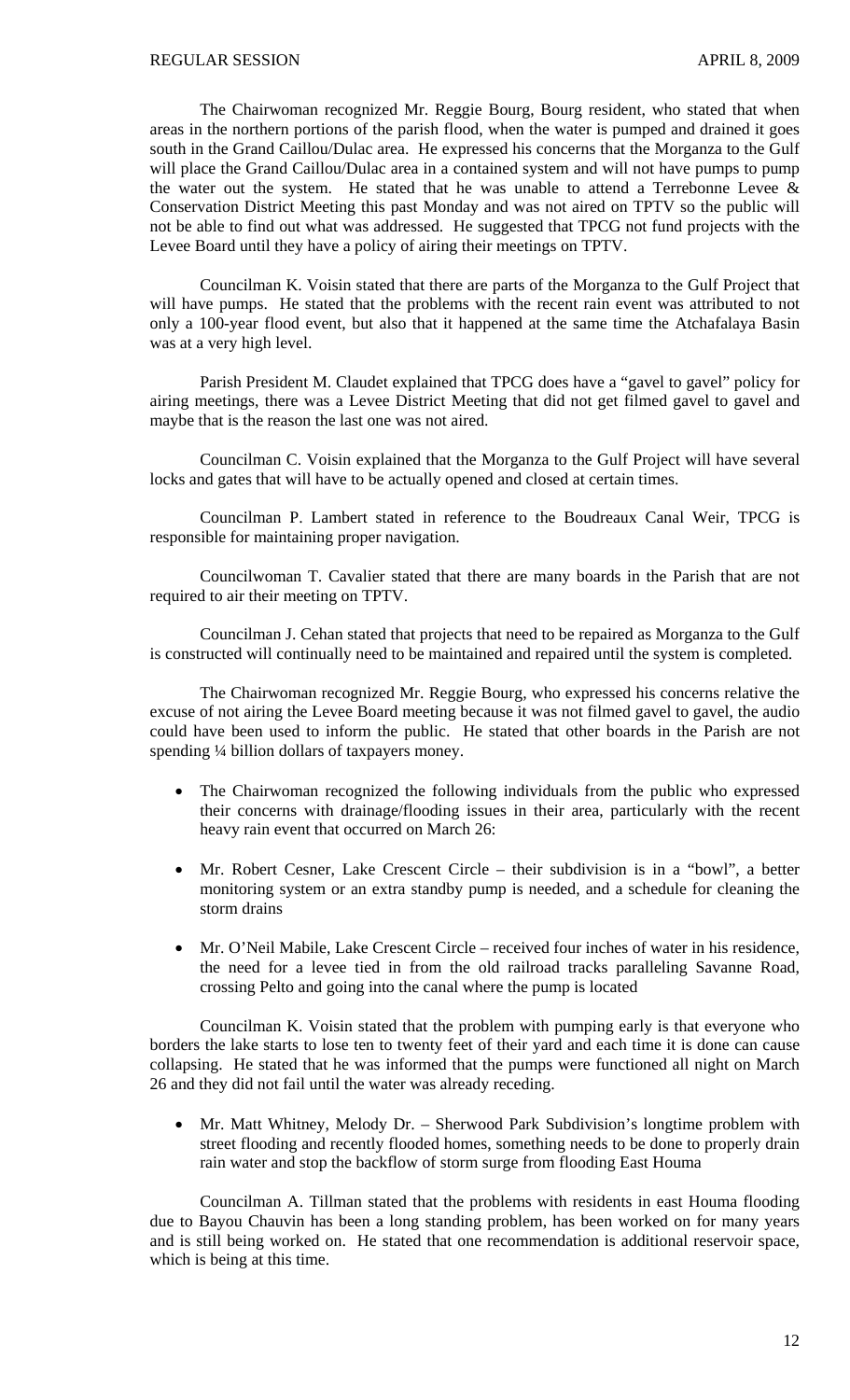Parish President M. Claudet stated that it has already agreed upon for additional reservoir space with about 40 acres in the Woodlawn Ranch Road pump station. He stated that there is a major problem in the Moffet Road area due to a bridge that restricts in that area. He cited subdivisions that were affected by backwater from other areas that are being looked into.

 Councilman J. Cehan stated that he is hoping the additional reservoir space will help the drainage problems in the east Houma area.

- Mr. Rudy Bergeron, North Bayou Black Dr., thanks and praise to government forces for their assistance after the last hurricanes and recent rain event that caused flooding
- Mr. Reginald Landry, Mire St.  $-1<sup>st</sup>$  time flooded, requested to please put emphasis on relieving Broadmoor area from flooding and put it as a priority
- Dwain Guerin, Mire St.  $-1<sup>st</sup>$  time flooded, a twelve-foot ditch going down to a fortyeight inch culvert to the St. Louis Canal not being able to handle the flow of water and something needs to be done, such as a pump being installed, to alleviate the problem
- Mr. Frank Robert, Bayou Gardens Dr.,  $2<sup>nd</sup>$  time flooded, fourteen inches of water in his residence, doesn't feel that the preparedness for the recent rain event was not what it should have been that was well forecasted three days prior

 Ms. T. Cavalier moved, seconded by K. Voisin, "THAT, the Council extend his time an additional minute".

 The Chairwoman called for a vote on the motion offered by Ms. T. Cavalier. UPON ROLL CALL THERE WAS RECORDED: YEAS: C. Voisin, J. Cehan, P. Lambert, A. Tillman, A. Williams, B. Hebert, T. Cavalier, J. Pizzolatto, and K. Voisin NAYS: None ABSENT: None The Chairwoman declared the motion adopted.

• Mr. Frank Robert continued with his comments regarding the recent rain event in which he received fourteen inches of water in his residence

 Upon questioning by Councilwoman T. Cavalier, Public Works Director G. Bush stated that the 1-1B pump station was pumped down prior to the rain event. He stated that he does not believe that the blockage at the culvert that was discovered at Bayou Gardens and St. Louis would have affected them getting the pumped out affect, but he will look into it. He stated it is his understanding the pumping down began two days ahead of time.

 Upon further questioning by Councilwoman T. Cavalier, Public Works Operations Manager P. Blanchard stated that the two pumps on St. Louis Canal at the end of Kenney St. are electric pump that pump the system down to a zero and when the water level gets to a one it goes into the 1-1B system. He said the pumps that the pump were on when he went there at 3:00 a.m. March 27.

 Councilwoman T. Cavalier encouraged Bayou Gardens residents, when they see the major intersection for their drainage blocked, to call and report it and to remind Parish forces to get prepared when a heavy rain event is forecasted.

Councilman K. Voisin expressed his concerns relative to the litter problem in the parish causing drainage problems and the need to stop tolerating it. He also recommended not to push grass clippings in the storm drains.

Councilman P. Lambert stated that during Hurricane Ike, the Bayouside Dr., Crochetville, the LaCache Basin, was pumped down and it save many residences from flooding. He said that even though he doesn't represent the 1-1B area, he has received many calls saying that the level was too high and maybe it could have been pumped down more prior to the rain event.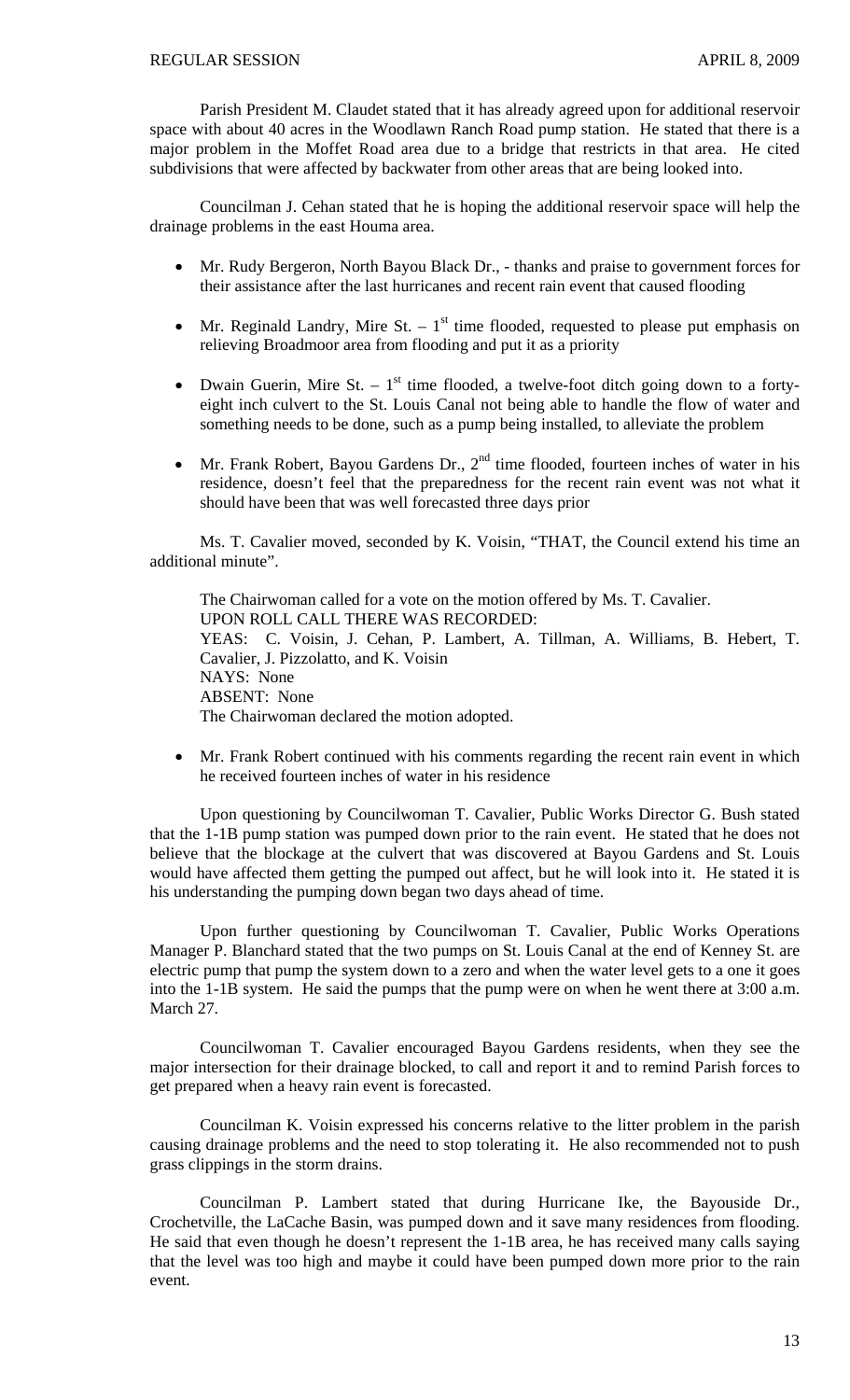• Ms. Lorie Moreau, Funderburk Ave.,  $2<sup>nd</sup>$  time flooded within eight months, was supposed to move back into home Saturday, but now has to start over, main problem she sees people in Broadmoor have been allowed to close in their ditches, lost all of her furniture because it was stacked in the room that got six inches of water

Mr. B. Hebert moved, seconded by Mr. K. Voisin, "THAT, the Council allow Ms. Lorie Moreau an additional minute."

The Chairwoman called for a vote on the motion offered by Mr. B. Hebert. UPON ROLL CALL THERE WAS RECORDED: YEAS: C. Voisin, J. Cehan, P. Lambert, A. Tillman, A. Williams, B. Hebert, T. Cavalier, J. Pizzolatto, and K. Voisin NAYS: None ABSENT: None The Chairwoman declared the motion adopted.

- Ms. Lorie Moreau continued her comments regarding her frustration with the flooding of her home for the second time in the last eight months
- Ms. Lydia Pickering, Funderburk Ave., got water in her home with the recent rain event, the land in Broadmoor sinking, suggested a pump further up be placed to pump water the water into Bayou Terrebonne instead of the middle of the subdivision, has to replace floors and furniture in her house
- Ms. Cheri Navarre, Mire St., all the water draining from the front of the Subdivision to the middle, a ditch in the back of her house that fills with rain to the top every time it rains and takes days before it goes down

Mr. B. Hebert moved, seconded by Mr. P. Lambert, "THAT, the Council extend Ms. Cheri Navarre's time an additional minute."

The Chairwoman called for a vote on the motion offered by Mr. B. Hebert. UPON ROLL CALL THERE WAS RECORDED: YEAS: C. Voisin, J. Cehan, P. Lambert, A. Tillman, A. Williams, B. Hebert, T. Cavalier, J. Pizzolatto, and K. Voisin NAYS: None ABSENT: None The Chairwoman declared the motion adopted.

• Ms. Cheri Navarre continued her comments regarding the need to address the drainage problems the residents in Broadmoor recently experienced

Councilman B. Hebert expressed his sincere apologies to the residents who recently experienced flooding, particularly in District 3. He stated that Broadmoor is a sixty year old subdivision and presents a unique set of problems. He stated that Administration has worked very hard with him to try to solve these problems, and the Parish President has mentioned authorizing a complete drainage study for Broadmoor to come up with solutions. He requested that recommendations from Administration on how to solve the flooding in Broadmoor, Lisa Park, Bayou Cane and Bayou Terrebonne be placed on every Public Works Committee agenda from here on and invited residents to attend to be a solution to the problems. He mentioned possible solutions that could be considered. He explained that a 100-year rain event means that there is a 1 in 100 chance of that occurring in that year. He recommended that everyone obtain flood insurance to protect their property and belongings until these problems can be corrected. He stated the he supports putting a floodgate in Bayou Terrebonne to help prevent the Intracoastal Canal from entering Bayou Terrebonne and backing the water up.

 The Chairwoman recognized Mr. Jim Erny, Ashburn Dr., who stated he was involved with drainage for the parish twenty-five years. He stated that 1-1B was built after a major rain event. He stated that the gravity drainage system north of the Intracoastal Canal does not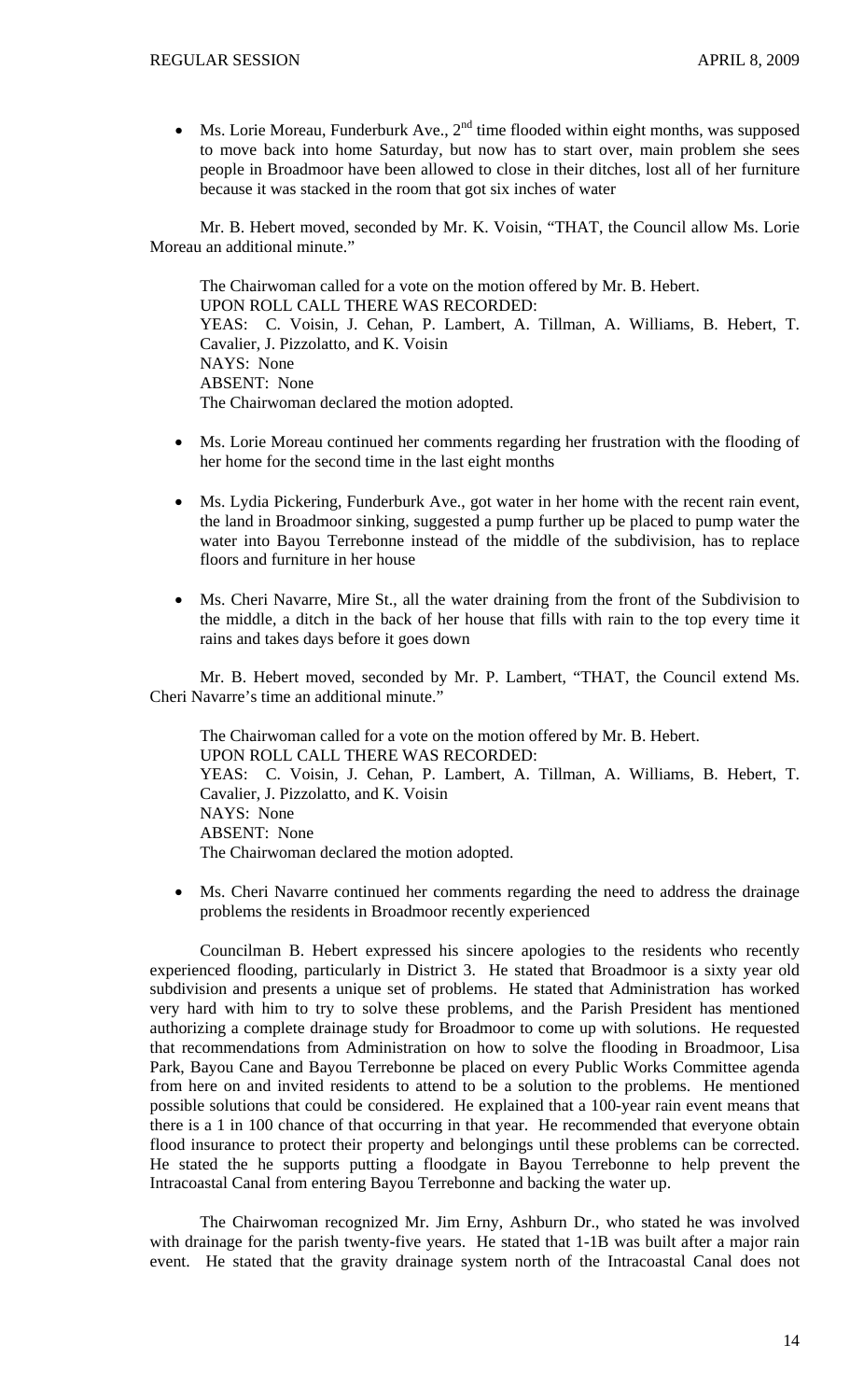function any longer and explained why he thinks it doesn't. He also offered possible solutions such as looking into draining Broadmoor Subdivision into Lakes Houmas.

 A discussion ensued relative to the drainage and flooding problems that were experienced in the Broadmoor, Bayou Cane, Lisa Park, and Bayou Terrebonne areas and the need to take action as soon as possible to address the problems.

 Councilman B. Hebert requested Administration to include Westview Dr., Louis Dr., and Caverness Dr. areas in their in-house drainage study.

 Mr. K. Voisin moved, seconded by Mr. B. Hebert, "THAT, the Council take a 5-minute recess."

 The Chairwoman called for a vote on the motion offered by Mr. K. Voisin. UPON ROLL CALL THERE WAS RECORDED: YEAS: J. Cehan, P. Lambert, A. Tillman, A. Williams, B. Hebert, T. Cavalier, and K. Voisin NAYS: C. Voisin and J. Pizzolatto ABSENT: None The Chairwoman declared the motion adopted.

The Council convened back to the regular order of business.

 The Chairwoman continued recognizing the following individuals from the public who expressed their concerns with drainage/flooding issues in their area, particularly with the recent heavy rain event that occurred on March 26:

- Mr. Ed Jackson, Main St. Bayou Terrebonne flooding from HLB High School to the Mall, debris accumulating near bridges on Bayou Terrebonne prohibiting the flow of water
- Mr. Brent Boquet, Lillian Marie Dr. Wallace J. Thibodaux Subdivision being at thirteen foot elevation and he almost got water into his house that is not completed yet

 Councilwoman T. Cavalier stated that Public Works will be coming back to the Council's Public Services in two weeks with recommendations for the drainage issues in Wallace J. Thibodaux Subdivision.

 The Chairwoman recognized Ms. Jeannie Bray, Engineer, who stated that Bayou Blue does have some culvert issues which are being evaluated to be addressed.

 Councilwoman T. Cavalier stated that she has requested answers, calculations and this situation to be figured out to address the problems.

• Mr. Michael Campbell, Eureka Dr., - the subdivision drains into the CCC Drainage Canal and obstructions that have been there since the hurricanes, but recently partially cleaned out, better maintenance needed in the canal

 Ms. T. Cavalier moved, seconded by Mr. K. Voisin, "THAT, the Council extend Mr. Michael Campbell's time an additional minutes."

The Chairwoman called for a vote on the motion offered by Ms. T. Cavalier. UPON ROLL CALL THERE WAS RECORDED: YEAS: C. Voisin, J. Cehan, P. Lambert, A. Tillman, A. Williams, B. Hebert, T. Cavalier, J. Pizzolatto, and K. Voisin NAYS: None ABSENT: None The Chairwoman declared the motion adopted.

• Mr. Michael Campbell continued his comments regarding the CCC Canal needing to be better maintained to get the debris out for proper drainage flow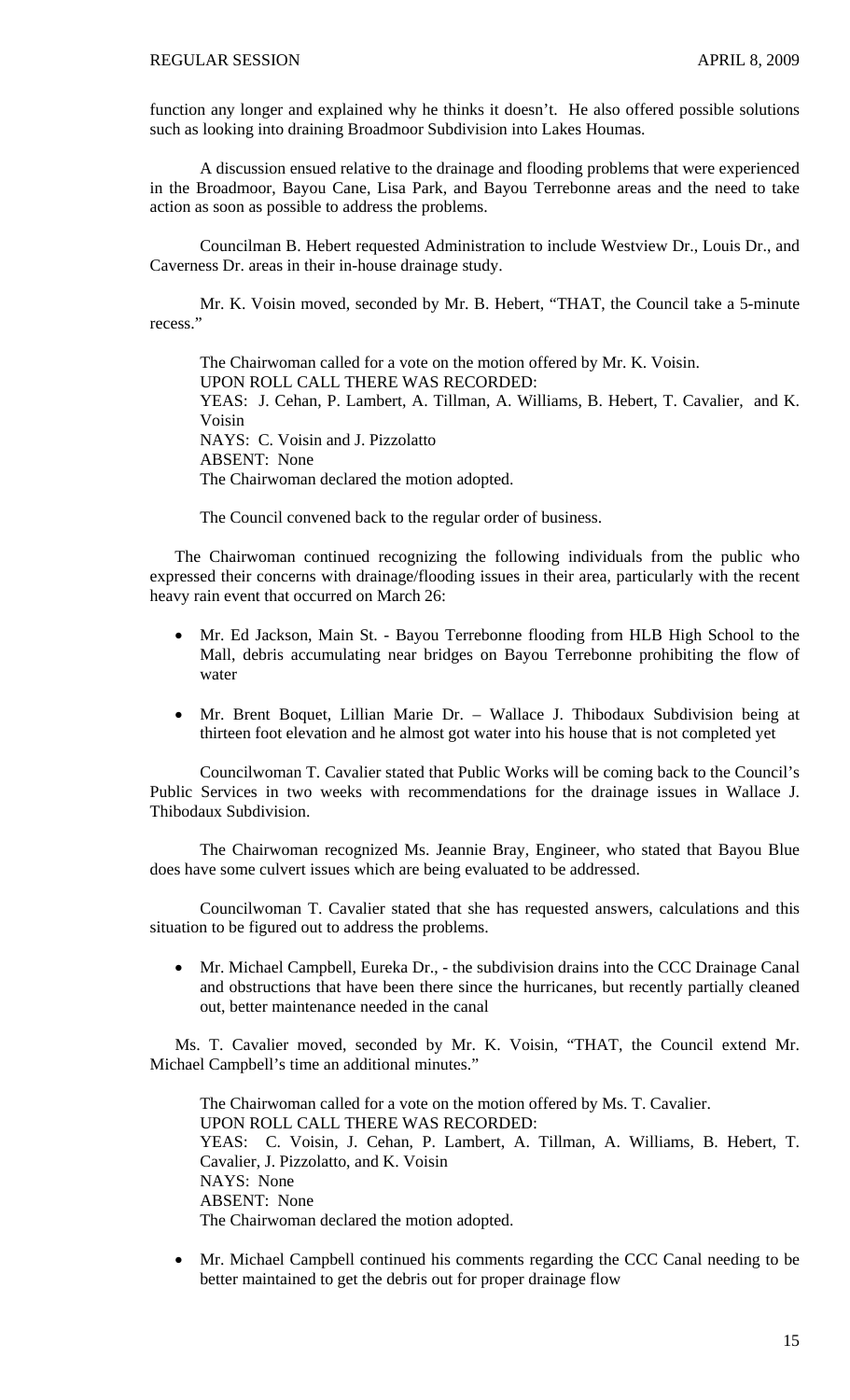• Ms. Suzanne Bramlett, Royce St. resident and property owner – subdivision never flooded until the drainage ditches were dug about ten to twelve years ago under Alcide St. and the drainage was never adequate since, her house flooded for the  $1<sup>st</sup>$  time, about eight houses in the area flooded, the CCC ditch that came into existence in the 1930's and Southern Estates, the Parks are being allowed to drain into there and all the blockages causing the water to go to Royce St. subdivision

The Chairwoman recognized Ms. Jeannie Bray, Engineering, stated that there is an ongoing project for the CCC ditch that hopefully will delivered in May that changes out the bridge structures and enlarges the capacity under the structures. She stated the second project is adjacent to the Allemand St. Subdivision that is in the stages of being designed and will go into the construction phase soon. She stated that these two projects directly contribute to the drainage issues and will hopefully will fix some of those problems.

Councilwoman T. Cavalier stated that the CCC ditch is the main artery for the aforementioned subdivisions and every time Planning approval is sought they claim they will drain into the CCC ditch. She stated that as bad as Hurricane Katrina was, sales tax revenues have been up ever since and projects are able to be funded. She stated the only project she was able to afford her first year in office was to get the CCC ditch snagged and cleared. She stated that with additional development in Southern Estates, every time it rains the CCC ditch overflows. She stated that it really needs to be dug out and widened.

Upon questioning by Chairwoman A. Williams, Public Works Director G. Bush stated that the NRCS approval will include removal of blockages along the CCC ditch and will make every effort to get it done before the beginning of hurricane season.

Chairwoman A. Williams relinquished the Chair to Vice-Chairman J. Pizzolatto.

• Mr. Charles Bass, Levron St. – A study that was done about five years ago for Bayou LaCarpe that was divided into about four parts and a business section being chosen to be done instead of the residential area, Levron St. being in a basin area, the need to prohibit grass clippings and trash from being put into storm drains, Bayou LaCarpe needing to be dug out, Tunnel Blvd. an evacuation route and was unpassable with the recent rain event

 Chairwoman A. Williams stated that she witnessed grass clippings on top of storm drains from the Deweyville area all the way to the back of Levron St. She stressed the need to address this matter to keep the storm drains clean. She stated that a pump will be added to the Magnolia St. area to address some of the drainage problems.

 The Vice-Chairman recognized Public Works Director G. Bush, who stated that a new pump station is being planned for the Magnolia St. area with three pumps, possibly four and a new conveyance system is being considered, which would give two pump stations plus the new conveyance system. He said one additional pump has already been completed which gives 33% more capacity to the system. He stated that currently there is a contractor working now near the Morrison building to help improve the conveyance system.

 Chairwoman A. Williams requested G. Bush to contact Mr. Charles Bass regarding other concerns he has and she would be happy to sit it on the meeting.

Chairwoman A. Williams resumed the Chair.

 Parish President M. Claudet invited anyone wanting to meet with Public Works personnel to discuss drainage/flooding issues to meet with him outside the meeting room.

 The Chairwoman called for a report on the Budget & Finance Committee meeting held on 4/6/09, whereupon the Committee Chairman, noting that ratification of the minutes calls public hearings on 4/22/09, rendered the following:

# **BUDGET & FINANCE COMMITTEE**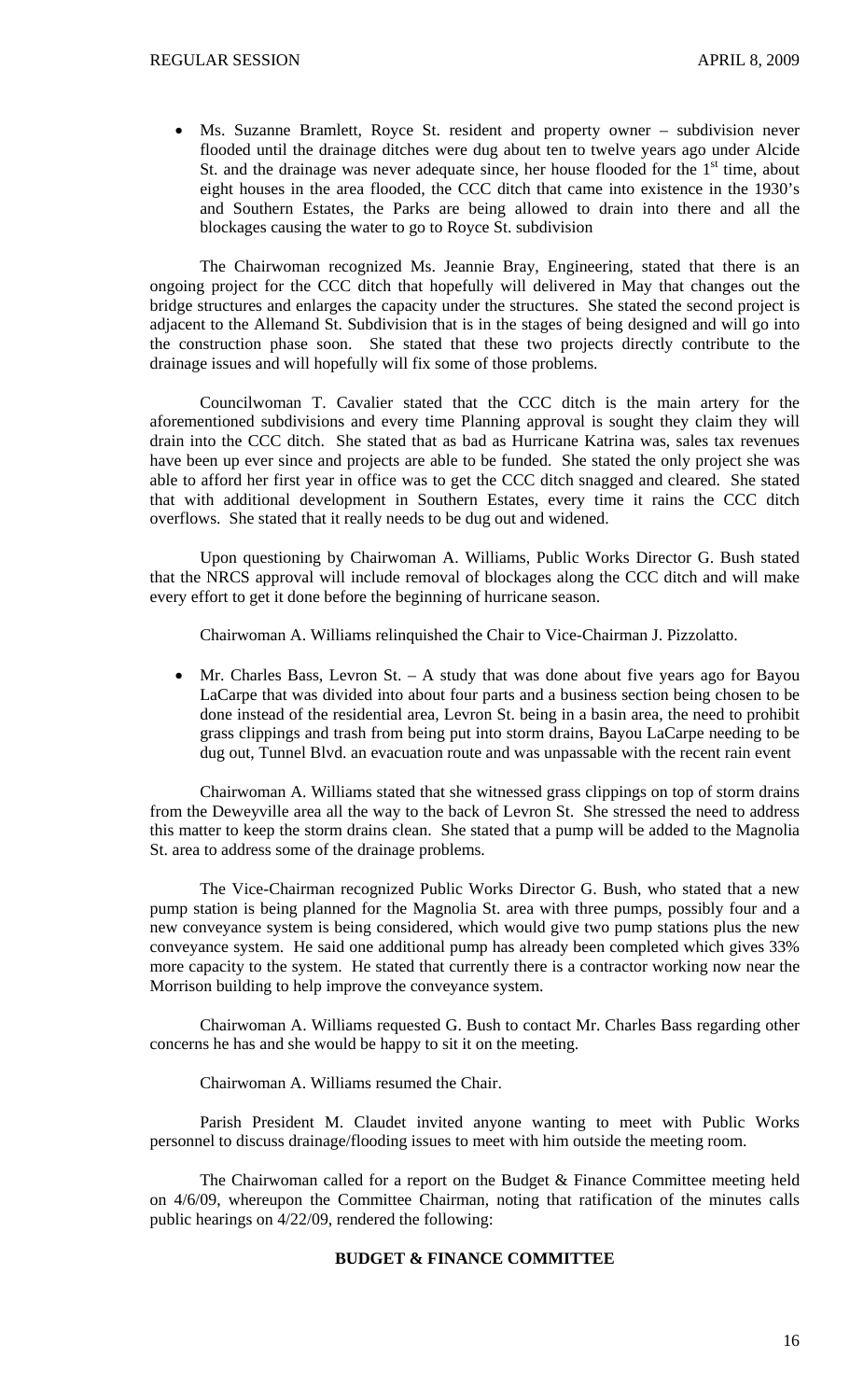#### **APRIL 6, 2009**

 The Chairman, Billy Hebert, called the Budget & Finance Committee meeting to order at 5:30 p.m. in the Terrebonne Parish Council Meeting Room with the Invocation led by A. Tillman and the Pledge of Allegiance led by J. Cehan. Upon roll call, Committee Members recorded as present were: T. Cavalier, J. Cehan, B. Hebert, P. Lambert, J. Pizzolatto, A. Tillman, C. Voisin, K. Voisin, and A. Williams. A quorum was declared present.

 Mr. J. Pizzolatto moved, seconded by Mr. A. Tillman and Ms. A. Williams, "THAT, the Budget & Finance Committee authorize the Parish President to enter into a Cooperative Endeavor Agreement with the State of Louisiana, Division of Administration, Office of Community Development – Disaster Recovery Unit to implement a grant under the Community Development Block Grant Disaster Recovery Program through the Parish – Implemented Recovery Program."

 The Chairman called for the vote on the motion offered by Mr. J. Pizzolatto. UPON ROLL CALL THERE WAS RECORDED: YEAS: T. Cavalier, J. Cehan, B. Hebert, P. Lambert, J. Pizzolatto, A. Tillman, C. Voisin, K. Voisin, and A. Williams. NAYS: None. ABSENT: None. The Chairman declared the motion adopted.

OFFERED BY: Mr. C. Voisin. SECONDED BY: Mr. P. Lambert and Mr. J. Pizzolatto.

#### RESOLUTION NO. 09-163

 WHEREAS, bids were obtained by the Administration Office of the West Baton Rouge Parish Council for the purpose of purchasing one (1) New Hydraulic Track Excavator (Purchase Order Number 10967) and,

 WHEREAS, after careful review by the Parish Administration it has been determined that the total price of Two Hundred Sixteen Thousand, Nine Hundred Eighty-four Dollars and Zero Cents (\$216,984.00) from Quest Construction Equipment for the purchase of two (2) New Hydraulic Track Excavators should be accepted as per the attached documents and the under provisions set forth in the Louisiana Revised Statutes Title 39:1701 et seq., and

 WHEREAS, the Parish Finance Department has verified that funds are budgeted and available for the purchase of the aforementioned hydraulic track excavator, and

 WHEREAS, the Parish Administration has recommended the acceptance of the price for the aforementioned purchase from Quest Construction Equipment at a cost of Two Hundred Sixteen Thousand, Nine Hundred Eighty-four Dollars and Zero Cents (\$216,984.00) as per the attached documents.

 NOW, THEREFORE BE IT RESOLVED by the Terrebonne Parish Council (Budget and Finance Committee), on behalf of the Terrebonne Parish Consolidated Government, that the recommendation of the Parish Administration be approved and that the purchase of the two (2) New Hydraulic Track Excavators be accepted as per the attached documents.

THERE WAS RECORDED:

YEAS: T. Cavalier, J. Cehan, B. Hebert, P. Lambert, J. Pizzolatto, A. Tillman, C. Voisin, K. Voisin and A. Williams. NAYS: None. ABSTAINING: None. NOT VOTING: ABSENT: None. The Chairman declared the resolution adopted on this, the  $6<sup>th</sup>$  day of April, 2009. \* \* \* \* \* \* \* \* \*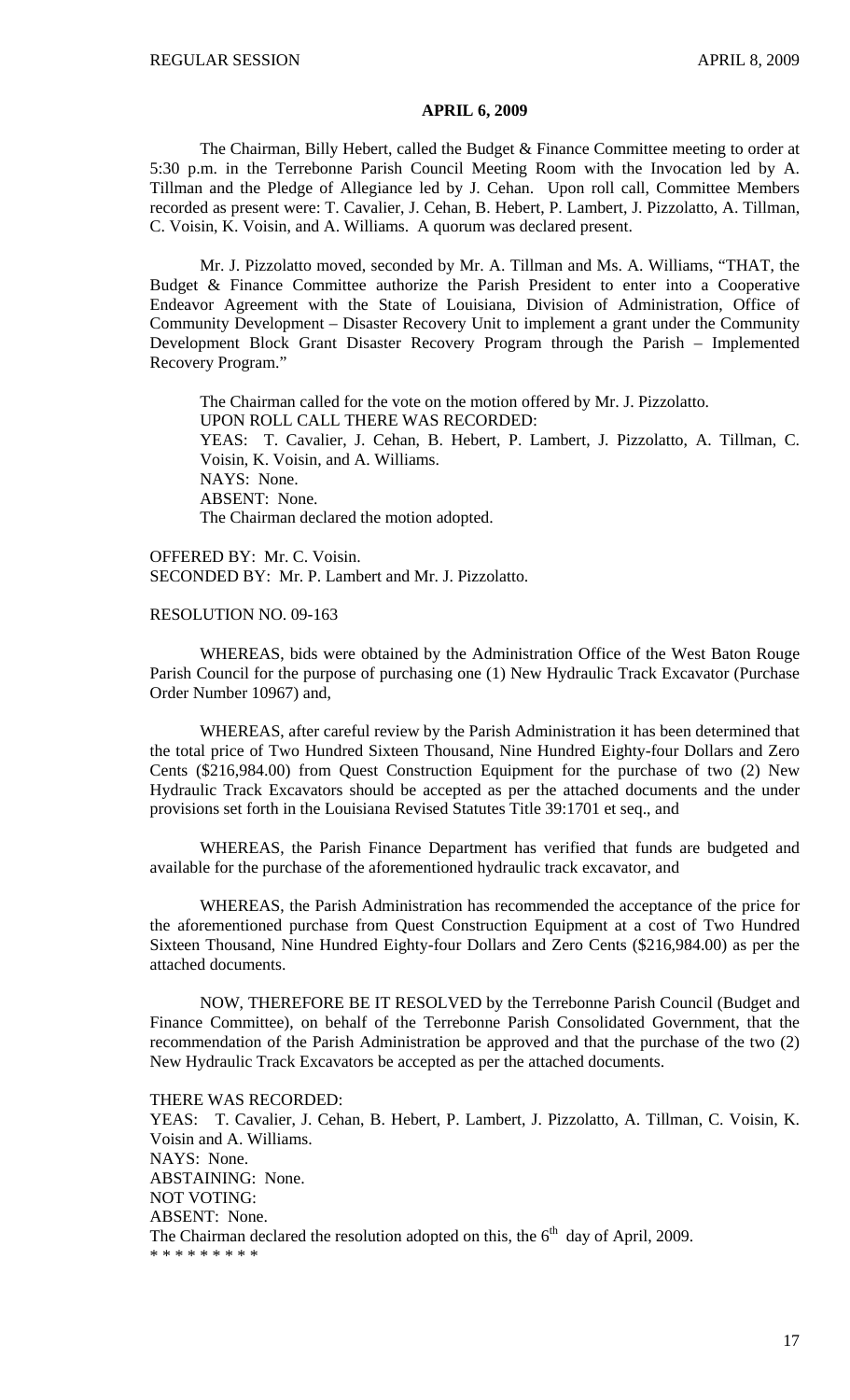RESOLUTION: Concurring with the recommendation approving the State Contract purchase of stationary type generators.

Mr. A. Tillman moved, seconded by Mr. J. Cehan. (MOTION OFFERED AND ADOPTED AFTER DISCUSSION)

 Chief Finance Officer Jamie Elfert stated that one of the generators is a 60 KW threephase diesel electronic generator.

 Public Works Director Lt. Col. (Ret.) Greg Bush stated that the generators are being purchased from the State Contract List with a State grant and that Administration was more concerned with the voltage, kilowatts, and phasing. He added that Administration could provide information with respect the rpm's for the generators.

 Mr. J. Cehan moved, seconded by Mr. C. Voisin, "THAT, the Budget & Finance Committee retain the matter relative to the purchase of two (2) new hydraulic track excavators until Wednesday's Council meeting."

 Lt. Col. (Ret.) Bush stated that approximately \$650,000.00 in grant funding was received from the State; that the following departments would receive generators: Houma Police Department (1), Public Works Division (2), and other departments would receive generators; and that Senior Planner Jennifer Gerbasi handled the grant and generator purchase.

 Committee Member C. Voisin noted his previous request for a generator for the Government Tower Building to power the second floor A/C unit during storm events.

 In response to questioning, Interim Parish Manager Patrick Gordon stated that a permanent generator for the Government Tower Building was not included in the aforementioned generator purchase; that Administration is deliberating whether or not to obtain a portable generator with quick connects to power the building during storm events; and that the generators would be placed on standby and readily accessible for use.

 Committee Member C. Voisin requested that Administration provide the Council with information relative to how many generators will be purchased, where the generators will be placed, the cost of each generator, the rpm's, life expectancy, and maintenance.

\*\*The Chairman called for the vote on the motion offered by Mr. J. Cehan. UPON ROLL CALL THERE WAS RECORDED: YEAS: T. Cavalier, J. Cehan, B. Hebert, P. Lambert, J. Pizzolatto, A. Tillman, C. Voisin, K. Voisin, and A. Williams. NAYS: None. ABSENT: None. The Chairman declared the motion adopted.

OFFERED BY: Mr. K. Voisin. SECONDED BY: Mr. J. Cehan.

RESOLUTION NO. 09-164

A Resolution introducing an Ordinance to declare vehicles, computers and other miscellaneous equipment from the Animal Shelter, Customer Service, Drainage, Finance, Fire, LSU Extension, Health Unit, Houma Police, Pollution Control, Port Commission, Registrar of Voters, Roads & Bridges, and Utilities Departments as surplus as described in the attached Exhibit "A" and authorizing said items to be disposed of by public bid, negotiated sale, junked or any other legally approved method.

NOW THEREFORE BE IT RESOLVED that the Terrebonne Parish Council (Budget and Finance Committee), on behalf of the Terrebonne Parish Consolidated Government, does hereby introduce an ordinance which will declare the attached Exhibit "A" as surplus and authorizes the Parish President to dispose of said items by public bid, negotiated sale, junked or any other legally approved method, and that a public hearing on said matter be called for Wednesday,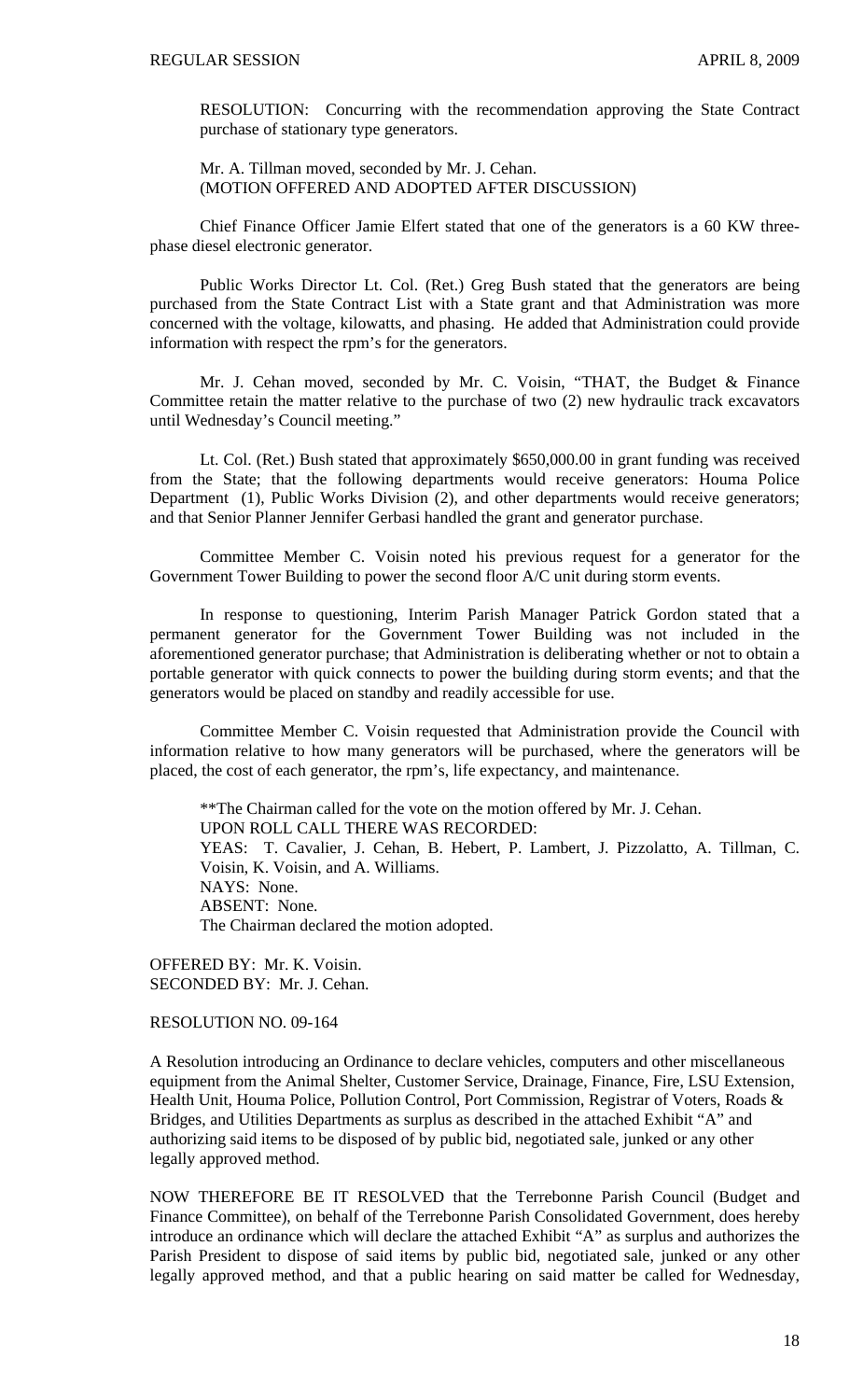April 22, 2009 at 6:00 o'clock p.m.

THERE WAS RECORDED: YEAS: T. Cavalier, J. Cehan, B. Hebert, P. Lambert, J. Pizzolatto, A. Tillman, C. Voisin, K. Voisin and A. Williams. NAYS: None. ABSTAINING: None. NOT VOTING: ABSENT: None. The Chairman declared the resolution adopted on this, the  $6<sup>th</sup>$  day of April, 2009. \* \* \* \* \* \* \* \* \*

## EXHIBIT "A" Surplus List

- 1 Camera (Animal Shelter)
- 1 Fax Machine (Animal Shelter)
- 1 1992 Chevrolet Lumina (Customer Service)
- 1 Xerox Copy Machine (Customer Service)
- 3 Computer Systems (Drainage)
- 1 Corner Desk (Finance)
- 1 1983 Ford F-350 (Fire)
- 1 Generator (Fire)
- 1 Pitney Bowes model 5630 (LSU Extension)
- 1 Printer (Health Unit)
- 8 Siding Panels (Police)
- 1 Chair (Police)
- 2- Computer System (Pollution Control)
- 2 Hot Plate (Pollution Control)
- 1 Spectrometer (Pollution Control)
- 1 Colony Counter (Pollution Control)
- 1 Stirrer (Pollution Control)
- 3 Vacuum Pump (Pollution Control)
- 1 Centrifuge (Pollution Control)
- 1 Oxygen Meter (Pollution Control)
- 1 Desiccator (Pollution Control)
- 1 Gas Detector (Pollution Control)
- 1 Oxygen Test Kit (Pollution Control)
- 2 Nitrogen Test Kit (Pollution Control)
- 1 Mid-Range Test Kit (Pollution Control)
- 1 Sample Bomb (Pollution Control)
- 2 Computer Monitors (Port Commission)
- 1 CPU (Port Commission)
- 2 Electric Typewriters (Registrar of Voters)
- 1 Time/Date Recorder (Registrar of Voters)
- 1 Camera (Roads & Bridges)
- 1 Scanner (Utilities)
- 1 Printer (Utilities)
- 1 Palm Vx (Utilities)
- 2 Laptop (Utilities)
- 4 Computer System (Utilities)

\*\*\*\*\*\*\*\*\*\*

Ms. A. Williams moved, seconded by Mr. K. Voisin, "THAT, the Budget & Finance Committee introduce an ordinance to amend the 2009 Adopted Budget and the 2009 Adopted Budgeted Positions to recognize funding for the Public Transit System from the State of Louisiana, Department of Transportation and Development for the Weekend and Holiday Transit Bus Schedule, and call a public hearing on said matter on Wednesday, April 22, 2009 at 6:30 p.m."

The Chairman called for the vote on the motion offered by Ms. A. Williams.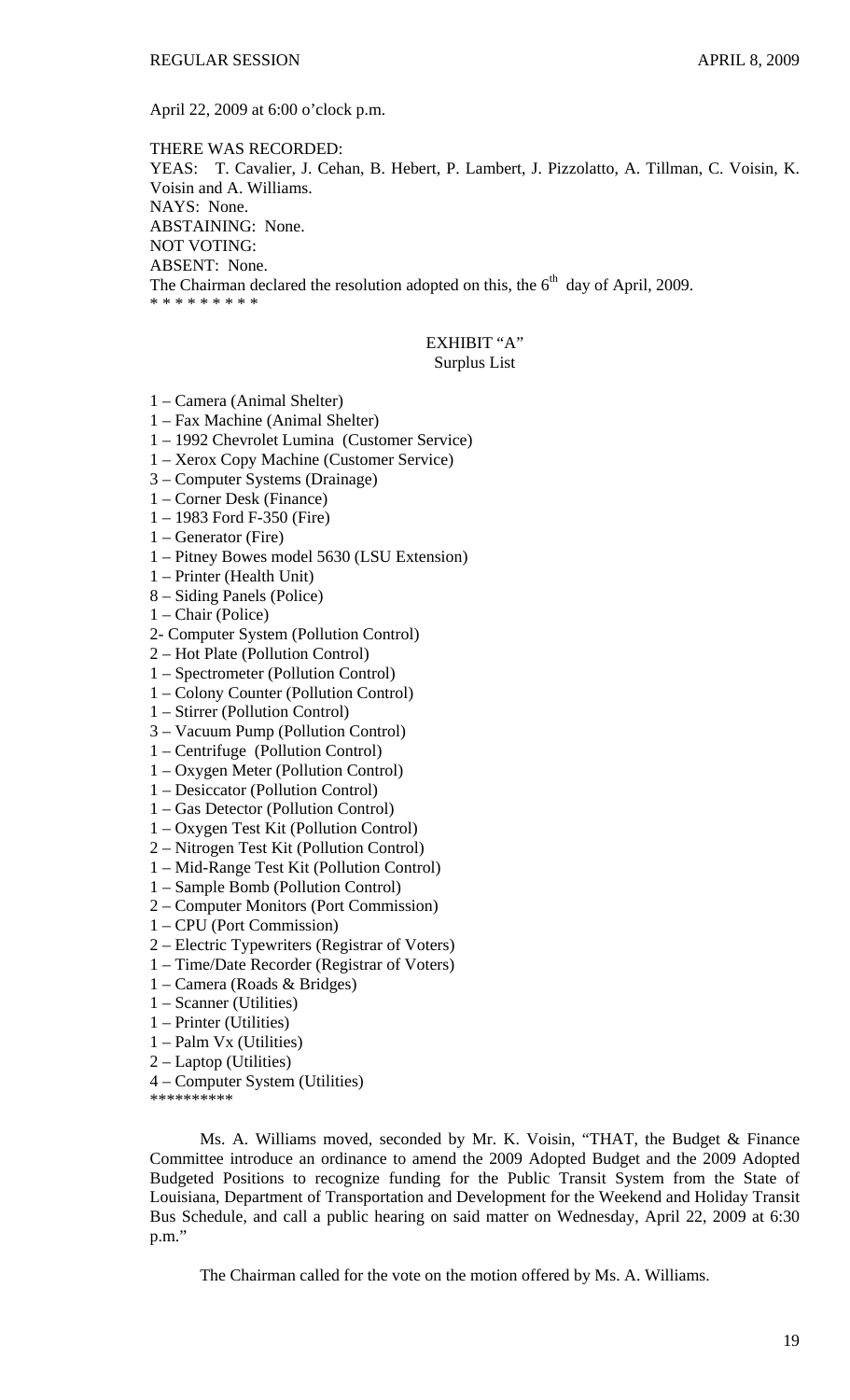UPON ROLL CALL THERE WAS RECORDED: YEAS: T. Cavalier, J. Cehan, B. Hebert, P. Lambert, J. Pizzolatto, A. Tillman, C. Voisin, K. Voisin, and A. Williams. NAYS: None. ABSENT: None. The Chairman declared the motion adopted.

 Mr. J. Pizzolatto moved, seconded by Mr. K. Voisin, "THAT, there being no further business to come before the Budget & Finance Committee, the meeting be adjourned."

 The Chairman called for the vote on the motion offered by Mr. J. Pizzolatto. UPON ROLL CALL THERE WAS RECORDED: YEAS: T. Cavalier, J. Cehan, B. Hebert, P. Lambert, J. Pizzolatto, A. Tillman, C. Voisin, K. Voisin, and A. Williams. NAYS: None. ABSENT: None. The Chairman declared the motion adopted and the meeting was adjourned at 5:40 p.m.

#### Billy Hebert, Chairman

Suzette Thomas, Minute Clerk

 Mr. B. Hebert moved, seconded by Mr. A. Tillman, "THAT, the Council accept and ratify the minutes of the Budget & Finance Committee meeting held on 4/6/09."

 The Chairwoman called for a vote on the motion offered by Mr. B. Hebert. UPON ROLL CALL THERE WAS RECORDED: YEAS: C. Voisin, J. Cehan, P. Lambert, A. Tillman, A. Williams, B. Hebert, T. Cavalier, J. Pizzolatto, and K. Voisin NAYS: None ABSENT: None The Chairwoman declared the motion adopted.

OFFERED BY: Mr. B. Hebert. SECONDED BY: Mr. J. Pizzolatto.

## RESOLUTION NO. 09-165

 WHEREAS, prices were obtained through the Louisiana State Commodity Catalog by the Terrebonne Parish Consolidated Government for the purpose of purchasing Stationary Type Generators for various departments under State Contract (407627), and

 WHEREAS, after careful review by the Parish Administration it has been determined that the total purchase should not exceed One Hundred Fifty-five Thousand, Eight Hundred Fifty-two Dollars (\$155,852.00) from Emergency Power Systems, Inc. for the purchase of Generac Stationary Type Generators should be accepted as per the State Contract Catalog, and

 WHEREAS, the Parish Finance Department has verified that funds are available for the purchase of the aforementioned generators, and

 WHEREAS, the Parish Administration has recommended the acceptance of the price for the aforementioned generator purchases at a total cost not to exceed of One Hundred Fifty-five Thousand, Eight Hundred Fifty-two Dollars (\$155,852.00) as per attached State Purchasing Contract Catalog.

 NOW, THEREFORE BE IT RESOLVED by the Terrebonne Parish Council, on behalf of the Terrebonne Parish Consolidated Government, that the recommendation of the Parish Administration be approved and the purchase of the stationary type generators be accepted as per the attached forms.

# THERE WAS RECORDED: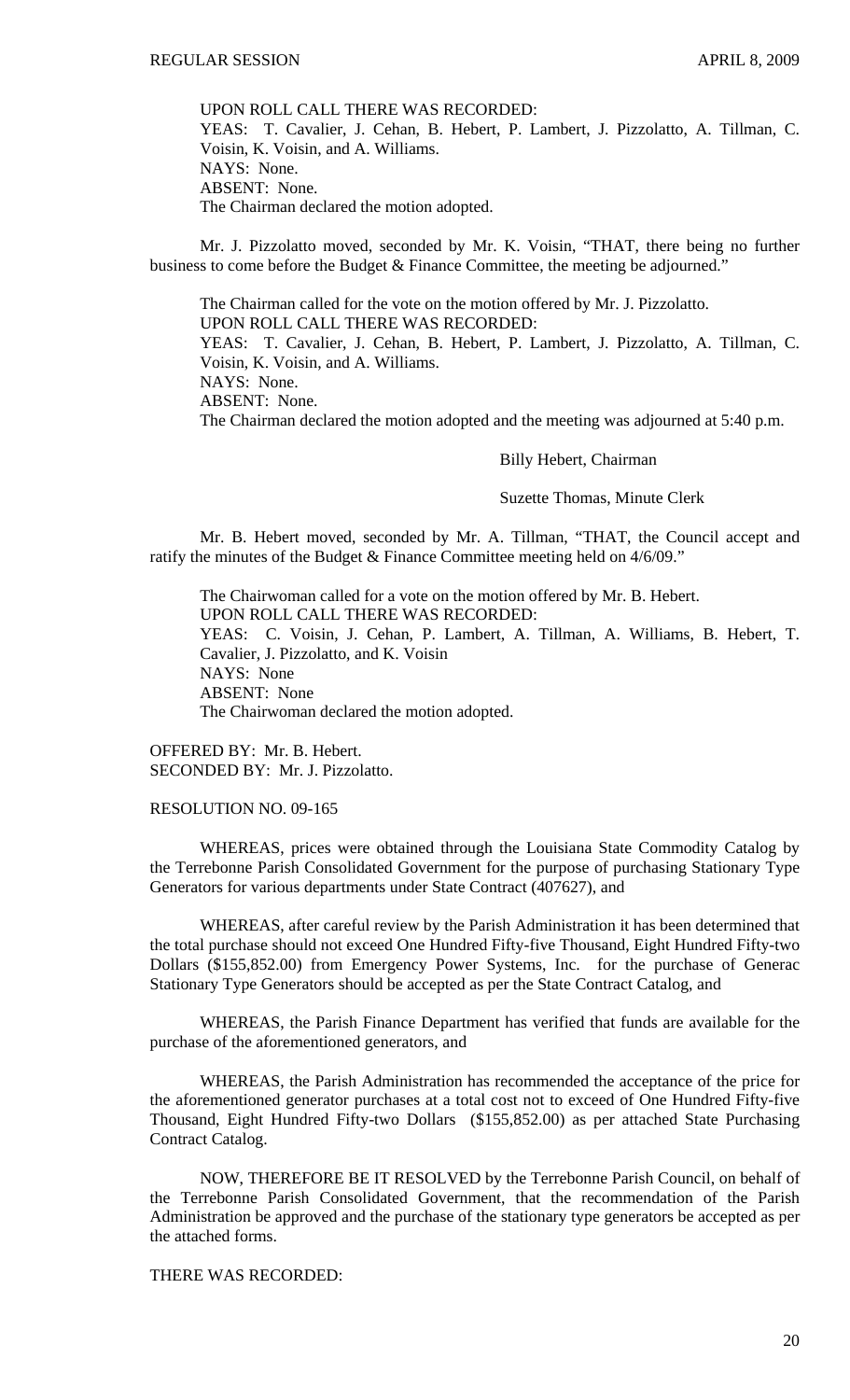YEAS: C. Voisin, J. Cehan, P. Lambert, A. Tillman, A. Williams, B. Hebert, T. Cavalier, J. Pizzolatto and K. Voisin. NAYS: None. ABSTAINING: None. ABSENT: None. The Chairwoman declared the resolution adopted on this, the 8<sup>th</sup> day of April, 2009.

\* \* \* \* \* \* \* \* \*

 The Chairwoman called for a report on the Policy, Procedure, & Legal Committee meeting held on 4/6/09, whereupon the Committee Chairman rendered the following:

# **POLICY, PROCEDURE, & LEGAL COMMITTEE**

# **APRIL 6, 2009**

 The Chairman, Clayton J. Voisin, called the Policy, Procedure, & Legal Committee meeting to order at 5:45 p.m. in the Terrebonne Parish Council Meeting Room with the Invocation led by Mr. K. Voisin and the Pledge of Allegiance led by Mr. J. Cehan. Upon roll call, Committee Members recorded as present were: T. Cavalier, J. Cehan, B. Hebert, P. Lambert, J. Pizzolatto, A. Tillman, C. Voisin, K. Voisin, and A. Williams. A quorum was declared present.

 The Chairman recognized Mr. Ed Snyder, representative for the Advisory Committee for Disability Affairs, who addressed the Committee with respect to "close caption texting" on TPTV and at local theaters. He noted the benefits of utilizing "close caption texting" in increasing literacy skills.

 Ms. T. Cavalier moved, seconded unanimously, "THAT, the Policy, Procedure, & Legal Committee direct Administration to investigate: 1) the time, 2) cost, 3) method of implementing 'close caption texting', and 4) any potential problems with the implementation of 'close caption texting' on TPTV and submit a recommendation in four (4) weeks."

 The Chairman called for the vote on the motion offered by Ms. T. Cavalier. UPON ROLL CALL THERE WAS RECORDED: YEAS: T. Cavalier, J. Cehan, B. Hebert, P. Lambert, J. Pizzolatto, A. Tillman, C. Voisin, K. Voisin, and A. Williams. NAYS: None. ABSENT: None. The Chairman declared the motion adopted.

 Utilities Director Tom Bourg stated that Administration has reviewed TPTV programming and is open to suggestions with respect to such. He noted possible concerns with allocating specific time frames for various programs and the potential of some programs extending beyond the established time frame.

 Parish President Michel Claudet noted that TPTV telecasting functions have been moved to the Government Tower Building on the  $7<sup>th</sup>$  Floor; that staff is in the process of being trained to operate the telecast system; and that future upgrades are pending. (NO ACTION TAKEN)

 Interim Parish Manager Patrick Gordon explained the nuisance abatement process with respect to warning, citing, and addressing nuisance violations. He then provided statistics with respect to the number of nuisance complaints within the Parish and added that most violators comply with nuisance regulations after being issued a warning.

 Committee Member K. Voisin requested that Administration investigate the possibility of increasing nuisance violation penalties in the following increments: \$250.00, \$500.00, and \$1,000.00.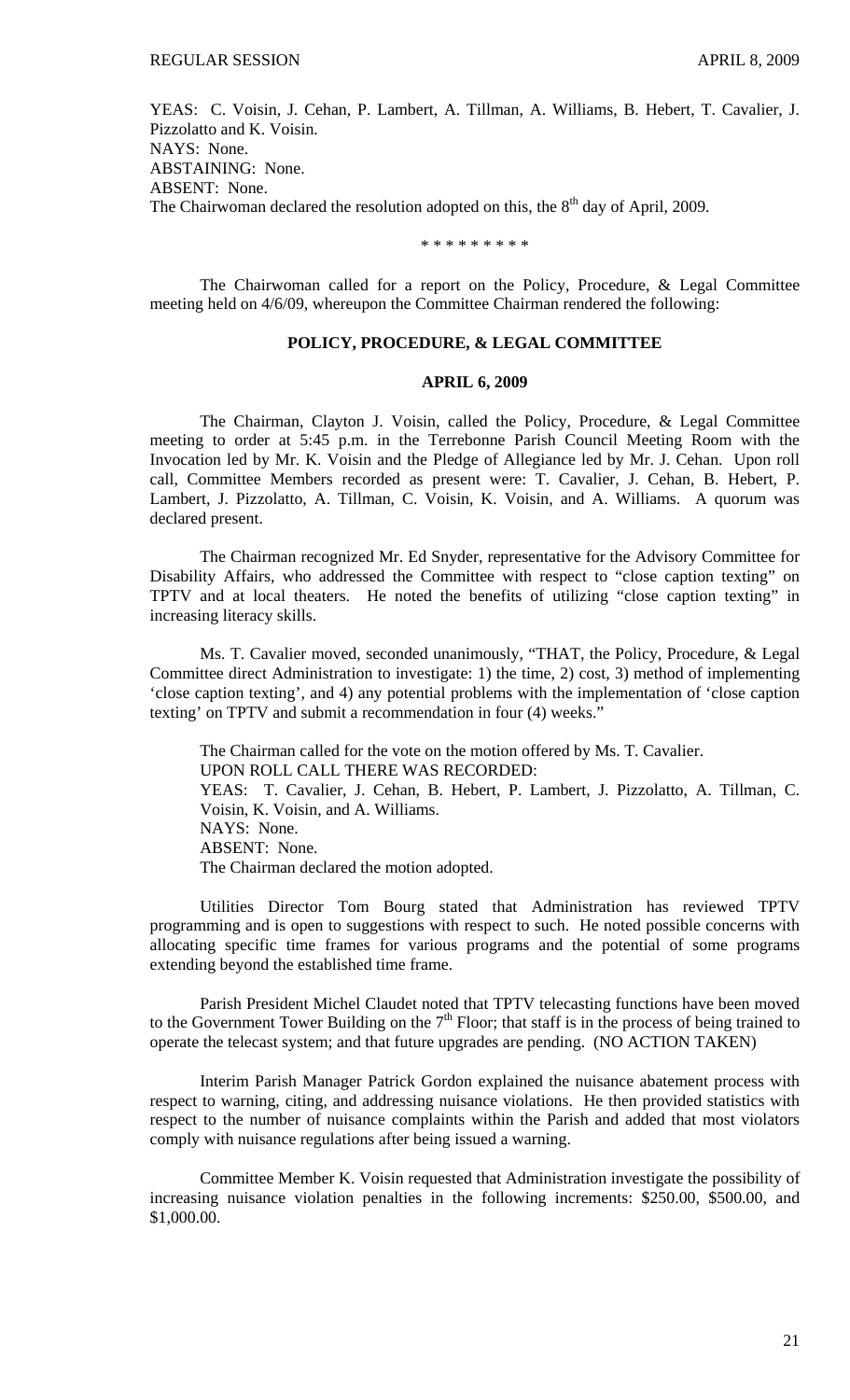Committee Member A. Williams supported the aforementioned comments and requested that consideration also be given to changing the warning, then citation, period to a 5-day warning period and citation.

 Parish Attorney Courtney Alcock interjected that the maximum penalty that may be enforced by the Parish is \$500.00 unless changed by legislative action. She noted the possibility of citing individuals \$250.00, \$500.00, and then criminal enforcement.

 Committee Member K. Voisin requested that the State Legislative Delegation be sent a letter requesting closure of the "loophole" with respect to tall grass violations on properties sold through tax sales in that a lien must be authorized in order for a purchaser to recoup any fees associated with maintaining property prior to full title being granted.

 Committee Member J. Pizzolatto requested that Administration consider regulations that would mandate that homeowners that have abandoned properties to make the structures livable.

 Committee Member K. Voisin also requested that Administration reconsider permitting the construction of fencing as a viable alternative in order to rectify nuisance complaints by concealing the nuisance.

 Committee Member J. Pizzolatto explained that his primary concerns are those properties that do not have utilities and that have been vacant for 2 to 3 years.

 Committee Member A. Tillman expressed his support of nuisance guidelines, but cautioned the Committee with respect to mandating certain guidelines for vacant structures.

 Mr. K. Voisin moved, seconded by Ms. T. Cavalier, "THAT, the Policy, Procedure, & Legal Committee direct Administration to investigate and submit a recommendation with respect to amending current nuisance abatement guidelines to address penalties, the State law tall grass 'loophole', fencing, and vacant structures that do not have utilities."

 The Chairman called for the vote on the motion offered by Mr. K. Voisin. UPON ROLL CALL THERE WAS RECORDED: YEAS: T. Cavalier, J. Cehan, B. Hebert, P. Lambert, J. Pizzolatto, A. Tillman, C. Voisin, K. Voisin, and A. Williams. NAYS: None. ABSENT: None. The Chairman declared the motion adopted.

 Mr. A. Tillman moved, seconded by Ms. A. Williams, "THAT, there being no further business to come before the Policy, Procedure, & Legal Committee, the meeting be adjourned."

 The Chairman called for the vote on the motion offered by Mr. A. Tillman. UPON ROLL CALL THERE WAS RECORDED: YEAS: T. Cavalier, J. Cehan, B. Hebert, P. Lambert, J. Pizzolatto, A. Tillman, C. Voisin, K. Voisin, and A. Williams. NAYS: None. ABSENT: None. The Chairman declared the motion adopted and the meeting was adjourned at 6:21 p.m.

Clayton J. Voisin, Chairman

Suzette Thomas, Minute Clerk

Mr. C. Voisin, seconded by Mr. A. Tillman, "THAT, the Council accept and ratify the minutes of the Policy, Procedure, & Legal Committee meeting held on 4/6/09."

 The Chairwoman called for a vote on the motion offered by Mr. C Voisin. UPON ROLL CALL THERE WAS RECORDED:

YEAS: C. Voisin, J. Cehan, P. Lambert, A. Tillman, A. Williams, B. Hebert, T. Cavalier, J. Pizzolatto, and K. Voisin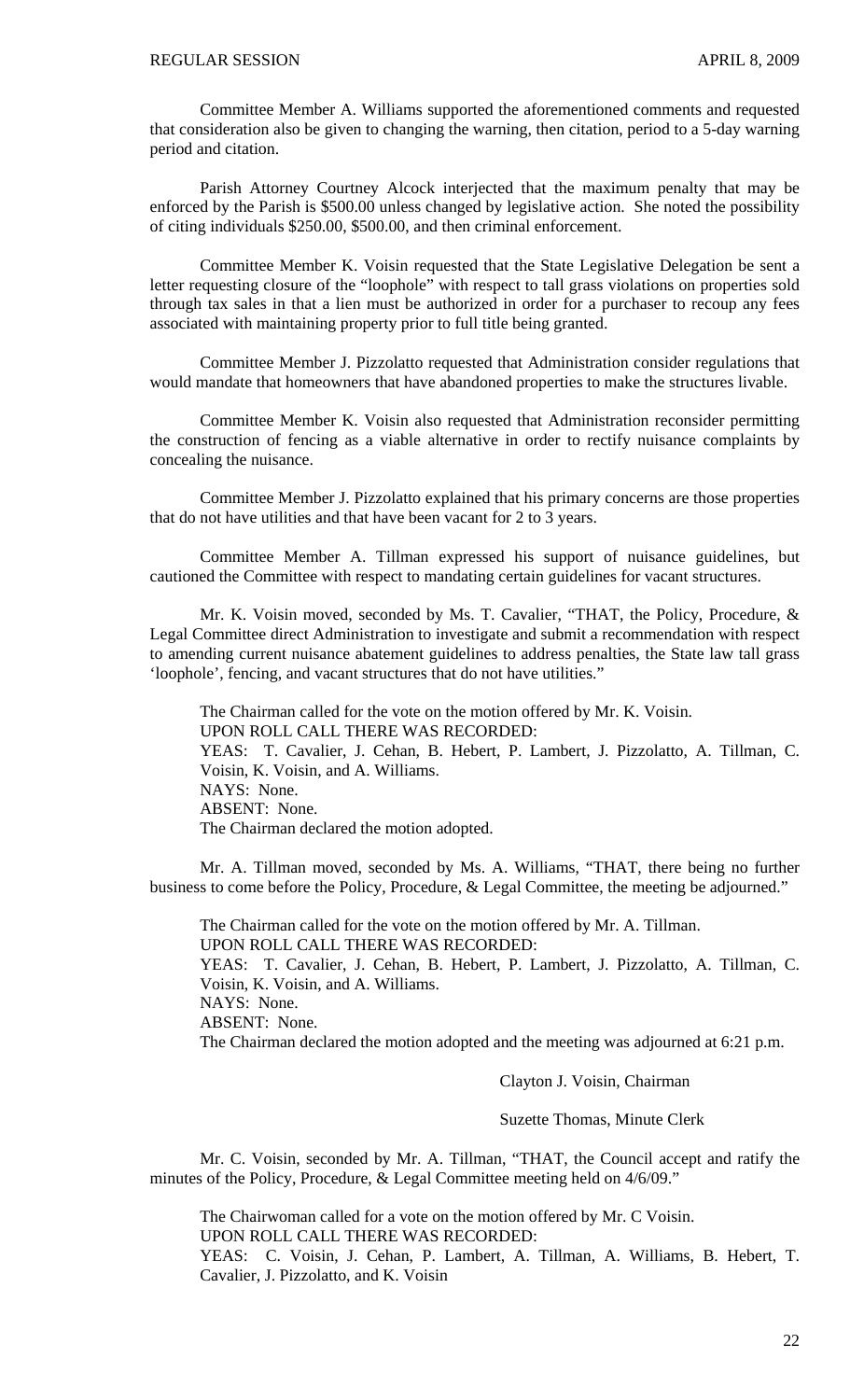NAYS: None ABSENT: None The Chairwoman declared the motion adopted.

 The Chairwoman called for a report on the Public Services Committee meeting held on 4/6/09, whereupon the Committee Chairman, noting that ratification of the minutes calls a public hearing on 4/22/09, rendered the following:

### **PUBLIC SERVICES COMMITTEE**

## **APRIL 6, 2009**

 The Chairman, Joey Cehan, called the Public Services Committee meeting to order at 6:33 p.m. in the Terrebonne Parish Council Meeting Room with the Invocation led by Ms. A. Williams and the Pledge of Allegiance led by Mr. B. Hebert. Upon roll call, Committee Members recorded as present were: T. Cavalier, J. Cehan, B. Hebert, P. Lambert, J. Pizzolatto, A. Tillman, C. Voisin, K. Voisin, and A. Williams. A quorum was declared present.

 Airport Commission Director Earl Hicks addressed the committee relative to the condition of Aviation Road; requested consideration of improving said roadway utilizing stimulus funding; and thanked the everyone for a quick response to repairing the roadway in the meantime. He offered assistance in preparing a grant to repair the roadway. (NO ACTION TAKEN)

 The Chairman recognized Terrebonne Parish School Board Member Roosevelt Thomas who was present in the audience.

OFFERED BY: Ms. T. Cavalier. SECONDED BY: Ms. A. Williams.

RESOLUTION NO. 09-166

A resolution providing for the acceptance of work performed by Fordice Construction Company, in accordance with the Certificate of Substantial Completion for Modeling & Improvements of the 1-1B System Channels - Phase 2 (Six Foot Ditch at La 182 Northward to the Intersection of St. Louis Canal with CCC Ditch), Parish Project No. 01-DRA-40, Terrebonne Parish, Louisiana

WHEREAS, the Terrebonne Parish Consolidated Government entered into a contract dated August 20, 2008 with Fordice Construction Company, for Modeling & Improvements of the 1- 1B System Channels - Phase 2 (Six Foot Ditch at La 182 Northward to the Intersection of St. Louis Canal with CCC Ditch), Terrebonne Parish, Louisiana, and

WHEREAS, work performed under the contract has been and inspected by authorized representatives of the Owner, Engineer, and Contractor and found to be substantially complete, and

WHEREAS, the Engineer for this project, T. Baker Smith, Inc., recommends the acceptance of the substantial completion, and

NOW, THEREFORE BE IT RESOLVED that the Terrebonne Parish Council (Public Services Committee), on behalf of the Terrebonne Parish Consolidated Government, does hereby accept the work performed in accordance with the contract and specifications in accordance with the Certificate of Substantial Completion, effective as of the date of recording of this resolution, and does authorize and direct the Clerk of Court and Ex-Officio Recorder of Mortgages of Terrebonne Parish to note this acceptance thereof in the margin of the inscription of said contract under Entry No. 1304559 of the Records of Terrebonne Parish, Louisiana, and

BE IT FURTHER RESOLVED that a certified copy of the resolution be forwarded to the Engineer, T. Baker Smith, Inc.

BE IT FURTHER RESOLVED that a certified copy of the resolution be recorded in the office of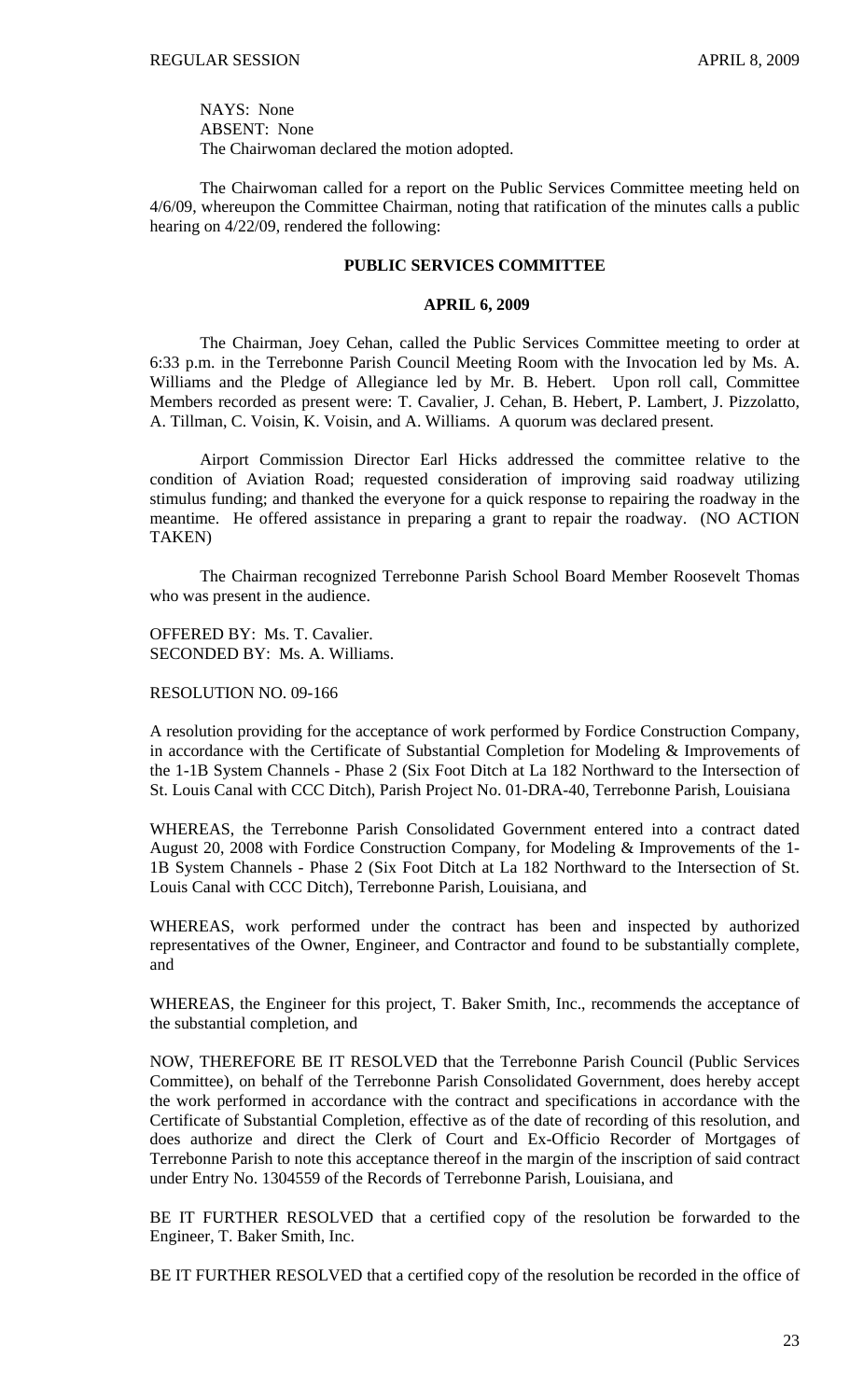the Clerk of Court of Terrebonne Parish to commence a 45-day clear lien period, and

BE IT FURTHER RESOLVED that the Administration is authorized to make payment of retainage upon the presentation of a Clear Lien Certificate.

#### THERE WAS RECORDED:

YEAS: T. Cavalier, J. Cehan, B. Hebert, P. Lambert, J. Pizzolatto, A. Tillman, K. Voisin and A. Williams. NAYS: None. ABSTAINING: None. NOT VOTING: None. ABSENT: C. Voisin. The Chairman declared the resolution adopted on this, the  $6<sup>th</sup>$  day of April, 2009. \* \* \* \* \* \* \* \* \*

 Public Works Director Lt. Col. (Ret.) Greg Bush stated that striping is part of the project scope and would be included in the next contract for said project.

 Committee Member J. Pizzolatto requested that Administration place rip-rap along the shoulders of St. Louis Canal extending toward LA Highway 182.

OFFERED BY: Mr. P. Lambert. SECONDED BY: Mr. B. Hebert.

RESOLUTION NO. 09-167

A resolution providing for the ratification of the appointment by Parish President Michel Claudet of the firm of Shaw Coastal, Inc. to provide engineering services for the Lower Ward 7 Levee Project, and also authorizing Parish President Michel Claudet to execute the appropriate engineering contract documents for this project.

WHEREAS, Terrebonne Parish is desirous improving the levee in the Lower Ward 7 Levee Area, and

WHEREAS, the Terrebonne Parish Consolidated Government would like to proceed with the design and construction of this project, and

WHEREAS, Parish President Michel Claudet has recommended that the firm of Shaw Coastal, Inc. be retained to provide the necessary professional services for this project, and

NOW, THEREFORE BE IT RESOLVED, that the Terrebonne Parish Council (Public Services Committee), on behalf of the Terrebonne Parish Consolidated Government, that the Parish President Michel Claudet be ratified and that the engineering firm of Shaw Coastal, Inc. be retained to provide the necessary professional services for the Lower Ward 7 Levee Area and that Parish President Michel Claudet be authorized to execute any and all documents with said firm for this project.

THERE WAS RECORDED: YEAS: T. Cavalier, J. Cehan, B. Hebert, P. Lambert, A. Tillman, C. Voisin, K. Voisin and A. Williams. NAYS: None. ABSTAINING: None. NOT VOTING: None. ABSENT: J. Pizzolatto. The Chairman declared the resolution adopted on this, the  $6<sup>th</sup>$  day of April, 2009. \* \* \* \* \* \* \* \* \*

 Parish President Michel Claudet explained that when elevations along the Ward 7 Levee were shot, some of the elevations were lower than 6 feet and that in order to build the elevations up to 8 feet, contract documents and engineering must be performed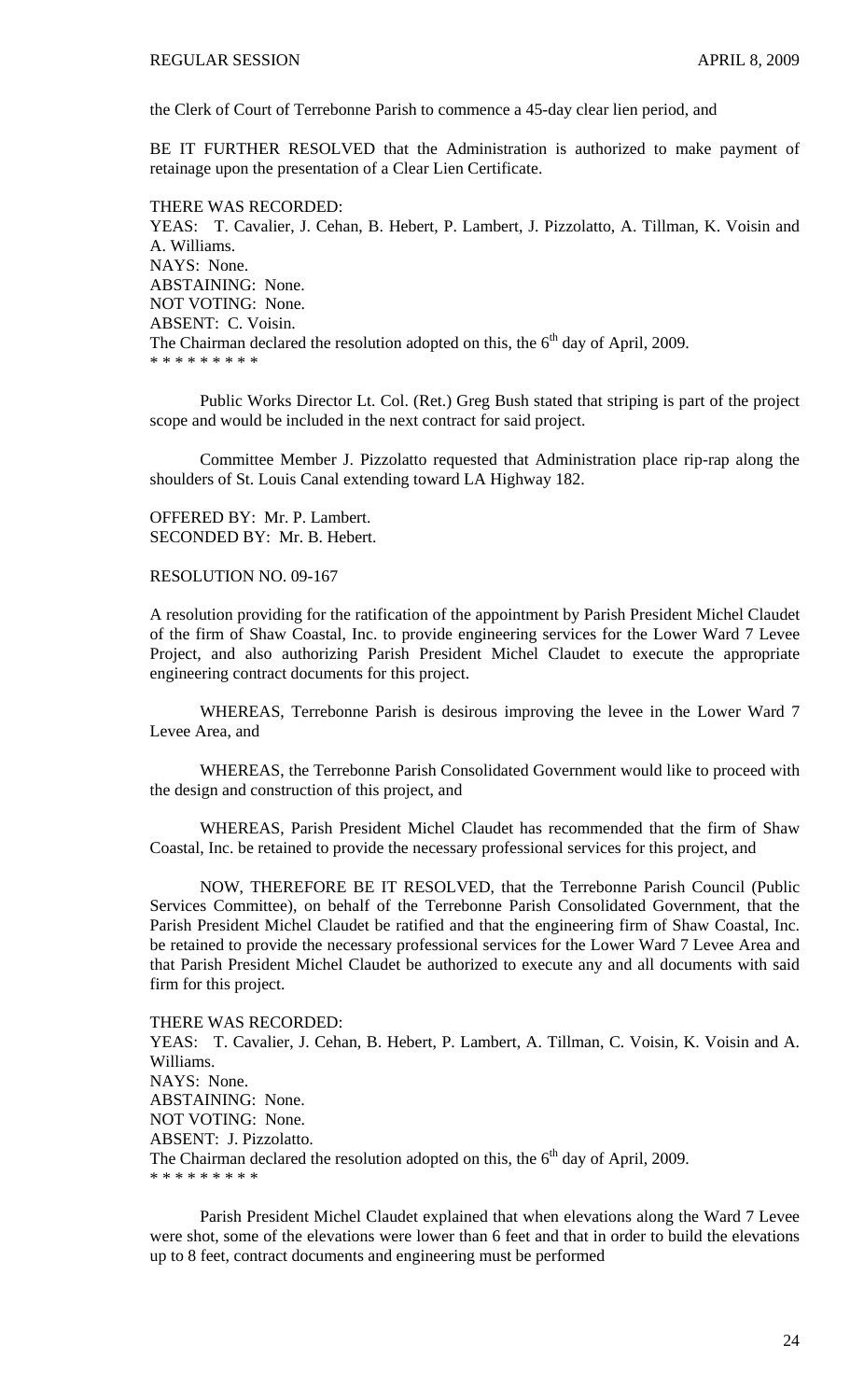Public Works Director Lt. Col. (Ret.) Greg Bush stated that Shaw Coastal, Inc. would survey cross sections to increase the levee elevation to 8 feet; that as the levee settled, it expanded causing a 5 to 6 foot elevation at the top; and that a new engineering firm has to design cross sections and prepare the specifications and contract documents. He continued that the decreased elevation may be attributed to settlement; that his office could consult with the previous engineering firm to determine why the elevations decreased; that Shaw Coastal, Inc. was selected because the firm performed work on other areas of the levee; and that Administration would prefer that only one engineering firm be used to complete the work.

OFFERED BY: Ms. A. Williams. SECONDED BY: Mr. K. Voisin.

RESOLUTION NO. 09-168

A resolution to allow the public transit division to lease advertisement space on public transit assets

WHEREAS, TPCG provides transit buses, bus shelters and benches for the convenience of bus passengers, and

WHEREAS, some of these bus shelters and benches can provide advertising venues which can assist with the funding of the urban transit system, and

WHEREAS, the leasing of these advertising venues require a contractual agreement with various entities, and

NOW, THEREFORE, BE IT RESOLVED by the Terrebonne Parish Council (Public Services Committee), on behalf of the Terrebonne Parish Consolidated Government as follows:

Section 1. That the Terrebonne Parish Consolidated Government, (TPCG) hereby authorizes the transit division in accordance with all local, state, and federal laws and regulations to lease advertisement space on buses, bus shelters and benches.

Section 2. TPCG allows Parish President to designate signature authority for Revenue contracts of less than \$9,999.99.

Section 3. The 2009 Lease Rate Schedule is approved along with the ability to adjust the price schedule without further approval during inflation but not to exceed 5% a year.

Section 4. That the Parish President or his designee is hereby authorized to execute an agreement for the leasing of space on the public transit division buses, bus shelters and benches to various entities.

BE IT FURTHER RESOLVED that the Parish President or his designee is hereby authorized to take any other actions necessary to give effect to this resolution.

THERE WAS RECORDED: YEAS: T. Cavalier, J. Cehan, B. Hebert, P. Lambert, J. Pizzolatto, A. Tillman, C. Voisin, K. Voisin and A. Williams. NAYS: None. ABSTAINING: None. NOT VOTING: None. ABSENT: None. The Chairman declared the resolution adopted on this, the  $6<sup>th</sup>$  day of April, 2009. \* \* \* \* \* \* \* \* \*

 Public Works Direct Lt. Col. (Ret.) Greg Bush stated that advertisement space will be selected via "first come, first served" basis; that the price schedule has been included in the agenda backup information; and that the contract is a standard contract.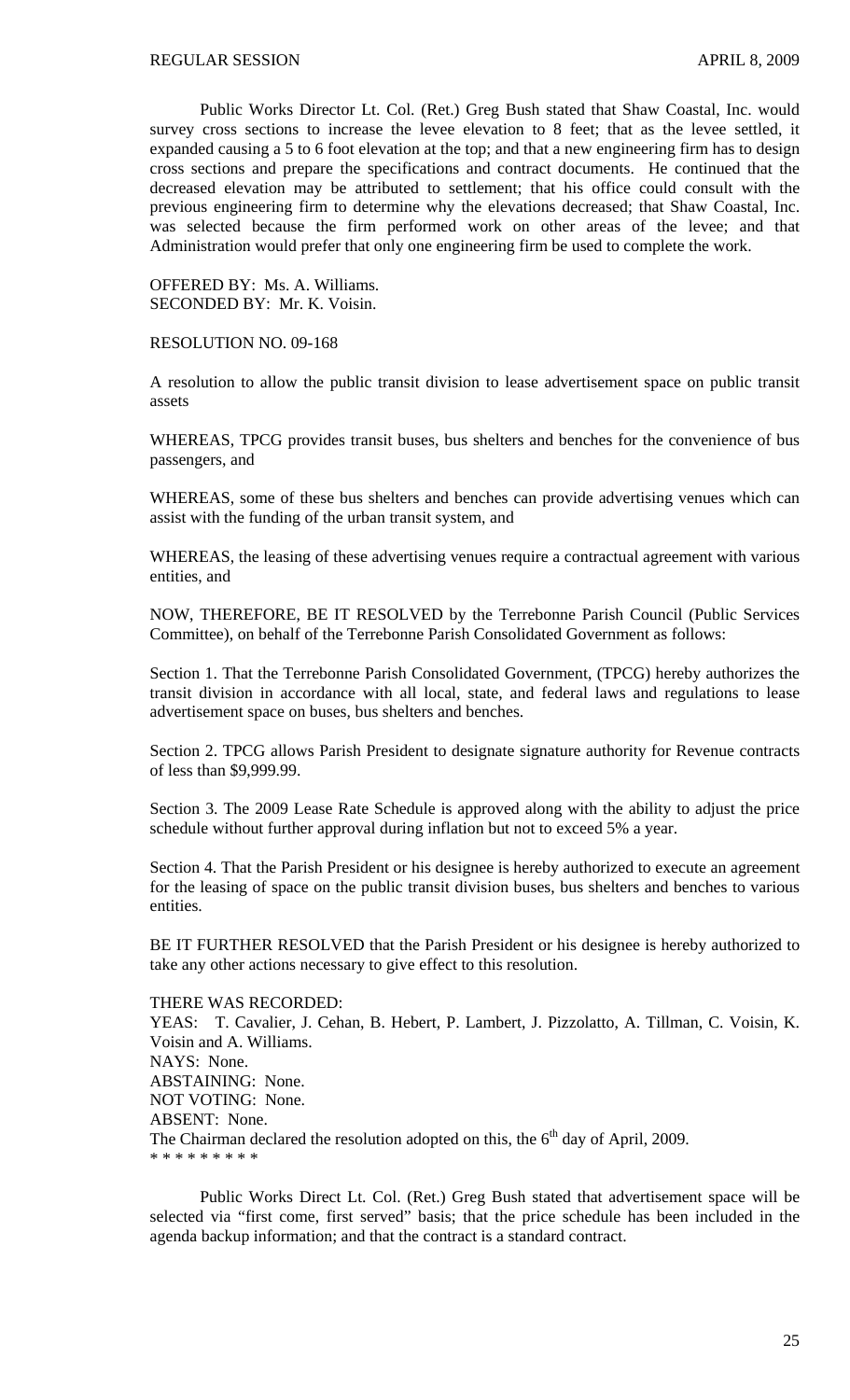Parish Attorney Courtney Alcock stated that the Legal Department has reviewed the contract; that the services will be handled in-house; and that the services are in compliance with Federal guidelines.

 In response to questioning, Lt. Col. (Ret.) Bush stated that the Transit Department has hired a maintenance employee who handles grass cutting, trash pick-up, and maintenance. He added that all advertisement functions would be handled internally.

 Transit Assistant Administrator Yolanda Scott-Reed stated that the Advertisement Committee reviews advertisements; that advertisements to sell alcohol or tobacco would be prohibited; and that the Advertisement Committee consists of five Parish employees from various departments.

 Committee Member A. Tillman requested that Administration clear the large pile of trees near the Prospect Street and Main Street transit shelter as soon as possible.

OFFERED BY: Mr. K. Voisin. SECONDED: Unanimously.

RESOLUTION NO. 09-169

A Resolution authorizing the execution of Change Order No. 1 (Balancing) for the Construction Agreement for Modeling & Improvements of the Forced Drainage Project 1-1A Drainage Improvement - Phase 6; (Bayou Cane Improvement); Parish Project No. 06-DRA-47, Terrebonne Parish, Louisiana.

 WHEREAS, the Terrebonne Parish Consolidated Government entered into a contract dated August 8, 2008, with Byron E. Talbot Contractor, Inc, Recordation Number 1303776, for the Forced Drainage Project 1-1A Drainage Improvement - Phase 6; (Bayou Cane Improvement); Parish Project No. 06-DRA-47, Terrebonne Parish, Louisiana, and

WHEREAS, a change order is necessary to balance the original contract quantities to final quantities required for the completion for the above referenced project, and

 WHEREAS, this Change Order is necessary in order to decrease the overall contract price by \$472.18, and

 WHEREAS, this Change Order No. 1 (Balancing) has been recommended by the Engineer, T. Baker Smith, Inc., for this project.

 NOW, THEREFORE BE IT RESOLVED that the Terrebonne Parish Council (Public Services Committee), on behalf of the Terrebonne Parish Consolidated Government, does hereby approve and authorize the execution by Terrebonne Parish President Michel Claudet of Change Order No. 1 (Balancing) to the construction agreement with Byron E. Talbot Contractor, Inc. to perform construction services for the Forced Drainage Project 1-1A Drainage Improvement - Phase 6; (Bayou Cane Improvement); Parish Project No. 06-DRA-47, Terrebonne Parish, Louisiana for an decrease in the amount of Four Hundred Seventy Two Dollars and Eighteen Cents (\$472.18) to the contract amount, and

 BE IT FURTHER RESOLVED that a certified copy of the resolution be forwarded to the Engineer, T. Baker Smith, Inc.

THERE WAS RECORDED:

YEAS: T. Cavalier, J. Cehan, B. Hebert, P. Lambert, J. Pizzolatto, A. Tillman, C. Voisin, K. Voisin and A. Williams. NAYS: None. ABSTAINING: None. NOT VOTING: None. ABSENT: None. The Chairman declared the resolution adopted on this, the  $6<sup>th</sup>$  day of April, 2009. \* \* \* \* \* \* \* \* \*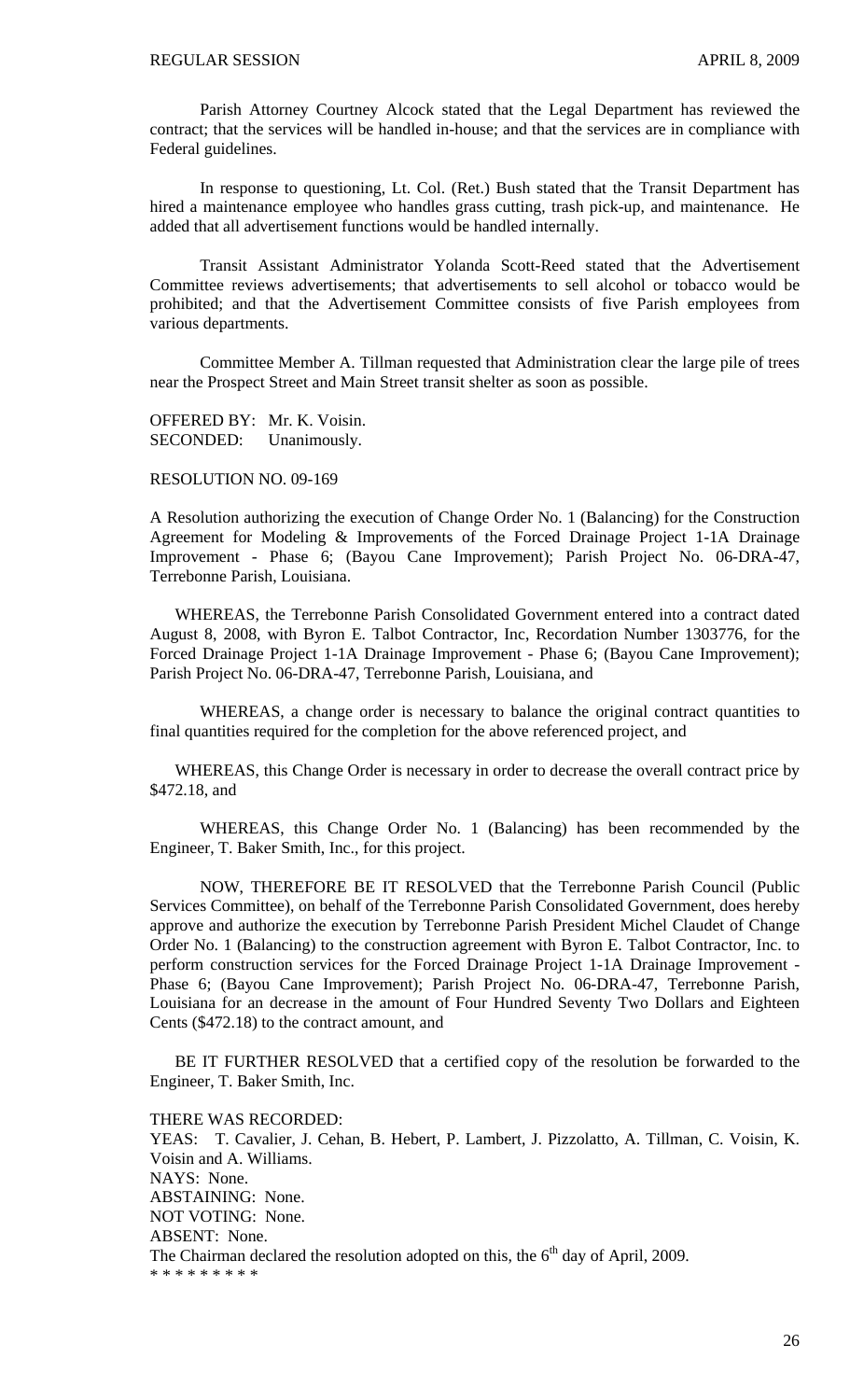Public Works Director Lt. Col. (Ret.) Greg Bush stated that the "gap" on the bridge was created in order to allow equipment to access the area for grading and that the "gap" would be closed once the project is completed.

OFFERED BY: Mr. P. Lambert. SECONDED BY: Mr. C. Voisin.

# RESOLUTION NO. 09-170

A resolution authorizing the execution of Balancing Change Order No. 1 for the Construction Agreement for Parish Project No. 08-LANE-09; Country Drive Right Turn Lane, Terrebonne Parish, Louisiana.

 WHEREAS, the Terrebonne Parish Consolidated Government entered into a contract dated November 19, 2008, with Byron E. Talbot Contractor, Inc., for the Country Drive Right Turn Lane, Parish Project No. 08-LANE-09, Terrebonne Parish, Louisiana, and

WHEREAS, it is necessary to balance contract quantities to actual ones installed, and

WHEREAS, this change order will increase the contract by \$7,622.76, and

WHEREAS, this change order will increase the contract time by 14 days, and

 WHEREAS, this Change Order No. 1 has been recommended by the ENGINEER for this project, T. Baker Smith, Inc.

 NOW, THEREFORE BE IT RESOLVED that the Terrebonne Parish Council (Public Services Committee), on behalf of the Terrebonne Parish Consolidated Government, does hereby approve and authorize the execution by Terrebonne Parish President Michel Claudet of Balancing Change Order No. 1 to the construction agreement with Byron E. Talbot Contractor, Inc., to adjust contract quantities to actual ones installed for an increase of Seven Thousand Six Hundred Twenty Two Dollars and Seventy Six Cents (\$7,622.76) to the original contract amount and increases the construction time by fourteen (14) days, and

 BE IT FURTHER RESOLVED that a certified copy of the resolution be forwarded to the Engineer, T. Baker Smith, Inc.

THERE WAS RECORDED:

YEAS: T. Cavalier, J. Cehan, B. Hebert, P. Lambert, J. Pizzolatto, A. Tillman, C. Voisin, K. Voisin and A. Williams. NAYS: None. ABSTAINING: None. NOT VOTING: None. ABSENT: None. The Chairman declared the resolution adopted on this, the  $6<sup>th</sup>$  day of April, 2009. \* \* \* \* \* \* \* \* \*

 Public Works Director Lt. Col. (Ret.) Greg Bush stated that two additional pay items were included in the project scope due to two "guyed wires" being removed from an existing power pole within Entergy's right-of-way and work related to relocating an existing water meter that crossed two different properties. He noted that an inspection was complete and the punch list items have been completed. Upon additional questioning, Lt. Col. (Ret.) Bush further explained that Administration was informed of the two "guyed wires" and that Entergy offered the Parish the options of completing the work utilizing contractor services, or awaiting a time when Entergy could perform the services.

OFFERED BY: Ms. A. Williams. SECONDED BY: Mr. C. Voisin and Mr. A. Tillman.

RESOLUTION NO. 09-171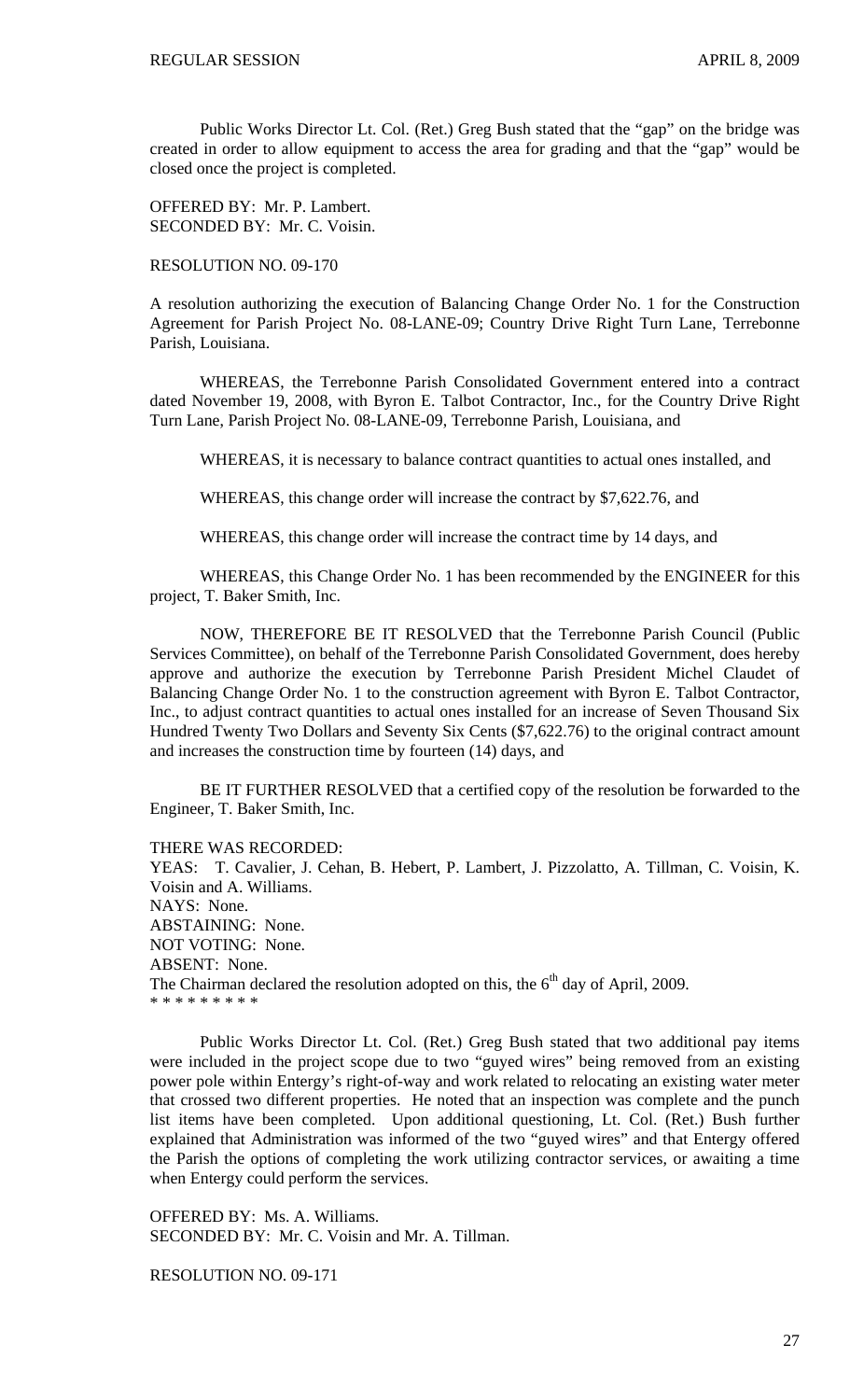A Resolution authorizing the execution of Change Order No. 1 for the Construction Agreement for Parish Project No. 07-DRA-11, Barataria Avenue Roadway and Drainage Rehabilitation, Phase 2 (Canal Street Improvements & Little Bayou Black Bulkhead), Terrebonne Parish, Louisiana.

 WHEREAS, the Terrebonne Parish Consolidated Government entered into a contract dated December 1, 2008, with Sealevel Construction, Inc., for the Barataria Avenue Roadway and Drainage Rehabilitation, Phase 2 (Canal Street Improvements & Little Bayou Black Bulkhead), Parish Project No. 07-DRA-11, Terrebonne Parish, Louisiana, and

 WHEREAS, this Change Order has been recommended so as to add Item S-007 (Repair Existing CMP Pipe at Station 10+57) for the above referenced project, and

WHEREAS, this Change Order will add seven (7) contract days to the contract, and

 WHEREAS, this Change Order is necessary in order to increase the overall contract price by \$14,570.00, and

 WHEREAS, this Change Order No. 1 has been recommended by the Engineer, GSE Associates, Inc., for this project.

 NOW, THEREFORE BE IT RESOLVED that the Terrebonne Parish Council (Public Services Committee), on behalf of the Terrebonne Parish Consolidated Government, does hereby approve and authorize the execution by Terrebonne Parish President Michel Claudet of Change Order No. 1 to the construction agreement with Sealevel Construction, Inc., Inc. to perform construction services for Barataria Avenue Roadway and Drainage Rehabilitation, Phase 2 (Canal Street Improvements & Little Bayou Black Bulkhead), Parish Project No. 07-DRA-11, Terrebonne Parish, Louisiana for an increase in the amount of Fourteen Thousand, Five Hundred Seventy Dollars and No Cents (\$14,570.00) to the contract amount and to increase the contract time by an additional seven (7) days, and

 BE IT FURTHER RESOLVED that a certified copy of the resolution be forwarded to the Engineer, GSE Associates, Inc.

#### THERE WAS RECORDED:

YEAS: T. Cavalier, J. Cehan, B. Hebert, P. Lambert, J. Pizzolatto, A. Tillman, C. Voisin, K. Voisin and A. Williams. NAYS: None. ABSTAINING: None. NOT VOTING: None. ABSENT: None. The Chairman declared the resolution adopted on this, the  $6<sup>th</sup>$  day of April, 2009. \* \* \* \* \* \* \* \* \*

Public Works Director Lt. Col. (Ret.) Greg Bush stated that the aforementioned authorization is attributed to an unforeseen circumstance in that the concrete pipe's connection to the corrugated metal pipe attached to the building had to be removed, and that the new pipe had to be cut into two parts in order to fit into the area and connect to the concrete pipe. He noted that the corrugated pipe had rusted and needed to be replaced.

OFFERED BY: Mr. K. Voisin. SECONDED BY: Mr. C. Voisin.

#### RESOLUTION NO. 09-172

A resolution authorizing the execution of Change Order No. 3 for the Construction Agreement for Parish Project No. 03-DRA-15; State Project No. 576-55-0021, Concord Road Drainage Improvements Phase III, Flood Control Improvements, Terrebonne Parish, Louisiana.

WHEREAS, the Terrebonne Parish Consolidated Government entered into a contract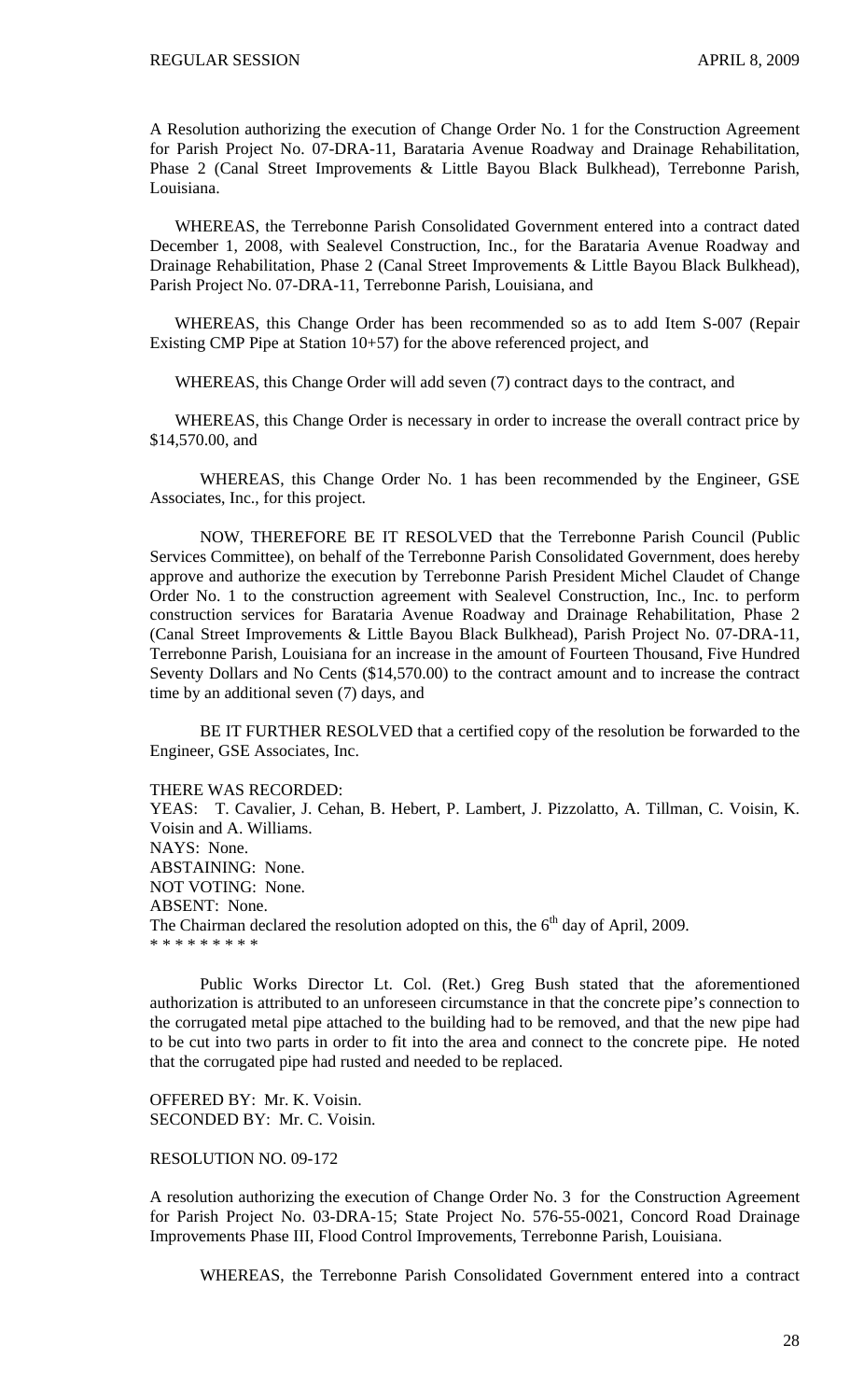dated May 13, 2008, with Low Land Construction Company, Inc., for Concord Road Drainage Improvements Phase III, Flood Control Improvements, Parish Project No. 03-DRA-15; State Project No. 576-55-0021, Terrebonne Parish, Louisiana, and

WHEREAS, this change order provides for the addition of a roll up door and additional piping work not included under the original contract as described in Change Order No. 3,and

WHEREAS, it is necessary to increase the contract price by \$18,333.44 due to the addition of these items, and

WHEREAS, it is also necessary to increase the contract time by 40 days, and

WHEREAS, this Change Order No. 3 has been recommended by the Engineer for this project, GSE Associates, Inc.

NOW, THEREFORE BE IT RESOLVED that the Terrebonne Parish Council (Public Services Committee), on behalf of the Terrebonne Parish Consolidated Government, does hereby approve and authorize the execution by Terrebonne Parish President Michel Claudet of Change Order No. 3 to the construction agreement with Low Land Construction Company, Inc., for additional work for an increase of Eighteen thousand Three Hundred Thirty Three Dollars and Forty Four Cents (\$18,333.44) to the original contract amount and increases the contract time by an additional 40 days, and

BE IT FURTHER RESOLVED that a certified copy of the resolution be forwarded to the Engineer, GSE Associates, Inc.

#### THERE WAS RECORDED:

YEAS: T. Cavalier, J. Cehan, B. Hebert, P. Lambert, J. Pizzolatto, A. Tillman, C. Voisin, K. Voisin and A. Williams. NAYS: None. ABSTAINING: None. NOT VOTING: None. ABSENT: None. The Chairman declared the resolution adopted on this, the  $6<sup>th</sup>$  day of April, 2009. \* \* \* \* \* \* \* \* \*

 Public Works Director Lt. Col. (Ret.) Greg Bush stated that the aforementioned change order includes a contract credit of \$9,790.00; and that all three pumps would be placed on the same fuel system.

OFFERED BY: Mr. P. Lambert. SECONDED BY: Mr. C. Voisin.

## RESOLUTION NO. 09-173

A Resolution authorizing the execution of Change Order No. 2 for the Construction Agreement for Parish Project No. 08-IKE-44, Hurricane Ike Levee Repair, Terrebonne Parish, Louisiana.

 WHEREAS, the Terrebonne Parish Consolidated Government entered into a contract dated January 12, 2009, with Civil Construction Contractors, LLC, Recordation Number 1313419, for the Hurricane Ike Levee Repairs, Parish Project No. 08-IKE-44, Terrebonne Parish, Louisiana, and

 WHEREAS, this Change Order has been recommended so as to clean the overgrowth and dead marsh grass on the two (2) east Mayfield Levees as described on the attached Change Order No. 2 for the above referenced project, and

 4WHEREAS, this Change Order is necessary in order to increase the overall contract price by \$23,618.00, and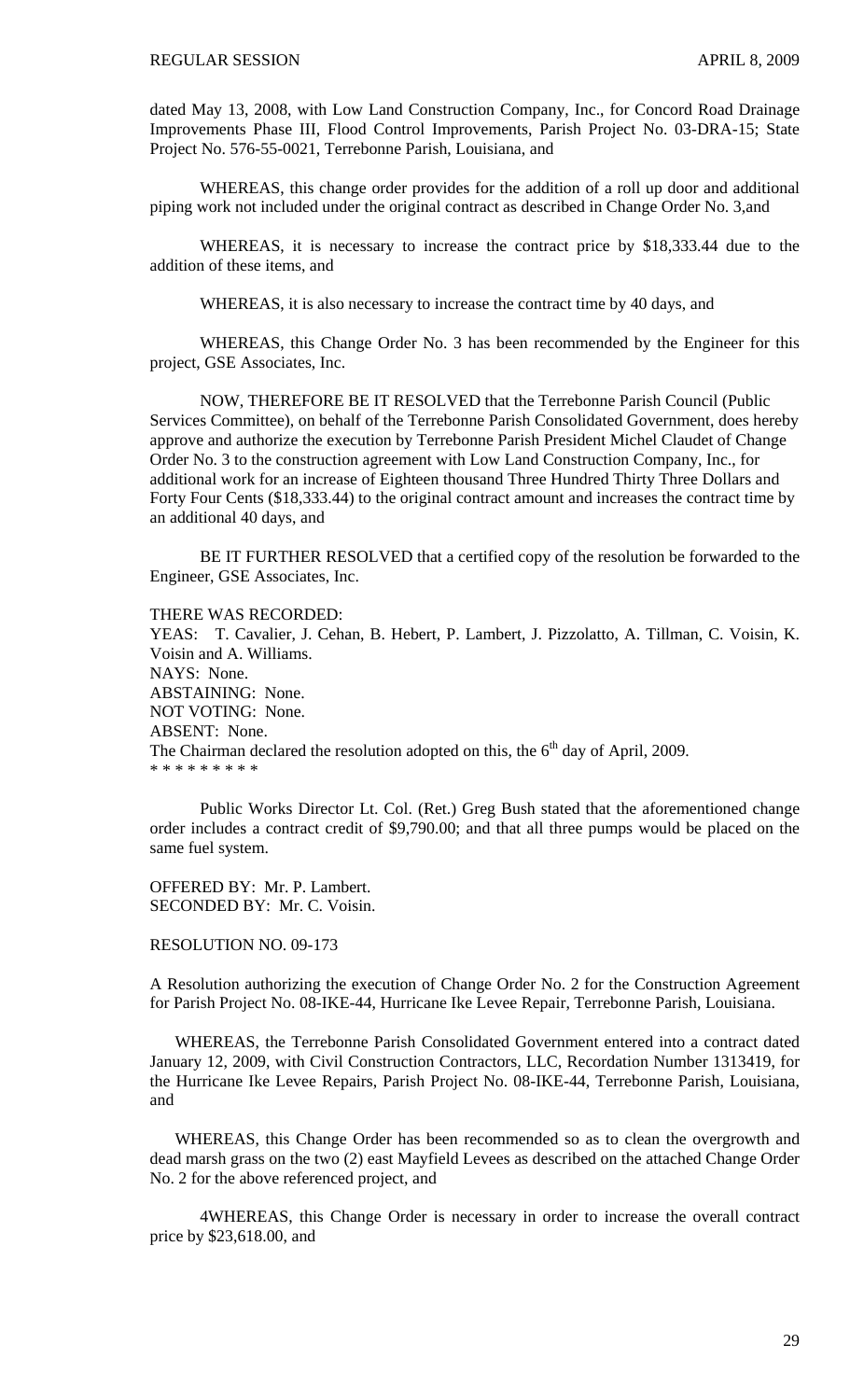WHEREAS, this Change Order No. 2 has been recommended by the Engineer, Gulf South Engineers, Inc., for this project.

 NOW, THEREFORE BE IT RESOLVED that the Terrebonne Parish Council (Public Services Committee), on behalf of the Terrebonne Parish Consolidated Government, does hereby approve and authorize the execution by Terrebonne Parish President Michel Claudet of Change Order No. 2 to the construction agreement with Civil Construction Contractors, LLC, to perform construction services for Hurricane Ike Levee Repair, Parish Project No. 08-IKE-44, Terrebonne Parish, Louisiana for an increase in the amount of Twenty-Three Thousand, Six Hundred Eighteen Dollars and No Cents (\$23,618.00) to the contract amount as described in Change Order No. 1; and,

 BE IT FURTHER RESOLVED that a certified copy of the resolution be forwarded to the Engineer, Gulf South Engineers, Inc.

THERE WAS RECORDED: YEAS: T. Cavalier, J. Cehan, B. Hebert, P. Lambert, J. Pizzolatto, A. Tillman, C. Voisin, K. Voisin and A. Williams. NAYS: None. ABSTAINING: None. NOT VOTING: None. ABSENT: None. The Chairman declared the resolution adopted on this, the  $6<sup>th</sup>$  day of April, 2009. \* \* \* \* \* \* \* \* \*

 Public Works Director Lt. Col. (Ret.) Greg Bush stated that the original project scope did not envision the enormous amount of marsh grass on top of the levees; that the intent was to push away the marsh grass on the unprotected side of the levee and make repairs; however, the contractor identified 2 to 3 feet of overgrown marsh grass on top of the levee; that the additional marsh grass cutting was beyond the initial scope of the contract; and added that Administration recommends approval of the change order. Upon questioning, Lt. Col. (Ret.) Bush stated that the original project intent was to restore the damaged areas by scouring the area in cubic yardage. He continued that the contractor had to determine that there were no hazardous materials in the marsh grass prior to pushing the grass off the levee.

OFFERED BY: Mr. P. Lambert. SECONDED BY: Mr. C. Voisin.

RESOLUTION NO. 09-174

A resolution providing for the acceptance of work performed by Byron E. Talbot Contractor, Inc., in accordance with the Certificate of Substantial Completion for the Country Drive Right Turn Lane Project, Parish Project No. 08-LANE-09, Terrebonne Parish, Louisiana

 WHEREAS, the Terrebonne Parish Consolidated Government entered into a contract dated November 19, 2008 with Byron E. Talbot Contractor, Inc., for the Major Turning Lane Improvements, Parish Project No. 08-LANE-09, Terrebonne Parish, Louisiana, and

 WHEREAS, the work performed has been inspected by authorized representatives of the Owner, Engineer, and Contractor and found to be substantially complete, and

 WHEREAS, the Engineer for this project, T. Baker Smith, Inc., recommends the acceptance of the substantial completion,

 NOW, THEREFORE BE IT RESOLVED that the Terrebonne Parish Council (Public Services Committee), on behalf of the Terrebonne Parish Consolidated Government, does hereby accept the work performed, effective as of the date of recording of this resolution, and does authorize and direct the Clerk of Court and Ex-Officio Recorder of Mortgages of Terrebonne Parish to note this acceptance thereof in the margin of the inscription of said contract under Entry No. 1310334 of the Records of Terrebonne Parish, Louisiana, and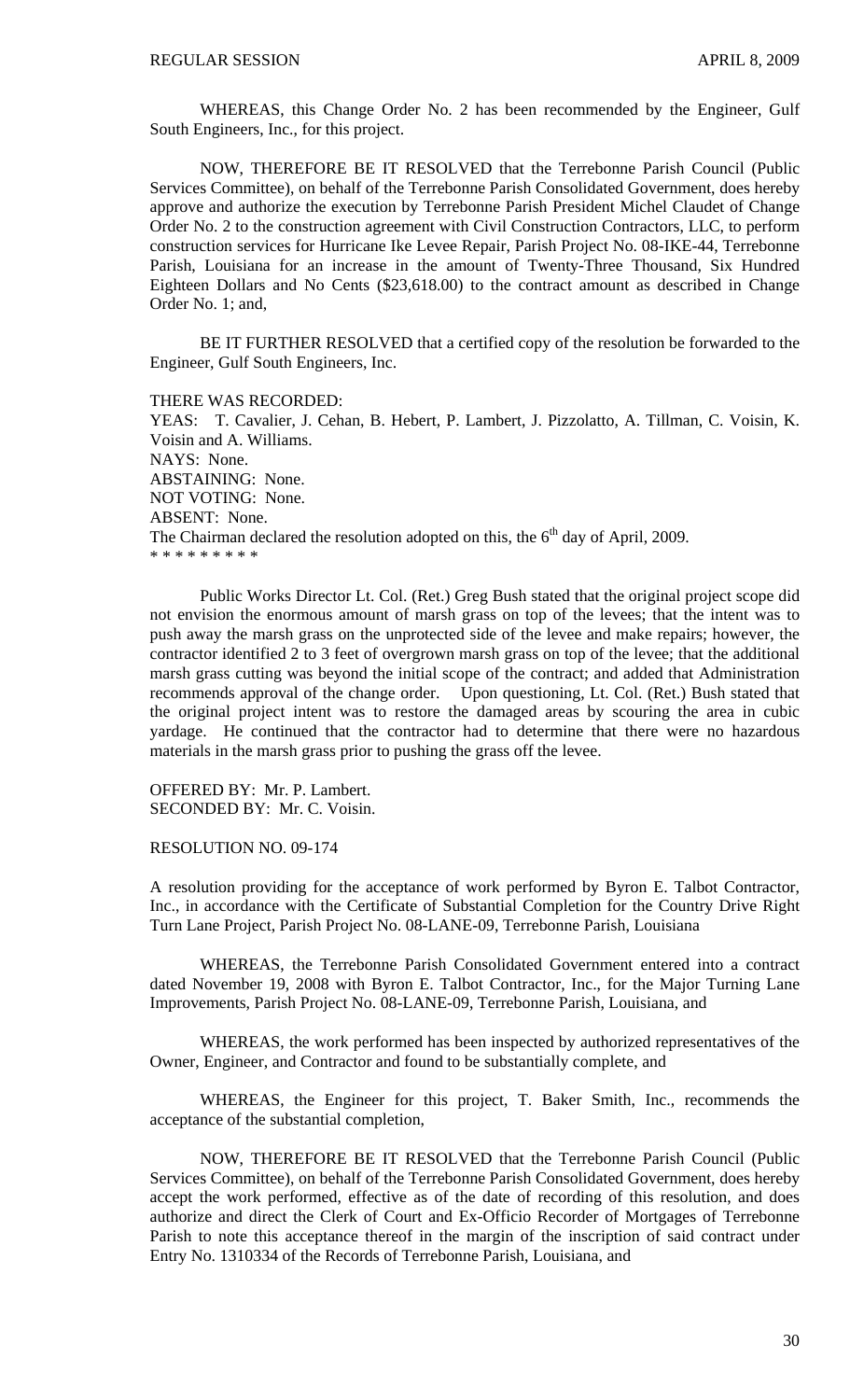BE IT FURTHER RESOLVED that a certified copy of the resolution be forwarded to the Engineer, T. Baker Smith, Inc., and

 BE IT FURTHER RESOLVED that a certified copy of the resolution be recorded in the office of the Clerk of Court of Terrebonne Parish to commence a 45-day clear lien period, and

 BE IT FURTHER RESOLVED that the Administration is authorized to make payment of retainage upon the presentation of a Clear Lien Certificate.

#### THERE WAS RECORDED:

YEAS: T. Cavalier, J. Cehan, B. Hebert, P. Lambert, J. Pizzolatto, A. Tillman, C. Voisin, K. Voisin and A. Williams. NAYS: None. ABSTAINING: None. NOT VOTING: None. ABSENT: None. The Chairman declared the resolution adopted on this, the  $6<sup>th</sup>$  day of April, 2009. \* \* \* \* \* \* \* \* \*

OFFERED BY: Mr. C. Voisin. SECONDED BY: Mr. P. Lambert.

## RESOLUTION NO. 09-175

A resolution authorizing the execution of Change Order No. 1 for the Construction Agreement for Parish Project No. 08-LEV-41, State Project No. 576-55-0023, Upper Ward 7 Levee Reconstruction Phase 2A; Emergency Phase: North of Bayou Neuf to South Central Blvd., Terrebonne Parish, Louisiana.

 WHEREAS, the Terrebonne Parish Consolidated Government entered into a contract dated December 4, 2008, with Phylway Contractors, Inc., for the Parish Project No. 08-LEV-41, Upper Ward 7 Levee Reconstruction Phase 2A; Emergency Phase: North of Bayou Neuf to South Central Blvd., Terrebonne Parish, Louisiana, and

 WHEREAS, this change order has been recommended so as to make increases and decreases in various contract quantities for the above referenced project, and

 WHEREAS, this change order is necessary in order to decrease the contract price by \$155.00 and add 29 additional days to the contract time, and

 WHEREAS, this Change Order No. 1 has been recommended by the ENGINEER for this project, Shaw Coastal, Inc.

 NOW, THEREFORE BE IT RESOLVED that the Terrebonne Parish Council (Public Services Committee), on behalf of the Terrebonne Parish Consolidated Government, does hereby approve and authorize the execution by Terrebonne Parish President Michel Claudet of Change Order No. 1 to the construction agreement with Phylway Contractors, Inc., to perform construction services for Parish Project No. 08-LEV-41, State Project No. 576-55-0023, Upper Ward 7 Levee Reconstruction Phase 2A; Emergency Phase: North of Bayou Neuf to South Central Blvd., which for a decrease in the amount of One Hundred Fifty-Five Dollars and No Cents (\$155.00) to the original contract amount and to add 29 additional days to the contract time, and

 BE IT FURTHER RESOLVED that a certified copy of the resolution be forwarded to the Engineer, Shaw Coastal, Inc.

#### THERE WAS RECORDED:

YEAS: T. Cavalier, J. Cehan, B. Hebert, P. Lambert, J. Pizzolatto, A. Tillman, C. Voisin, K. Voisin and A. Williams.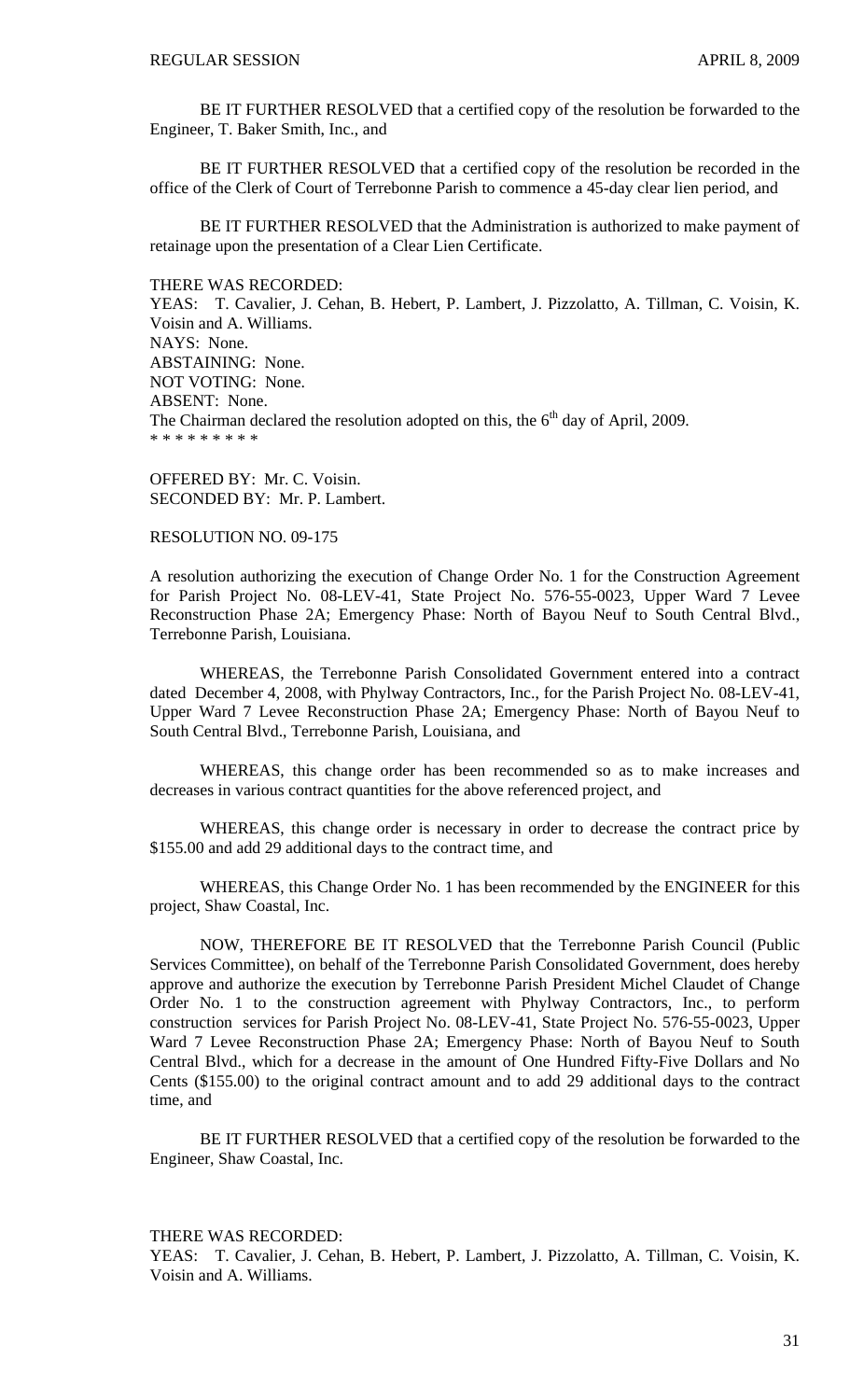NAYS: None. ABSTAINING: None. NOT VOTING: None. ABSENT: None. The Chairman declared the resolution adopted on this, the  $6<sup>th</sup>$  day of April, 2009. \* \* \* \* \* \* \* \* \*

Committee Member T. Cavalier informed the Committee of drainage issues in the newly developed Wallace Thibodaux/Southern Estates Subdivision noting a "dip" in the middle portion of the subdivision; that residents were unable to exit the subdivision after a recent rain event due to water pooling in the middle of the subdivision; and the possibility of the CCC ditch attributing to the flooding in said subdivisions.

Public Works Director Lt. Col. (Ret.) Greg Bush stated that Administration would investigate the drainage concerns and that the subdivision was constructed in compliance with tail water specifications.

The Chairman recognized Mrs. Becky Becnel of Sugar Plum Boulevard who stated that rain water entered her garage during the last rain event; that lots beyond the first block of Sugar Plum flooded and that Sugarland Boulevard flooded from the front portion to the middle portion of the roadway.

Committee Member T. Cavalier reiterated her previous concerns with respect to flooding in the new subdivisions.

Lt. Col. (Ret.) Bush noted flood concerns in Bayou Blue and requested additional time to come back with a recommendation to resolve the flood issue in thirty days. He added that Administration is considering the placement of flap gates in the subdivision.

Committee Member T. Cavalier requested that Administration investigate the flood concerns in Wallace Thibodaux/Southern Estates Subdivision and present a recommendation in thirty days. (NO ACTION TAKEN)

Committee Member T. Cavalier requested postponement of the matter relative to the importance of the CCC Ditch to the overall drainage system in the Parish until Wednesday's Council meeting so that residents could be present to discuss the matter.

Committee Member A. Williams inquired about drainage concerns on Hedgeford Drive due to trees blocking the drainage flow.

Public Works Director Lt. Col. (Ret.) Greg Bush explained the reason why trees have not been removed from the drainage artery along Hedgeford Drive noting NRCS and FEMA prohibited tree removal until all required documents have been obtained, otherwise the work would not be reimbursable. Lt. Col. (Ret.) Bush stated that Administration received the appropriate documentation today; that the project would be let for bids; that specifications would be devised; and that every attempt would be made to clear the obstruction prior to hurricane season. (NO ACTION TAKEN)

 Committee Member B. Hebert noted some confusion with respect to introducing an ordinance to establish a "No Parking Zone" on both sides of Bristol Boulevard, suggested that no action be taken on the Bristol Boulevard matter, and requested consideration of an ordinance to introduce the "No Parking Zone" on Alma Street. (NO ACTION TAKEN)

 Mr. B. Hebert moved, seconded by Mr. P. Lambert, "THAT, the Public Services Committee add on to the agenda the matter relative to creating a 'No Parking Zone' along the western side of Alma Street at the front of Southwood Estate Subdivision near its intersection with Bristol Boulevard."

The Chairman called for the vote on the motion offered by Mr. B. Hebert. UPON ROLL CALL THERE WAS RECORDED: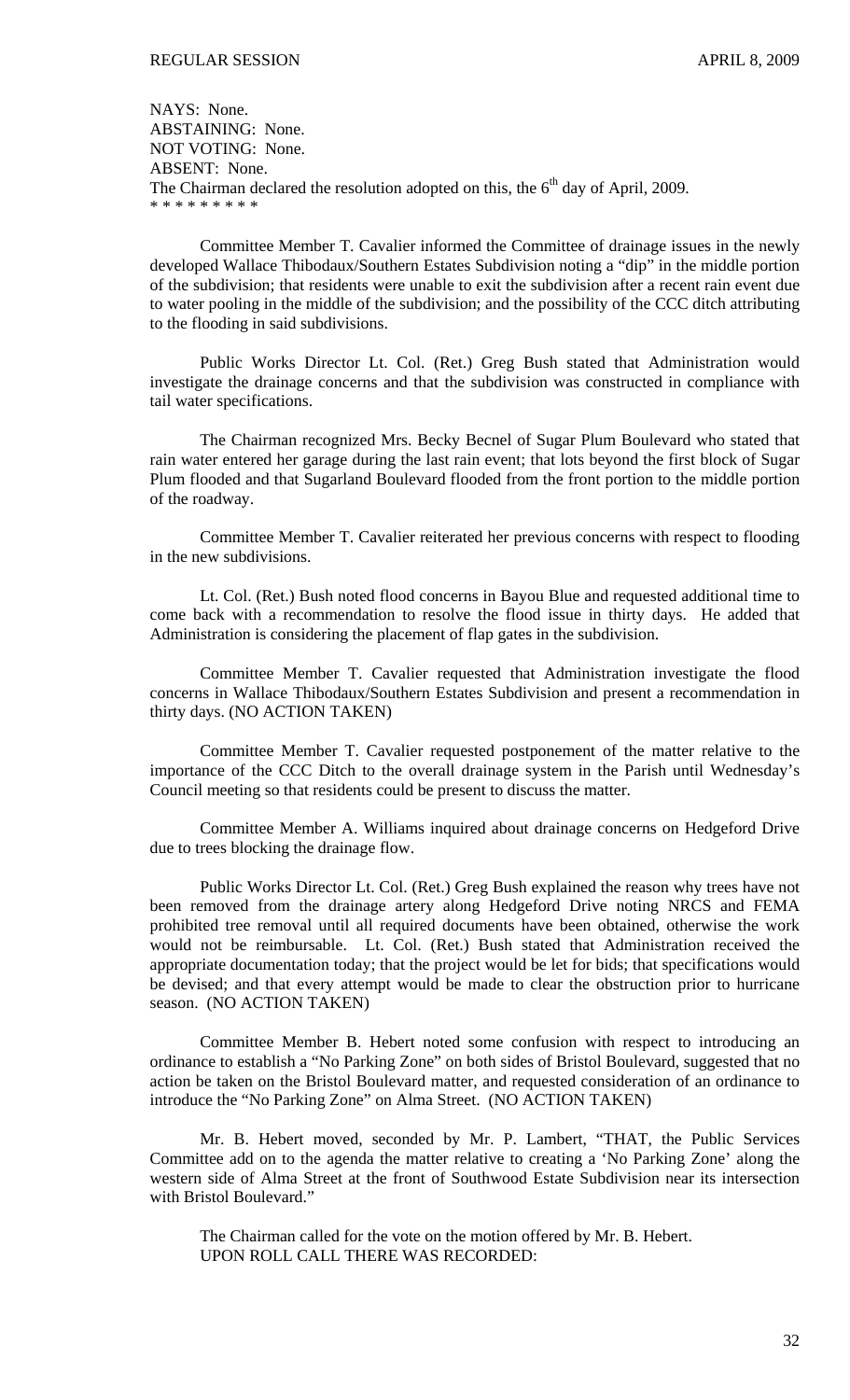YEAS: T. Cavalier, J. Cehan, B. Hebert, P. Lambert, J. Pizzolatto, A. Tillman, C. Voisin, K. Voisin, and A. Williams. NAYS: None. ABSENT: None. The Chairman declared the motion adopted.

The Chairman called for comments from the general public; there were none.

 Mr. B. Hebert moved, seconded by Ms. A. Williams, "THAT, the Public Services Committee close the public comment period on the matter relative to creating a 'No Parking Zone' along the western side of Alma Street."

The Chairman called for the vote on the motion offered by Mr. B. Hebert. UPON ROLL CALL THERE WAS RECORDED: YEAS: T. Cavalier, J. Cehan, B. Hebert, P. Lambert, J. Pizzolatto, A. Tillman, C. Voisin, K. Voisin, and A. Williams. NAYS: None. ABSENT: None. The Chairman declared the motion adopted.

 Mr. B. Hebert moved, seconded by Ms. A. Williams, "THAT, the Public Services Committee introduce an ordinance to create a 'No Parking Zone' along the western side of Alma Street along the frontage of Southwood Estate Subdivision near the intersection of Bristol Boulevard and Alma Street, and call a public hearing on said matter on April 22, 2009 at 6:30 p.m."

The Chairman called for the vote on the motion offered by Mr. B. Hebert. UPON ROLL CALL THERE WAS RECORDED: YEAS: T. Cavalier, J. Cehan, B. Hebert, P. Lambert, J. Pizzolatto, A. Tillman, C. Voisin, K. Voisin, and A. Williams. NAYS: None. ABSENT: None. The Chairman declared the motion adopted.

 Committee Member A. Williams expressed her concern with respect to Phases C and D of the Bayou LaCarpe Drainage Project and requested an update on the project.

 Public Works Director Lt. Col. (Ret.) Greg Bush explained that the Bayou LaCarpe Drainage Phase C Project has been divided into several phases; that Phase A, the M&L Pump Station improvements, increased the pump capacity by approximately 33% at a cost of \$1,500,000.00; that a recommendation was made to redesign the Baroid Pump Station; that major problems occurred in trying to redesign the Baroid Pump Station so Administration has been actively investigating the possibility of placing the pump station on Magnolia Street – cost \$5,000,000.00; that a steel sheet wall has been constructed in Bayou Black adjacent to the Barataria Pump Station; that the drain line improvements have been completed near Morrison Lumber Store – cost \$7,014,000.00; and that the Magnolia Pump Station would include two pump stations.

 Discussion ensued relative to trash affecting the drainage capabilities of the pump stations.

 Committee Member A. Williams suggested that consideration be given to fining businesses contributing to littering drainage arteries.

Lt. Col. (Ret.) Bush suggested educational awareness of maintaining debris free drains.

 Committee Member A. Tillman requested that Administration consider utilizing cameras to determine if debris is blocking the drainage flow in Parish drains. Mr. Tillman requested photos of the Bayou LaCarpe Watershed.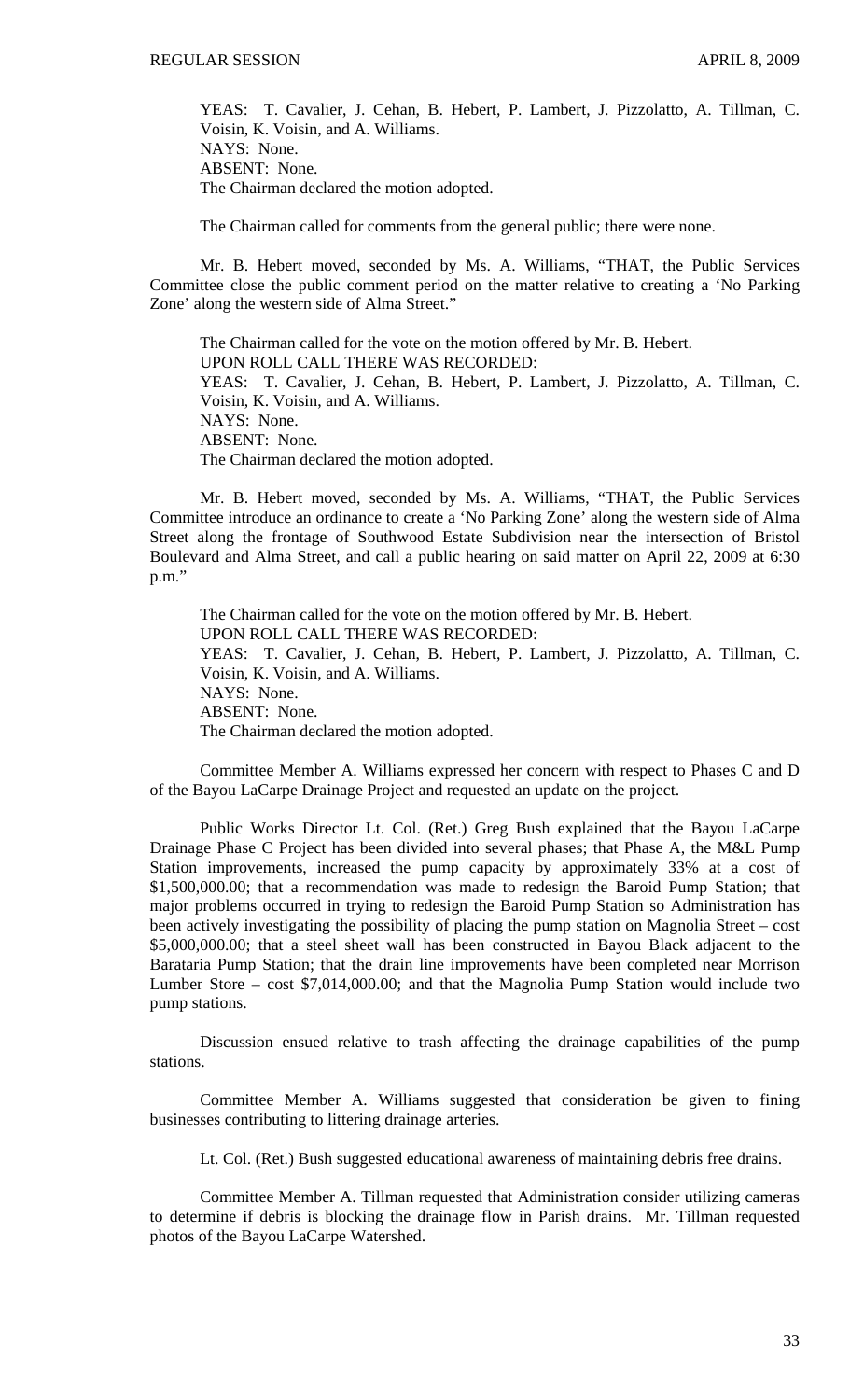Committee Member A. Williams requested that Administration submit a report with respect to water flowing into Bayou Black. (NO ACTION TAKEN)

Mr. J. Pizzolatto moved, seconded by Mr. C. Voisin, "THAT, the Public Services Committee add on to the agenda the matter relative to appointing an engineering firm to provide services for major turn lane projects in Terrebonne Parish." (\*\*MOTION ADOPTED AFTER DISCUSSION)

Parish President Michel Claudet noted the importance of approving the authorization to appoint T. Baker Smith to provide engineering services for the major turn lanes due to State deadline submission dates.

Public Works Director Lt. Col. (Ret.) Greg Bush explained that Administration was recently made aware of funding deadlines for stimulus funding for transportation projects at the last Metropolitan Planning Organization meeting.

Discussion continued with respect to the urgency in approving the engineering appointment.

\*\*The Chairman called for the vote on the motion offered by Mr. J. Pizzolatto. UPON ROLL CALL THERE WAS RECORDED: YEAS: T. Cavalier, J. Cehan, B. Hebert, P. Lambert, J. Pizzolatto, A. Tillman, C. Voisin, K. Voisin, and A. Williams. NAYS: None. ABSENT: None. The Chairman declared the motion adopted.

The Chairman called for public comments; there were none.

 Mr. C. Voisin moved, seconded by Ms. A. Williams and Mr. K. Voisin, "THAT, the Public Services Committee close the public comment period on the matter relative to appointing T. Baker Smith, Inc. to perform engineering services for the Major Turn Lane Project funded through the American Recovery and Reinvestment Act of 2009."

 The Chairman called for the vote on the motion offered by Mr. C. Voisin. UPON ROLL CALL THERE WAS RECORDED: YEAS: T. Cavalier, J. Cehan, B. Hebert, P. Lambert, J. Pizzolatto, A. Tillman, C. Voisin, K. Voisin, and A. Williams. NAYS: None. ABSENT: None. The Chairman declared the motion adopted.

OFFERED BY: Mr. C. Voisin. SECONDED BY: Ms. A. Williams.

# RESOLUTION NO. 09-176

NOW, THEREFORE BE IT RESOLVED, that the Terrebonne Parish Council (Public Services Committee), on behalf of the Terrebonne Parish Consolidated Government, that the Parish President's appointment of T. Baker Smith, Inc. to perform professional engineering services for the Major Turn Lane Project funded through the "American Recovery and Reinvestment Act of 2009" is hereby ratified; and,

BE IT FURTHER RESOLVED that the Parish President is authorized to execute a professional services agreement with said firm.

THERE WAS RECORDED:

YEAS: T. Cavalier, J. Cehan, B. Hebert, P. Lambert, J. Pizzolatto, A. Tillman, C. Voisin, K. Voisin and A. Williams. NAYS: None. ABSTAINING: None.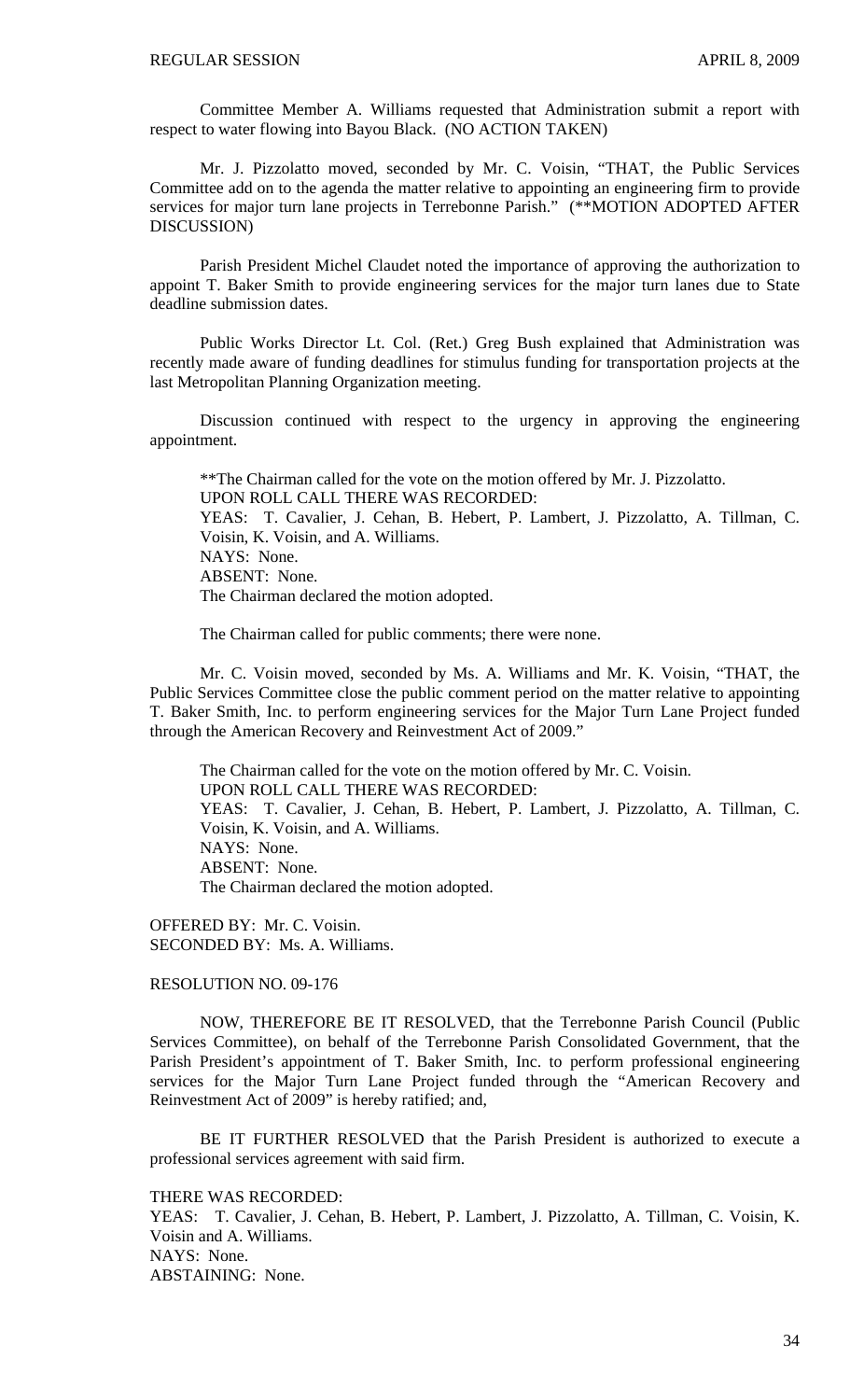NOT VOTING: None. ABSENT: None. The Chairman declared the resolution adopted on this, the  $6<sup>th</sup>$  day of April, 2009. \* \* \* \* \* \* \* \* \*

 Mr. B. Hebert moved, seconded by Mr. K. Voisin, "THAT, there being no further business to come before the Public Services Committee, the meeting be adjourned."

 The Chairman called for the vote on the motion offered by Mr. B. Hebert. UPON ROLL CALL THERE WAS RECORDED: YEAS: T. Cavalier, J. Cehan, B. Hebert, P. Lambert, J. Pizzolatto, A. Tillman, C. Voisin, K. Voisin, and A. Williams. NAYS: None. ABSENT: None. The Chairman declared the motion adopted and the meeting was adjourned at 7:59 p.m.

Joey Cehan, Chairman

Suzette Thomas, Minute Clerk

Mr. J. Cehan moved, seconded by Mr. K. Voisin, "THAT, the Council accept and ratify the minutes of the Public Services Committee meeting held on 4/6/09."

 The Chairwoman called for a vote on the motion offered by Mr. J. Cehan. UPON ROLL CALL THERE WAS RECORDED: YEAS: C. Voisin, J. Cehan, P. Lambert, A. Tillman, A. Williams, B. Hebert, T. Cavalier, J. Pizzolatto, and K. Voisin NAYS: None ABSENT: None The Chairwoman declared the motion adopted.

 The Chairwoman called for a report on the Community Development & Planning Committee meeting held on 4/6/09, whereupon the Committee Chairman, noting that ratification of the minutes calls public hearings on 4/22/09, rendered the following:

# **COMMUNITY DEVELOPMENT & PLANNING COMMITTEE**

# **APRIL 6, 2009**

 The Chairman, A. Tillman, called the Community Development & Planning Committee meeting to order at 8:06 p. m. in the Terrebonne Parish Council Meeting Room with the Invocation led by Ms. T. Cavalier and the Pledge of Allegiance led by Mr. B. Hebert. Upon roll call, Committee Members recorded as present were: T. Cavalier, J. Cehan, B. Hebert, P. Lambert, J. Pizzolatto, A. Tillman, C. Voisin, K. Voisin, and A. Williams. A quorum was declared present.

 The Chairman recognized Mr. Roger Bourgeois of Creole Drive who inquired about the proposed change to the "badge re-entry" procedures; noted the success, in his opinion, of the Terrebonne Parish Sheriff's Office procedure last year; and questioned the liability/indemnification clause in the proposed agreement with the Terrebonne Economic Development Authority's (TEDA) "Badge Re-entry Distribution Plan."

 Committee Member J. Pizzolatto noted the necessity of indemnifying the Parish in the event business owners and residents choose to re-enter the Parish under unsafe conditions after a State of Emergency has been declared.

 Terrebonne Economic Development Chief Executive Officer Michael Ferdinand explained the proposed "Badge Re-entry Distribution Plan" noting reasons for indemnifying the Parish during a State of Emergency. He also noted that the plan would allow for the orderly reentry of business owners/workers after a State of Emergency has been declared.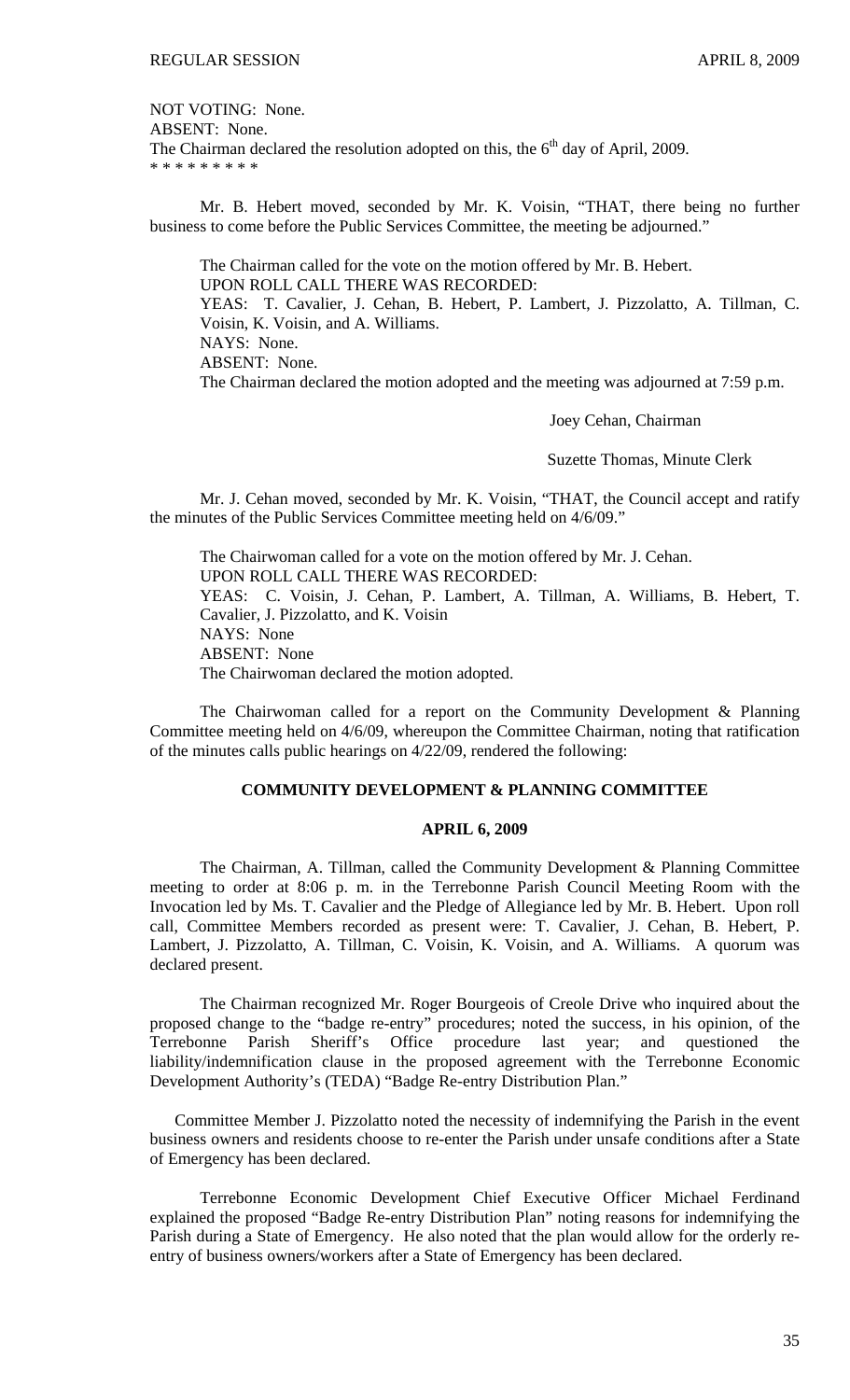Discussion transpired with respect to the Sheriff's Office re-entry placard cost and reentry procedure.

 For clarification, Committee Member A. Williams noted that the Sheriff's Office re-entry placard program was advertised in the local journal and established a method of identifying those residents that lived in the lower areas of the Parish.

 Parish Attorney Courtney Alcock stated that the Parish Legal Department, in conjunction with Mr. Jimmy Dagate, Attorney-at-Law, reviewed the proposed intergovernmental agreement. She noted that the "badge re-entry program" would only be activated by the Parish President or his designee during a State of Emergency; that the program would continue as long as there was a State of Emergency; that the program could be introduced without Council consideration, but was presented as a courtesy; and that the program is part of the Parish's Hurricane Preparedness Plan.

 Office of Homeland Security and Emergency Preparedness Director Earl Eues stated that a plan is necessary for the orderly re-entry into the Parish after a State of Emergency has been declared; that TEDA volunteered to implement the plan because of its business expertise; that the plan is based on the State Trooper's re-entry plan; and that the proposed plan would eliminate the necessity of requiring business employees from having to present a letter on the business' stationary in addition to having a company marked vehicle. Mr. Eues noted a recent incident in which a car drove into an uncovered manhole during a recent storm event and the necessity of having an indemnification policy.

 Additional discussion transpired with respect to the Sheriff's Office placard re-entry program.

OFFERED BY: Mr. J. Pizzolatto. SECONDED BY: Mr. B. Hebert.

# RESOLUTION NO. 09-177

A RESOLUTION AUTHORIZING THE PARISH PRESIDENT TO EXECUTE A COOPERATIVE ENDEAVOR AGREEMENT BETWEEN THE TERREBONNE PARISH CONSOLIDATED GOVERNMENT AND THE TERREBONNE ECONOMIC DEVELOPMENT AUTHORITY PROVIDING FOR THE ADMINISTRATION OF THE BADGE RE-ENTRY DISTRIBUTION PLAN

WHEREAS, Article VII, Section 14 of the Louisiana Constitution provides that "[f]or a public purpose, the state and its political subdivisions or political corporations may engage in cooperative endeavors with each other, with the United States or its agencies, or with any public or private association, corporation or individual"; and

WHEREAS, Section 1-07 of the Terrebonne Parish Charter provides "the parish government is authorized, as provided by state law, to enter into joint service agreements or cooperative efforts with other governmental agencies and political subdivision"; and

WHEREAS, in the light of recent experiences following Hurricanes Gustav and Ike, Terrebonne Parish Consolidated Government ("TPCG") desires to establish a re-entry program or procedure into Terrebonne Parish following storm events or other emergency evacuation events; and

 WHEREAS, TPCG and the Terrebonne Economic Development Authority ("TEDA") desire that a cooperative endeavor be formed and executed by and between themselves as a demonstration of their common interest for facilitating the timely re-entry of essential response and recovery personnel, government officials, property owners, business owners, and media, etc., in order to expedite the recovery of Terrebonne Parish and its economy; and

 WHEREAS, TPCG believes that entering into this Cooperative Endeavor Agreement with TEDA for the stated purposes will serve a public purpose and have a public benefit commensurate with the costs.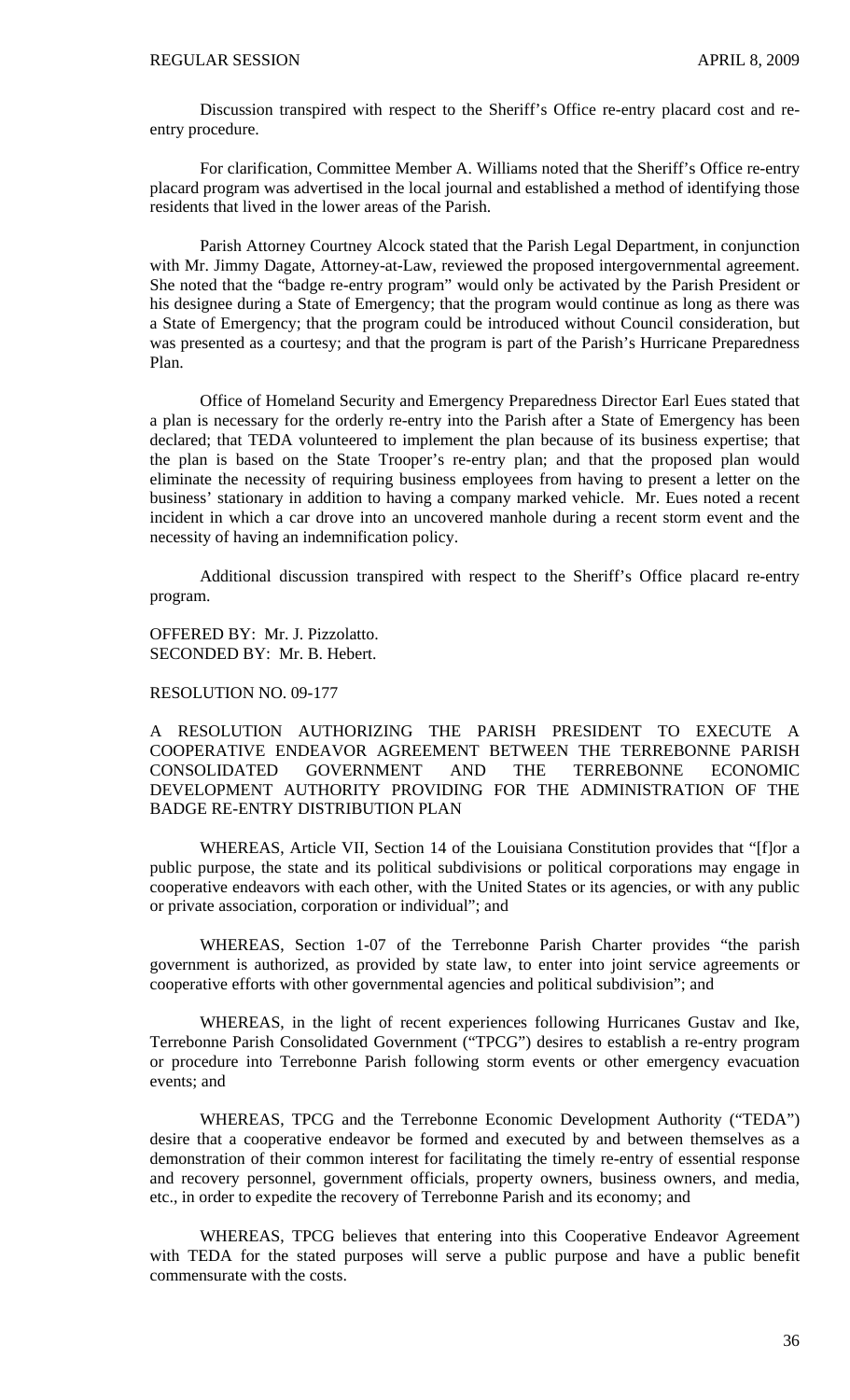NOW THEREFORE BE IT RESOLVED by the Terrebonne Parish Council (Community Development and Planning Committee), on behalf of Terrebonne Parish Consolidated Government that the Parish President, Michel Claudet, is hereby authorized to execute a Cooperative Endeavor Agreement with the Terrebonne Parish Economic Development Authority, containing substantially the same terms as those set out in the attached agreement, in order to establish and provide for the administration of a "Badge Re-entry Distribution Plan," for the purposes of facilitating re-entry into Terrebonne Parish following storm events or other emergency evacuation events.

#### THERE WAS RECORDED:

YEAS: T. Cavalier, J. Cehan, B. Hebert, P. Lambert, J. Pizzolatto, A. Tillman, C. Voisin, K. Voisin and A. Williams. NAYS: None. ABSTAINING: None. NOT VOTING: None. ABSENT: None. The Chairman declared the resolution adopted on this, the  $6<sup>th</sup>$  day of April, 2009. \* \* \* \* \* \* \* \* \*

OFFERED BY: Mr. J. Pizzolatto. SECONDED BY: Mr. C. Voisin.

# RESOLUTION NO. 09-178

WHEREAS, following a public hearing held at a meeting of the Terrebonne Parish Council on behalf of the Terrebonne Parish Consolidated Government on February 9, 2009, it was ordered that the mobile home located on real property having a physical address of 126 St. Louis Street, Houma, Louisiana, belonging to the Estate of Lester Freeman and Mrs. Anna Freeman, was condemned and ordered demolished according to law, and

WHEREAS, in accordance therewith, a certified copy of the Motion recognizing said action was recorded March 4, 2009, at COB 2140, folio 563, Entry number 1316909, Terrebonne Parish Clerk of Court's office, and

WHEREAS, the owner(s) or assigns have satisfactorily demolished and removed the mobile home from the property, and it is appropriate to have the previous order of condemnation revoked and rescinded.

NOW, THEREFORE BE IT RESOLVED, by the Terrebonne Parish Council (Community Development and Planning Committee), on behalf of the Terrebonne Parish Consolidated Government that the order of condemnation previously issued by the Terrebonne Parish Council on February 9, 2009, for the mobile home located on the property designated as 126 St. Louis Street, Houma, Louisiana, having a legal description of:

Lot Thirteen (13) of Cenac and Wurzlow Subdivision, as per a plan thereof made by S. J. Achee, Jr., Surveyor, under date of June 4, 1913, which is on file in the Clerk's Office and recorded in C.B. 62, folio 397, said lot measuring sixty (60') feet front on the east side of St. Louis Street, by depth between parallel lines of one hundred thirty-five (135') feet, more or less,

 is hereby revoked, rescinded, and satisfied, including any encumbrances associated therewith, and

BE IT FURTHER RESOLVED that Parish President Michel Claudet is authorized to sign a REVOCATION AND RESCISSION OF CONDEMNATION ORDER, to be properly recorded with the Terrebonne Parish Clerk of Court's office.

#### THERE WAS RECORDED:

YEAS: T. Cavalier, J. Cehan, B. Hebert, P. Lambert, J. Pizzolatto, A. Tillman, C. Voisin, K. Voisin and A. Williams. NAYS: None.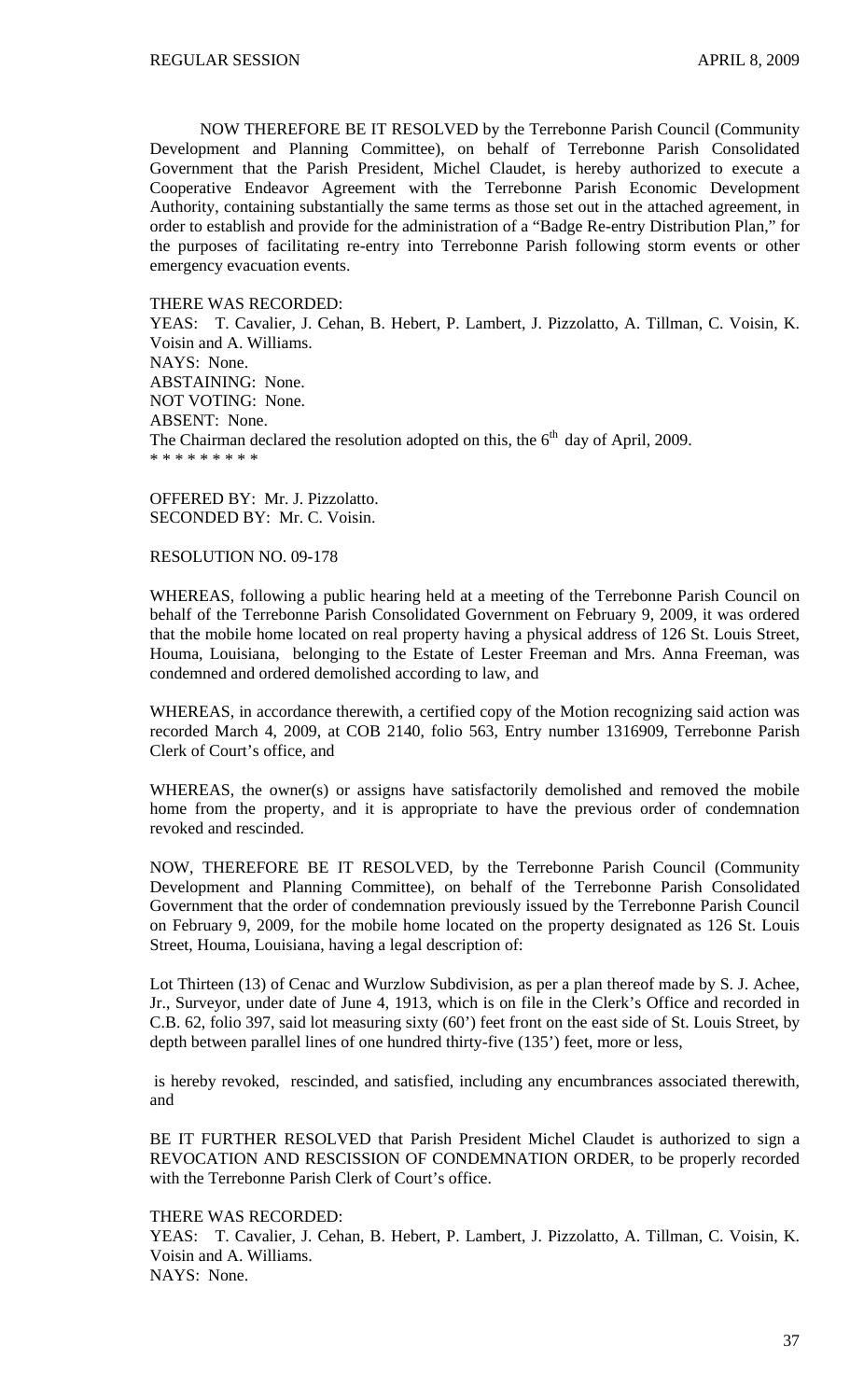ABSTAINING: None. NOT VOTING: None. ABSENT: None. The Chairman declared the resolution adopted on this, the  $6<sup>th</sup>$  day of April, 2009. \* \* \* \* \* \* \* \* \*

OFFERED BY: Mr. K. Voisin. SECONDED BY: Mr. J. Cehan.

# RESOLUTION NO. 09-179

A RESOLUTION INTRODUCING AN ORDINANCE TO REVOKE THE DEDICATION OF PUBLIC PASSAGE AND RETAIN A UTILITY SERVITUDE ON THE SURFACE OF "HANNA CLAIR DRIVE," MULBERRY ESTATES SUBDIVISION, PHASE "M," AND CALLING A PUBLIC HEARING ON SAID MATTER.

NOW, THEREFORE BE IT RESOLVED by the Terrebonne Parish Council (Community Development and Planning Committee), on behalf of the Terrebonne Parish Consolidated Government, that an ordinance be introduced which will revoke the dedication of public passage and retain a utility servitude on the surface of "Hanna Clair Drive," Mulberry Estates Subdivision, Phase "M" as depicted on the attached plat, prepared on March 27, 2009 by Keneth L. Rembert Land Surveyors titled "Survey of Revised Lot 16, Block 13, Mulberry Estates Subdivision, Phase 'C'"; and,

BE IT FURTHER RESOLVED that the Houma-Terrebonne Regional Planning Commission has no objection to this request conditioned the lots are dissolved and the street be converted to a private driveway; and,

BE IT FURTHER RESOLVED that a public hearing on said ordinance be called for Wednesday, April 22, 2009 at 6:30 p.m.

THERE WAS RECORDED: YEAS: T. Cavalier, J. Cehan, B. Hebert, P. Lambert, J. Pizzolatto, A. Tillman, C. Voisin, K. Voisin and A. Williams. NAYS: None. ABSTAINING: None. NOT VOTING: None. ABSENT: None. The Chairman declared the resolution adopted on this, the  $6<sup>th</sup>$  day of April, 2009. \* \* \* \* \* \* \* \* \*

Mr. C. Voisin moved, seconded unanimously, "THAT, the Community Development & Planning Committee introduce an ordinance approving the acquisition packet for 7155 Shrimpers Row and obligating the necessary funding for said acquisition and calling a public hearing on said matter on April 22, 2009 at 6:30 p. m."

 Discussion transpired relative to the actual offer being made to acquire the aforementioned property.

 Interim Parish Manager Patrick Gordon stated that Administration could determine the correct offer amount and present said information at Wednesday's Council meeting.

 Committee Member C. Voisin requested that the matter not be delayed due to the residents waiting a long time to complete the process.

 Committee Member T. Cavalier expressed her concern with respect to the correct offer amount being included in the proposed resolution.

 Parish Attorney Courtney Alcock stated that the Council could revisit the matter at Wednesday's Council meeting if the resolution were adopted tonight.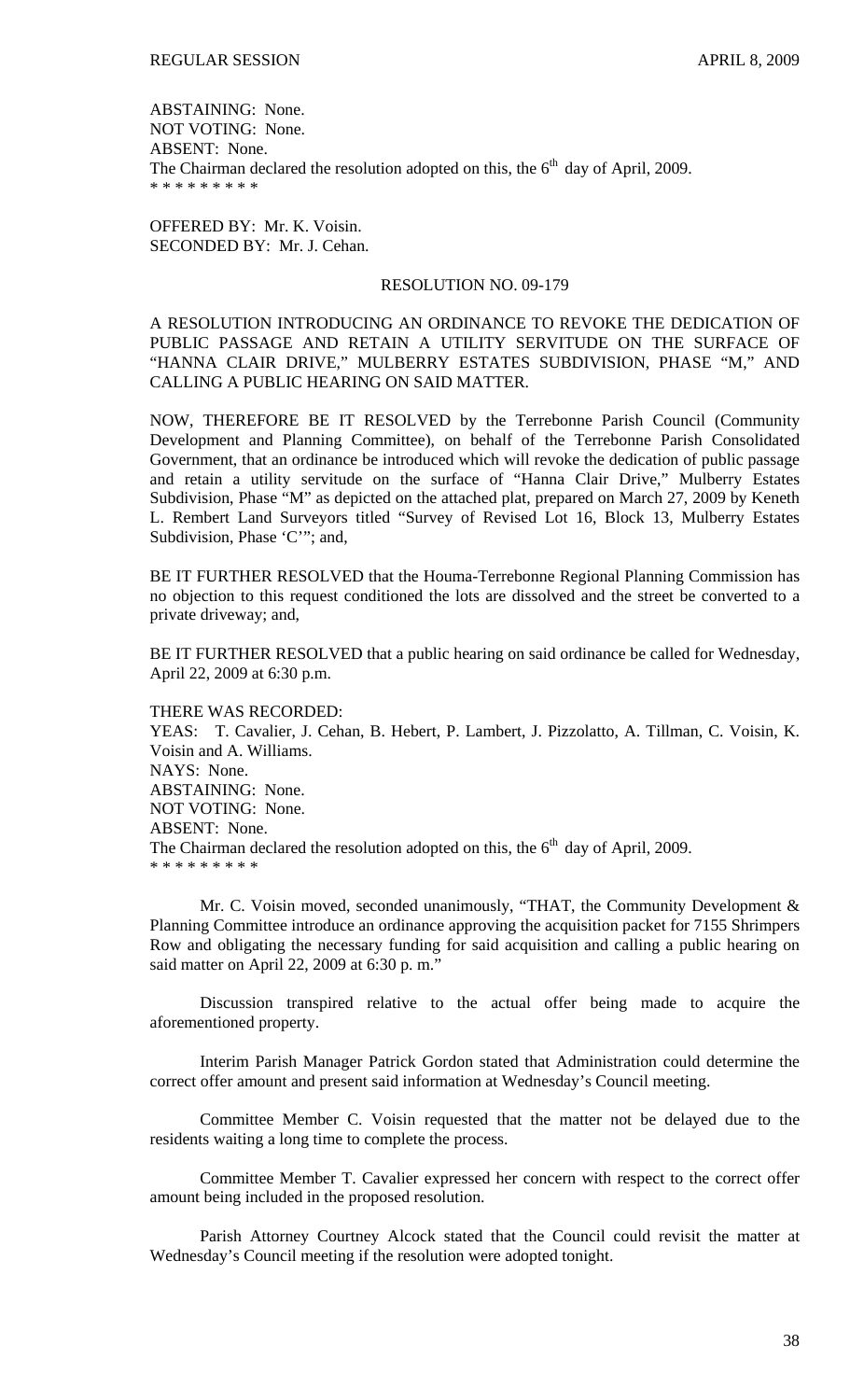Council Clerk Paul Labat suggested, if the figures were actually transposed, that the matter be pulled from the minutes prior to ratifying the Committee minutes on Wednesday and revisit the matter at that time.

 As a matter of clarification, Committee Member K. Voisin noted that it appears that the appraisal value and the offer amounts were inadvertently transposed in the proposed resolution and suggested the adoption of an amended resolution to reflect the correct figures.

OFFERED BY: Mr. C. Voisin. SECONDED: Unanimously.

# RESOLUTION NO. 09-180

A RESOLUTION GIVING NOTICE OF INTENT TO ADOPT AN ORDINANCE TO AUTHORIZE THE ACQUISITION OF STRUCTURES AND LAND UNDER THE TERMS AND CONDITIONS OF THE TERREBONNE PARISH HURRICANE RITA HAZARD MITIGATION GRANT PROGRAM (HMGP), PROJECT NO. 1603-109-0001; TO AUTHORIZE THE PARISH PRESIDENT TO EXECUTE ANY AND ALL DOCUMENTS NECESSARY TO EFFECT ACQUISITION; AND CALLING FOR A PUBLIC HEARING ON SAID MATTER FOR WEDNESDAY, APRIL 22, 2009 AT 6:30 P.M.

WHEREAS, the Terrebonne Parish Consolidated Government, in the implementation of its Hurricane Rita Hazard Mitigation Grant Program, Project No. 1603-109-0001, has executed all necessary documents with the following property owners to acquire all structures and lands located at the address and for the amount stipulated below:

| $Owner(s)$ :            | Mr. Archie and Mrs. Lola Dufrene |
|-------------------------|----------------------------------|
| Address:                | 7155 Shrimper's Row              |
|                         | Dulac, LA 70353                  |
| <b>Appraised Value:</b> | \$84,034.00                      |
| <b>Offer Amount:</b>    | \$60,450.00                      |

Legal Description: Lot 6-B as shown on the attached survey.

WHEREAS, the above listed property owners have agreed to the offer to purchase the amounts stipulated.

NOW, THEREFORE, BE IT RESOLVED by the Terrebonne Parish Council (Community and Development Committee), on behalf of the Terrebonne Parish Consolidated Government, that notice is hereby given to adopt an ordinance to authorize the acquisition of structures and lands under the terms and conditions of the Terrebonne Parish Hurricane Rita Hazard Mitigation Grant Program (HMGP), Project No. 1603-109-0001; to authorize the Parish President to execute any and all documents necessary to effect acquisition; and calling a public hearing on said matter for Wednesday, April 22, 2009 at 6:30 p.m.

THERE WAS RECORDED: YEAS: T. Cavalier, J. Cehan, B. Hebert, P. Lambert, J. Pizzolatto, A. Tillman, C. Voisin, K. Voisin and A. Williams. NAYS: None. ABSTAINING: None. NOT VOTING: None. ABSENT: None. The Chairman declared the resolution adopted on this, the  $6<sup>th</sup>$  day of April, 2009. \* \* \* \* \* \* \* \* \*

OFFERED BY: Ms. A. Williams. SECONDED BY: Mr. J. Cehan.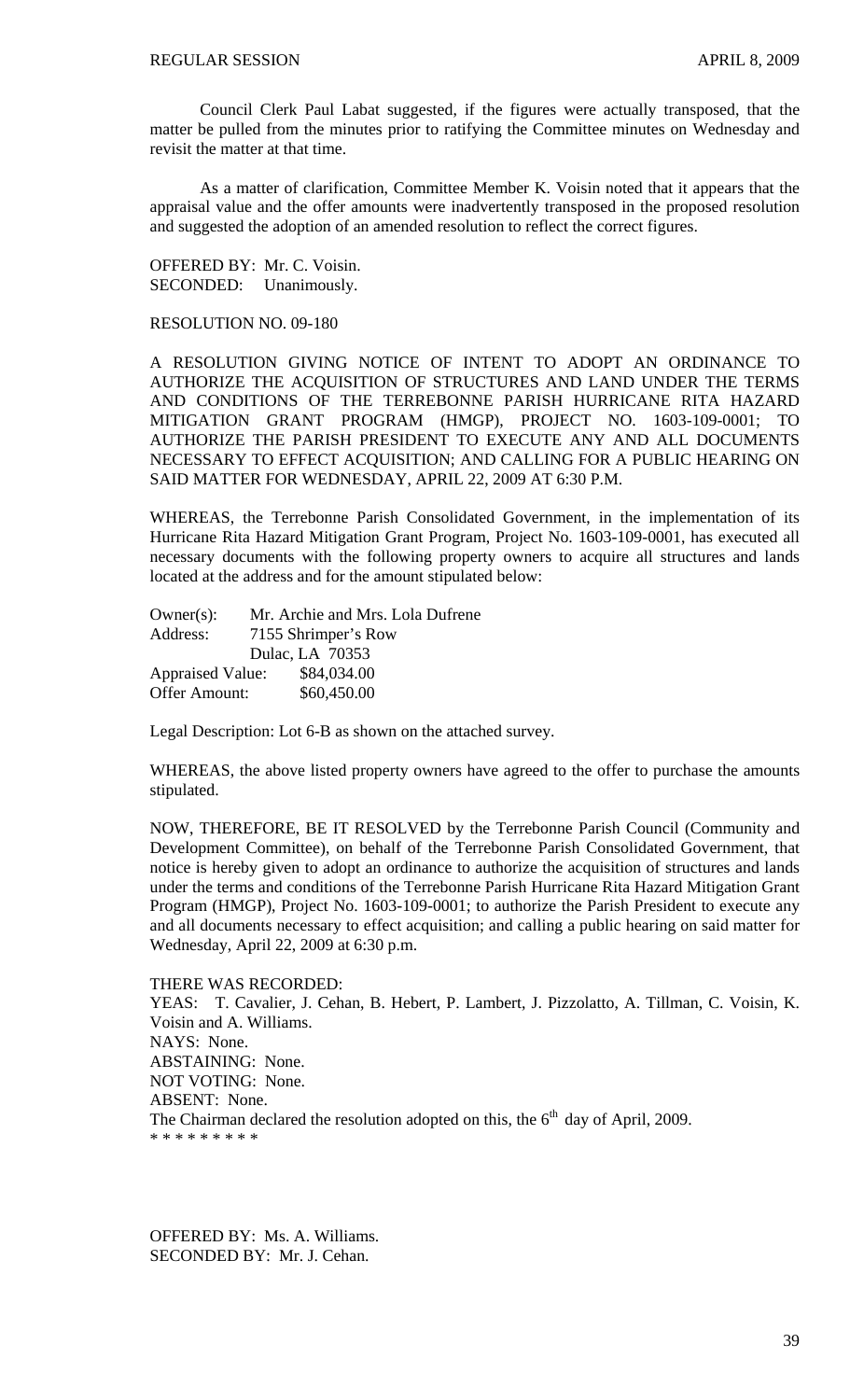# RESOLUTION NO. 09-181

A Resolution authorizing the Parish President, Michel H. Claudet, to enter into an agreement with Options for Independence to provide case management services following Hurricane Ike.

WHEREAS, there are families that are in need of case management services; and

 WHEREAS, case management is a requirement of the Disaster Housing Assistance Program; and

 WHEREAS, the Terrebonne Parish Council, on behalf of the Terrebonne Parish Consolidated Government, is committed to providing assistance to those families; and

 WHEREAS, Options for Independence will report case management outputs and resident outcomes through Tracking-At-A-Glance (TAAG), the existing DHAP web-based tracking system; and

 WHEREAS, the overall ratio of case managers to participants shall not exceed 1:50. Options for Independence will hire a sufficient number of case managers to meet the ratio requirement.

 WHEREAS, Options for Independence is willing and able to provide Terrebonne Parish Consolidated Government's Housing and Human Services with case management services.

 NOW, THEREFORE BE IT RESOLVED that the Terrebonne Parish Council (Community Development and Planning Committee), on behalf of Terrebonne Parish Consolidated Government authorizes the Parish President, Michel H. Claudet, to enter into an agreement with Options for Independence for the case management of the residents in need of their services.

### THERE WAS RECORDED:

YEAS: T. Cavalier, J. Cehan, B. Hebert, P. Lambert, J. Pizzolatto, A. Tillman, K. Voisin and A. Williams. NAYS: None. ABSTAINING: None. NOT VOTING: None. ABSENT: C. Voisin. The Chairman declared the resolution adopted on this, the  $6<sup>th</sup>$  day of April, 2009. \* \* \* \* \* \* \* \* \*

 Housing & Human Services Director Darrel Waire explained that the aforementioned case management services are being provided for Hurricane Ike disaster assistance; that the program is short-term assistance that will end in March of 2010; and that services are being provided to assist individuals with rental assistance and help them to become self-sufficient again. In response to questioning, Mr. Waire explained the monitoring process for those individuals receiving assistance.

OFFERED BY: Mr. J. Cehan. SECONDED BY: Ms. A. Williams.

RESOLUTION NO. 09-182

Resolution authorizing the filing of an application with the Louisiana Department of Transportation and Development for a grant under 49 CFR 5311, Non-Urbanized Area Formula Program and/or 49 CFR 5309, Discretionary Capital Program.

WHEREAS, the Secretary of Transportation and Development is authorized to make grants for mass transportation projects;

WHEREAS, the contract for financial assistance will impose certain obligations upon the applicant, including the provisions by it of the local share of project costs;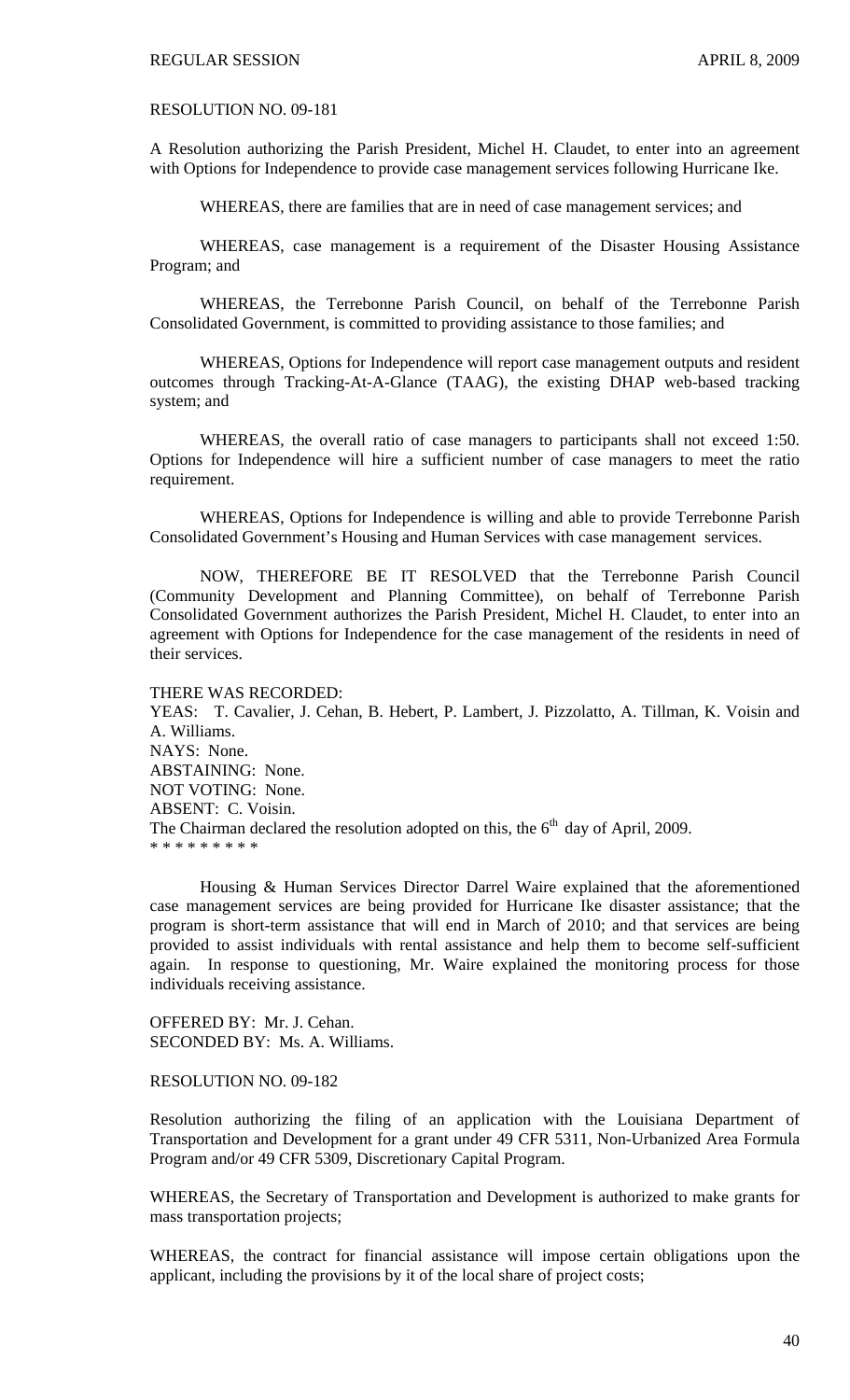WHEREAS, it is required by the Louisiana Department of Transportation and Development in accord with the provisions of Title VI of the Civil Rights Act of 1964, that in connection with the filing of an application for assistance that it will comply with Title VI of the Civil Rights Act of 1964 and the U.S. Department of Transportation requirements there under; and

WHEREAS, it is the goal of the Applicant that minority business enterprise be utilized to the fullest extent possible in connection with this project, and that definitive procedures shall be established and administered to ensure that minority businesses shall have the maximum feasible opportunity to compete for contracts when procuring construction contracts, supplies, equipment, or consultant and other services:

NOW, THEREFORE, BE IT RESOLVED by the Terrebonne Parish Council (Community Development and Planning Committee), on behalf of the Terrebonne Parish Consolidated Government:

- 1. That the Parish President is authorized to execute and file an application on behalf of Terrebonne Parish Consolidated Government with the Louisiana Department of Transportation and Development, to aid in the financing of operating and/or capital assistance projects pursuant to the Rural Public Transit Program, 49 CFR 5311 and/or the Discretionary Capital Program, 49 CFR 5309.
- 2. That the Parish President is authorized to execute and file with such applications an assurance or any other document required by the Louisiana Department of Transportation and Development effectuating the purposes of Title VI of the Civil Rights Act of 1964, as amended.
- 3. That the Parish President is authorized to furnish such additional information as the Louisiana Department of Transportation and Development may require in connection with the application or the project.
- 4. That the Parish President is authorized to set forth and execute affirmative minority business policies in connection with the project's procurement needs.
- 5. That the Parish President is authorized to execute grant contract agreements on behalf of Terrebonne Parish Consolidated Government with the Louisiana Department of Transportation and Development for aid in the financing of the operating or capital assistance projects.
- 6. This resolution is applicable for a period of one year unless revoked by the governing body and copy of such revocation shall be furnished to the DOTD.

#### THERE WAS RECORDED:

YEAS: T. Cavalier, J. Cehan, B. Hebert, P. Lambert, J. Pizzolatto, A. Tillman, C. Voisin, K. Voisin and A. Williams. NAYS: None. ABSTAINING: None. NOT VOTING: None. ABSENT: None. The Chairman declared the resolution adopted on this, the  $6<sup>th</sup>$  day of April, 2009. \* \* \* \* \* \* \* \* \*

 Mr. K. Voisin moved, seconded by Ms. A. Williams, "THAT, there being no further business to come before the Community Development & Planning Committee, the meeting be adjourned."

 The Chairman called for the vote on the motion offered by Mr. K. Voisin. UPON ROLL CALL THERE WAS RECORDED: YEAS: T. Cavalier, J. Cehan, B. Hebert, P. Lambert, J. Pizzolatto, A. Tillman, C. Voisin, K. Voisin, and A. Williams. NAYS: None.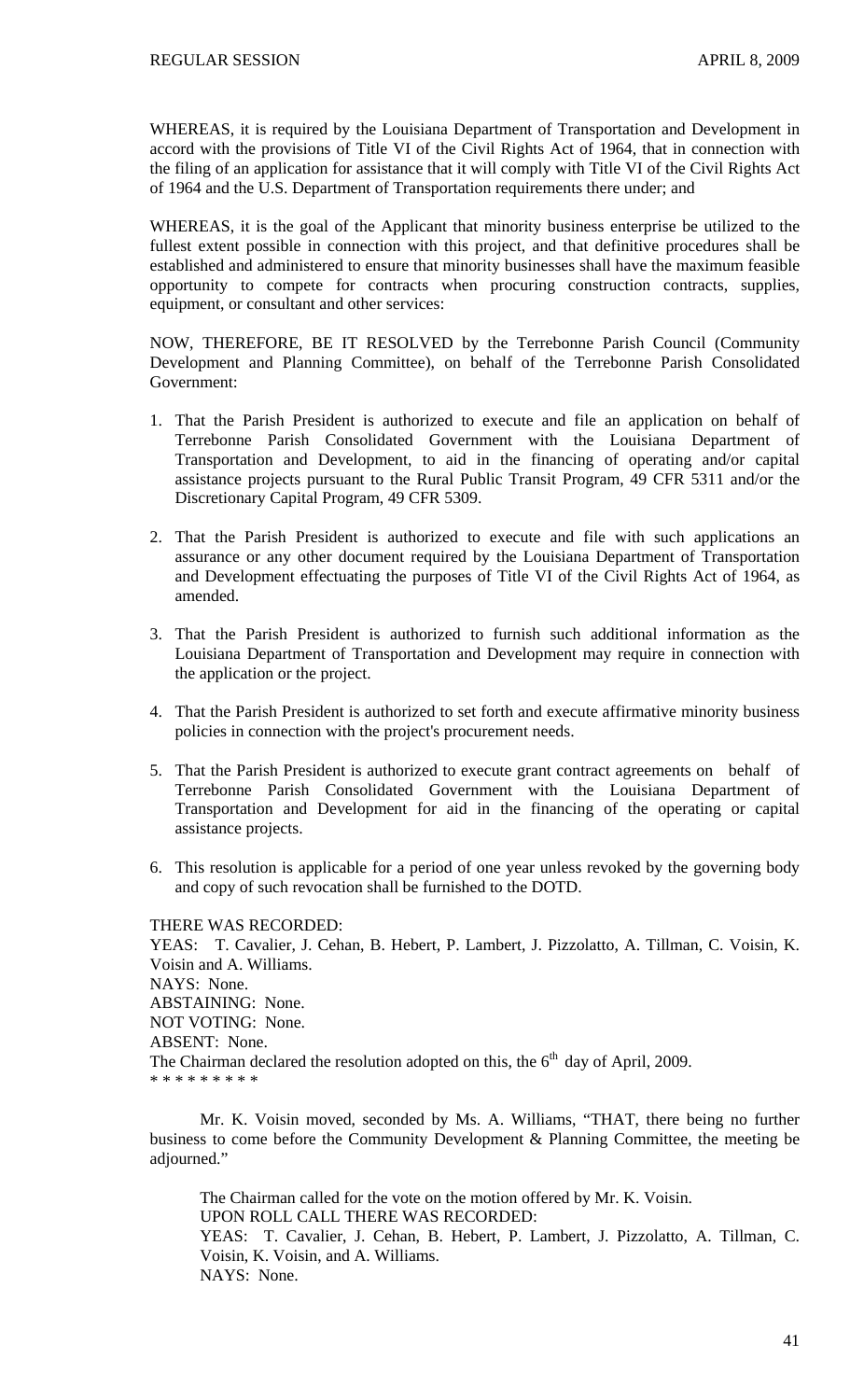ABSENT: None.

The Chairman declared the motion adopted and the meeting was adjourned at 8:46 p.m.

Alvin Tillman, Chairman

Suzette Thomas Minute Clerk

Mr. A. Tillman moved, seconded by Mr. J. Pizzolatto, "THAT, the Council accept and ratify the minutes of the Community Development & Planning Committee meeting held on  $4/6/09$ ."

 The Chairwoman called for a vote on the motion offered by Mr. A. Tillman. UPON ROLL CALL THERE WAS RECORDED: YEAS: C. Voisin, J. Cehan, P. Lambert, A. Tillman, A. Williams, B. Hebert, T. Cavalier, J. Pizzolatto, and K. Voisin NAYS: None ABSENT: None The Chairwoman declared the motion adopted.

 Mr. J. Pizzolatto moved, seconded by Mr. C. Voisin, "THAT, the Council hold nominations open for two weeks for the expired terms of Mr. Ronald Boudreaux and Mr. Nolan Lirette on the Electrical Board of Adjustments."

 The Chairwoman called for a vote on the motion offered by Mr. J. Pizzolatto. UPON ROLL CALL THERE WAS RECORDED: YEAS: C. Voisin, J. Cehan, P. Lambert, A. Tillman, A. Williams, B. Hebert, T. Cavalier, J. Pizzolatto, and K. Voisin NAYS: None ABSENT: None The Chairwoman declared the motion adopted.

Mr. P. Lambert moved, seconded by Mr. C. Voisin, "THAT, the Council accept the resignation of Mr. Raymond Stewart from the Recreation District No. 6 Board."

The Chairwoman called for a vote on the motion offered by Mr. P. Lambert. UPON ROLL CALL THERE WAS RECORDED: YEAS: C. Voisin, J. Cehan, P. Lambert, A. Tillman, A. Williams, B. Hebert, T. Cavalier, J. Pizzolatto, and K. Voisin NAYS: None ABSENT: None The Chairwoman declared the motion adopted.

Mr. P. Lambert moved, seconded by Mr. A. Tillman, "THAT, the Council open nominations for two weeks the vacancy on the Recreation District No. 6 Board with the resignation of Mr. Raymond Stewart."

The Chairwoman called for a vote on the motion offered by Mr. P. Lambert. UPON ROLL CALL THERE WAS RECORDED: YEAS: C. Voisin, J. Cehan, P. Lambert, A. Tillman, A. Williams, B. Hebert, T. Cavalier, J. Pizzolatto, and K. Voisin NAYS: None ABSENT: None The Chairwoman declared the motion adopted.

 Mr. J. Pizzolatto moved, seconded by Mr. J. Cehan, "THAT, the Council accept the resignation of Mr. Christopher Champagne from the Recreation District No. 11 Board and that Mr. Randy Galliano, II be appointed to fill the unexpired term."

 The Chairwoman called for a vote on the motion offered by Mr. J. Pizzolatto. UPON ROLL CALL THERE WAS RECORDED: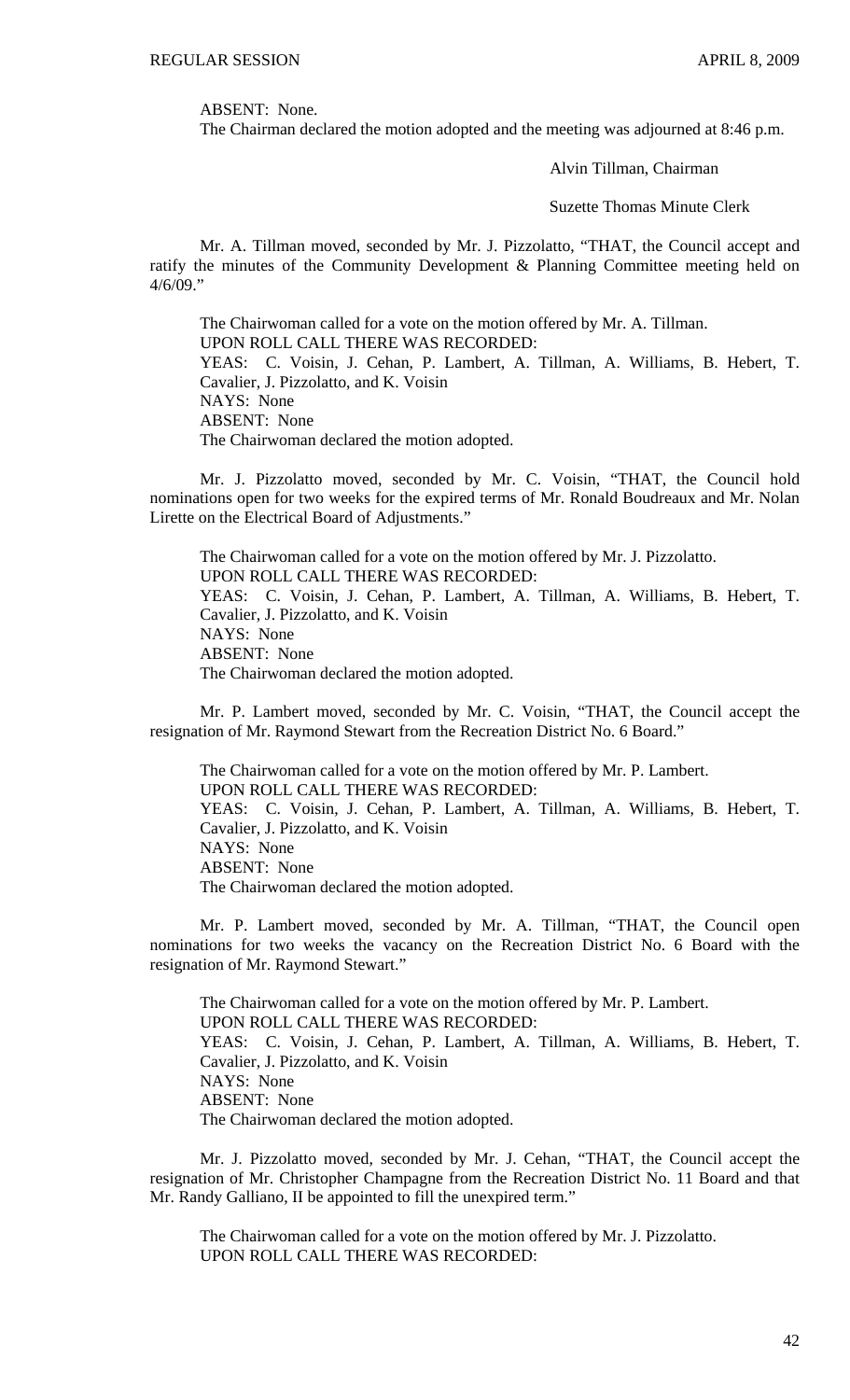YEAS: C. Voisin, J. Cehan, P. Lambert, A. Tillman, A. Williams, B. Hebert, T. Cavalier, J. Pizzolatto, and K. Voisin NAYS: None ABSENT: None The Chairwoman declared the motion adopted.

Mr. K. Voisin moved, seconded by Mr. J. Cehan, "THAT, the Council request a written Ethic's Commission opinion regarding a servitude needed for the 1-1B Project owned by his father, uncle, and grandfather, which would be a donation."

The Chairwoman called for a vote on the motion offered by Mr. K. Voisin. UPON ROLL CALL THERE WAS RECORDED: YEAS: C. Voisin, J. Cehan, P. Lambert, A. Tillman, A. Williams, B. Hebert, T. Cavalier, J. Pizzolatto, and K. Voisin NAYS: None ABSENT: None The Chairwoman declared the motion adopted.

Mr. K. Voisin moved, seconded by Ms. T. Cavalier and Mr. J. Cehan, "THAT, the Council formally accept a petition from the residents of the Sugar Mill Courtyard-Choctaw Drive area which requests the installation of a "4-Way Stop" at said intersection, and refer the matter to the Public Services Committee for consideration on 4/20/09."

The Chairwoman called for a vote on the motion offered by Mr. K. Voisin. UPON ROLL CALL THERE WAS RECORDED: YEAS: C. Voisin, J. Cehan, P. Lambert, A. Tillman, A. Williams, B. Hebert, T. Cavalier, J. Pizzolatto, and K. Voisin NAYS: None ABSENT: None The Chairwoman declared the motion adopted.

OFFERED BY: Mr. P. Lambert. SECONDED BY: Mr. C. Voisin.

RESOLUTION NO. 09-183

A resolution requesting the U.S. Army Corps of Engineers to provide for the restoration, stabilization and re-nourishment of the Gulf Intracoastal Waterway shoreline between Mile marker 48.9 and Mile marker 57.

WHEREAS, the Gulf Intracoastal Waterway was authorized by Congress through the River and Harbors Act to provide an inland waterway for barge traffic between Apalachee Bay, Florida and the Mexican Border, and

WHEREAS, the existing channel dimensions between the Mississippi and Atchafalaya Rivers are maintained by the Corps at 12' deep by 125' wide, and

WHEREAS, the waterway traverses an extensive low land area between Terrebonne Shipyard, L.L.C. (mile marker 57) and the Company Canal (mile marker 48.9) located in Bourg, LA., and

WHEREAS, since the waterway has been open, the shoreline has continued to erode due to tidal action and the wave action of vessels navigating the waterway, and

WHEREAS, the degraded shoreline allows tidal waters to flood adjacent lands, thereby reducing the hydraulic gradient which prevents upland areas from properly draining, and

WHEREAS, the Terrebonne Parish Council believes that a restored, stabilized and re-nourished shoreline would remedy this flooding condition that exists between Mile marker 48.9 and mile marker 57, and

NOW THEREFORE BE IT RESOLVED by the Terrebonne Parish Council, on behalf of the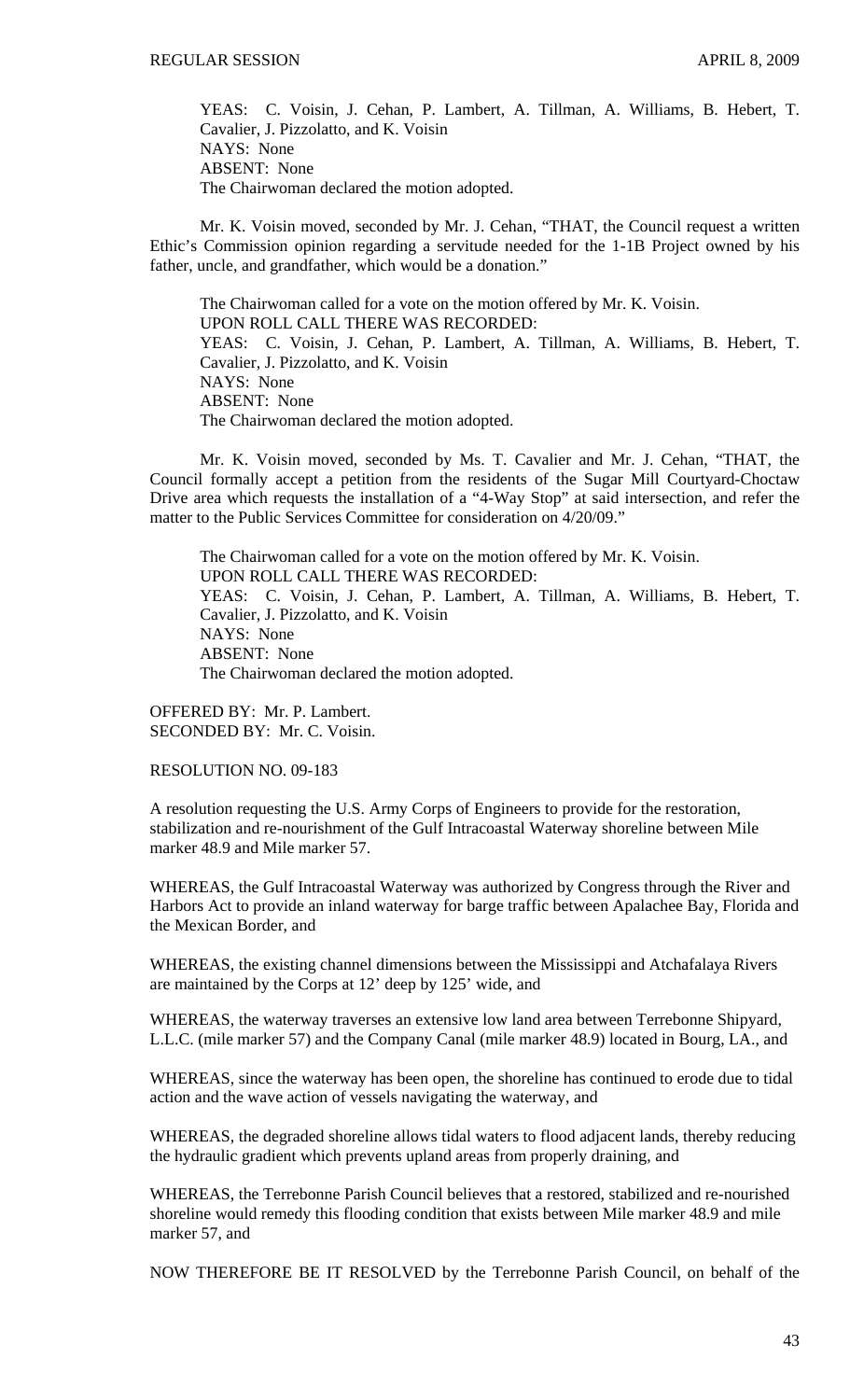Terrebonne Parish Consolidated Government, that the U.S. Army Corps of Engineers are hereby urged to request funding to provide for the restoration, stabilization and re-nourishment of the Gulf Intracoastal Waterway shoreline between Miles marker 48.9 and mile marker 57; and

BE IT FURTHER RESOLVED, that Senator Mary Landrieu, Senator David Vitter and Congressman Charles Melancon are urged to provide the necessary funding to the U.S. Army Corps of Engineers to accomplish this project on behalf of the citizens of Terrebonne Parish, Louisiana.

THERE WAS RECORDED: YEAS: C. Voisin, J. Cehan, P. Lambert, A. Tillman, A. Williams, B. Hebert, T. Cavalier, J. Pizzolatto and K. Voisin. NAYS: None. ABSTAINING: None. ABSENT: None. The Chairwoman declared the resolution adopted on this, the  $8<sup>th</sup>$  day of April, 2009.

## \* \* \* \* \* \* \* \* \*

Mr. P. Lambert moved, seconded by Mr. K. Voisin, "THAT, the Council introduce an ordinance to rescind Ordinance No. 7622 ("No Parking" zone near 5515 Bayouside Drive), and calling a public hearing on said matter on 4/22/09 at 6:30 p.m."

The Chairwoman called for a vote on the motion offered by Mr. P. Lambert. UPON ROLL CALL THERE WAS RECORDED: YEAS: C. Voisin, J. Cehan, P. Lambert, A. Tillman, A. Williams, B. Hebert, T. Cavalier, J. Pizzolatto, and K. Voisin NAYS: None ABSENT: None The Chairwoman declared the motion adopted.

Councilman A. Tillman requested that agenda items 5B1 (street lights in District 1) and 5B2 (drainage between Baker and Friendswood Drive and behind Odelia Street) be referred to the 4/22/09 council agenda.

Parish President M. Claudet announced that from April  $20<sup>th</sup>$  to the  $30<sup>th</sup>$  the Houma Navigation Canal Bridge will be closed 24/7. Tomorrow at 9:00 a.m. and 1:00 p.m. there will be tours of the Terrebonne Parish Jail.

No action was necessary on agenda item 7A – Information List.

Parish President M. Claudet gave a status report on the following matters:

- The posters in the meeting room for the Cleanest City Contest from St. Matthew Episcopal School
- Sales tax went up 31/2 % from last year
- Mineral Royals continue to drop
- Dulac Levees north contract 56% complete and south contract 35% complete
- The importance of an accurate count on the Census for federal funding and can affect the congressional seat
- The HMGP elevation cap being raised

Interim Parish Manager P. Gordon explained that LRA and Road Home previously had \$30,000. for individuals encouraging them to elevate their homes and since it cost so much, they have added an additional \$100,000. He said if the individuals have flood insurance, they can utilize ICC funding, increased cost of compliance for an additional \$30,000.

 Councilman A. Tillman requested that Administration provide him with a count, placement, and anticipation of other FEMA mobile trailers being distributed.